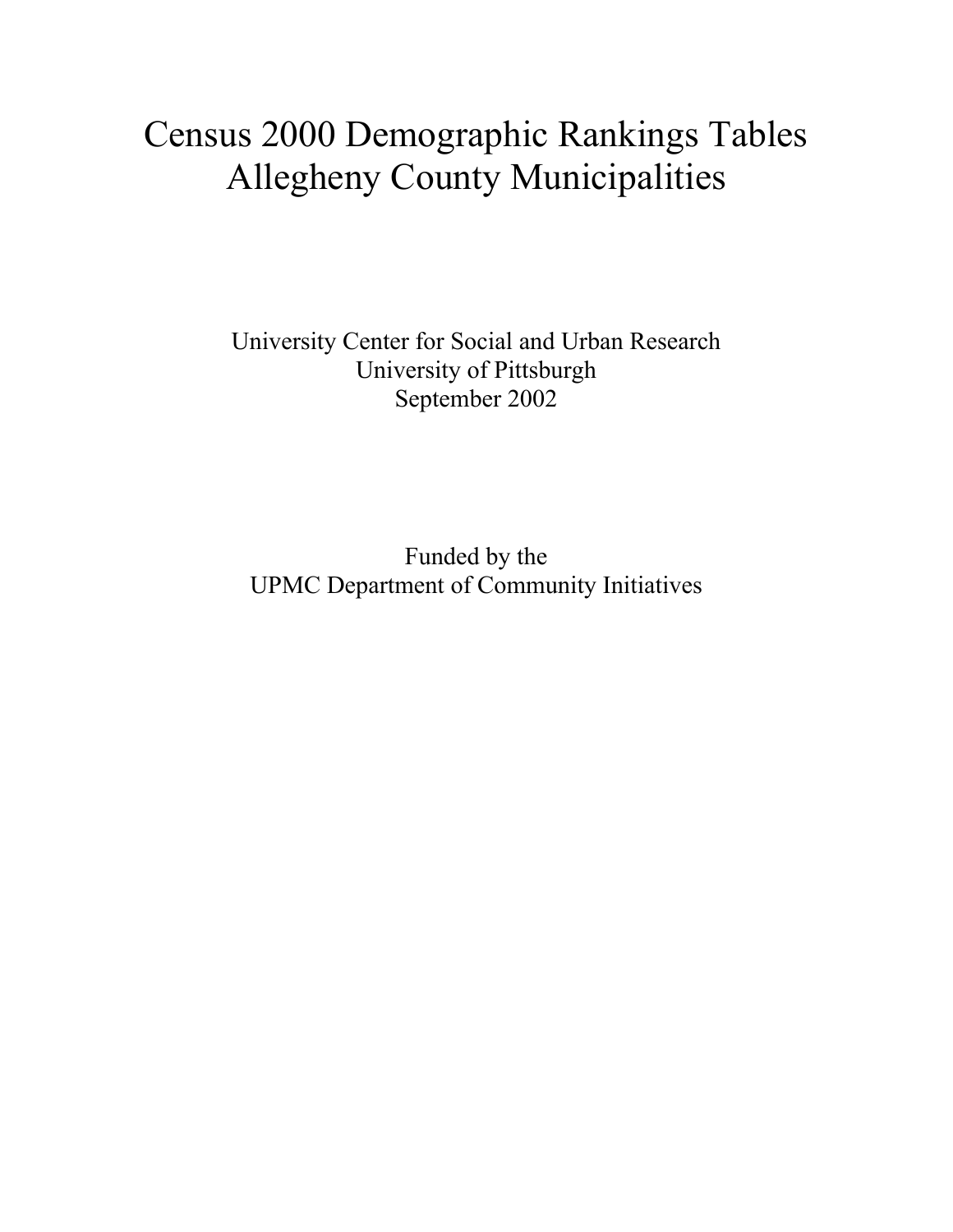#### **Allegheny County Municipalities Ranked by Total Population From Census 2000 SF1 Demographic Profiles**

# **Allegheny County: 1,281,666**

|                |                         | Total      |     |                        | Total      |
|----------------|-------------------------|------------|-----|------------------------|------------|
|                | Municipality            | Population |     | Municipality           | Population |
| $\mathbf 1$    | Pittsburgh City         | 334,563    | 66  | Mount Oliver           | 3,970      |
| $\overline{2}$ | Penn Hills              | 46,809     | 67  | Etna                   | 3,924      |
| 3              | <b>Bethel Park</b>      | 33,556     | 68  | Sewickley              | 3,902      |
| 4              | Mount Lebanon           | 33,017     | 69  | Reserve                | 3,856      |
| 5              | Ross                    | 32,551     | 70  | Springdale Township    | 3,828      |
| 6              | Shaler                  | 29,757     | 71  | Forward                | 3,771      |
| $\overline{7}$ | Monroeville             | 29,349     | 72  | Ingram                 | 3,712      |
| 8              | <b>McCandless</b>       | 29,022     | 73  | Pitcairn               | 3,689      |
| 9              | Plum                    | 26,940     | 74  | Sharpsburg             | 3,594      |
| 10             | McKeesport              | 24,045     | 75  | Homestead              | 3,569      |
| 11             | West Mifflin            | 22,464     | 76  | Churchill              | 3,566      |
| 12             | Moon                    | 22,290     | 77  | Brackenridge           | 3,543      |
| 13             | Upper St. Clair         | 20,053     | 78  | Edgewood               | 3,311      |
| 14             | <b>Baldwin Township</b> | 19,999     | 79  | Harmar                 | 3,242      |
| 15             | Wilkinsburg             | 19,196     | 80  | Verona                 | 3,124      |
| 16             | Hampton                 | 17,526     | 81  | Ohio                   | 3,086      |
| 17             | Scott                   | 17,288     | 82  | Aspinwall              | 2,960      |
| 18             | Whitehall               | 14,444     | 83  | <b>Braddock</b>        | 2,912      |
| 19             | South Park              | 14,340     | 84  | Liberty                | 2,670      |
| 20             | Elizabeth Township      | 13,839     | 85  | Emsworth               | 2,598      |
| 21             | Robinson                | 12,289     | 86  | Fawn                   | 2,504      |
| 22             | South Fayette           | 12,271     | 87  | East McKeesport        | 2,343      |
| 23             | Munhall                 | 12,264     | 88  | Rankin                 | 2,315      |
| 24             | North Fayette           | 12,254     | 89  | Crescent               | 2,314      |
| 25             | <b>West Deer</b>        | 11,563     | 90  | <b>Baldwin Borough</b> | 2,244      |
| 26             | <b>Franklin Park</b>    | 11,364     | 91  | West Homestead         | 2,197      |
| 27             | North Versailles        | 11,125     | 92  | Wilmerding             | 2,145      |
| 28             | Harrison                | 10,934     | 93  | East Pittsburgh        | 2,017      |
| 29             | Brentwood               | 10,466     | 94  | Dravosburg             | 2,015      |
| 30             | Jefferson               | 9,666      | 95  | <b>Braddock Hills</b>  | 1,998      |
| 31             | Swissvale               | 9,653      | 96  | Ben Avon               | 1,917      |
| 32             | Dormont                 | 9,305      | 97  | Cheswick               | 1,899      |
| 33             | Richland                | 9,231      | 98  | Springdale Borough     | 1,802      |
| 34             | O'Hara                  | 8,856      | 99  | Edgeworth              | 1,730      |
| 35             | <b>Bellevue</b>         | 8,770      | 100 | Versailles             | 1,724      |
| 36             | Castle Shannon          | 8,556      | 101 | Elizabeth Borough      | 1,609      |
| 37             | Clairton                | 8,491      | 102 | Leet                   | 1,568      |
| 38             | White Oak               | 8,432      | 103 | Oakdale                | 1,551      |
| 39             | <b>Pleasant Hills</b>   | 8,397      | 104 | Blawnox                | 1,550      |
| 40             | Carnegie                | 8,389      | 105 | <b>Bell Acres</b>      | 1,382      |
| 41             | Pine                    | 7,683      | 106 | East Deer              | 1,362      |
| 42             | Kennedy                 | 7,504      | 107 | Whitaker               | 1,338      |
| 43             | Duquesne                | 7,332      | 108 | Frazer                 | 1,286      |
| 44             | <b>West View</b>        | 7,277      | 109 | Leetsdale              | 1,232      |
| 45             | Wilkins                 | 6,917      | 110 | Neville                | 1,232      |
| 46             | Oakmont                 | 6,911      | 111 | Heidelberg             | 1,225      |
| 47             | Forest Hills            | 6,831      | 112 | Lincoln                | 1,218      |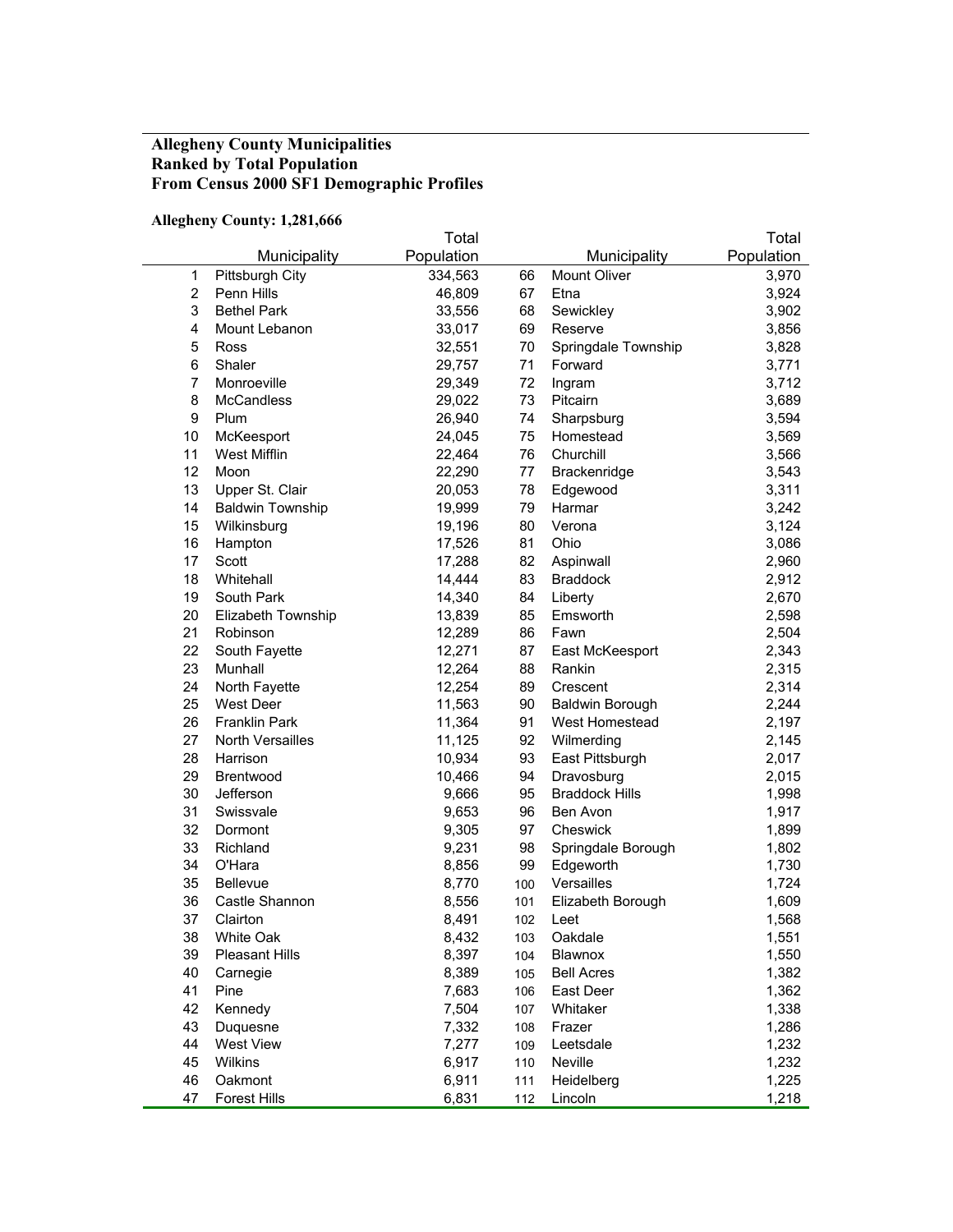| 48 | Indiana             | 6,809 | 113 | <b>Bradfordwoods</b> | 1,149 |
|----|---------------------|-------|-----|----------------------|-------|
| 49 | Crafton             | 6,706 | 114 | Aleppo               | 1,039 |
| 50 | Stowe               | 6,706 | 115 | Sewickley Heights    | 981   |
| 51 | McKees Rocks        | 6,622 | 116 | Chalfant             | 870   |
| 52 | North Braddock      | 6,410 | 117 | Pennsbury Village    | 738   |
| 53 | Coraopolis          | 6,131 | 118 | Wall                 | 727   |
| 54 | <b>Turtle Creek</b> | 6,076 | 119 | Kilbuck              | 723   |
| 55 | Marshall            | 5,996 | 120 | Sewickley Hills      | 652   |
| 56 | Fox Chapel          | 5,436 | 121 | Osborne              | 566   |
| 57 | <b>Bridgeville</b>  | 5,341 | 122 | West Elizabeth       | 565   |
| 58 | Avalon              | 5,294 | 123 | Thornburg            | 468   |
| 59 | Collier             | 5,265 | 124 | Rosslyn Farms        | 464   |
| 60 | Findlay             | 5,145 | 125 | <b>McDonald</b>      | 415   |
| 61 | Glassport           | 4,993 | 126 | Ben Avon Heights     | 392   |
| 62 | Tarentum            | 4,993 | 127 | South Versailles     | 351   |
| 63 | Green Tree          | 4,719 | 128 | Glenfield            | 236   |
| 64 | Port Vue            | 4,228 | 129 | Haysville            | 78    |
| 65 | Millvale            | 4,028 | 130 | Trafford             | 31    |
|    |                     |       |     |                      |       |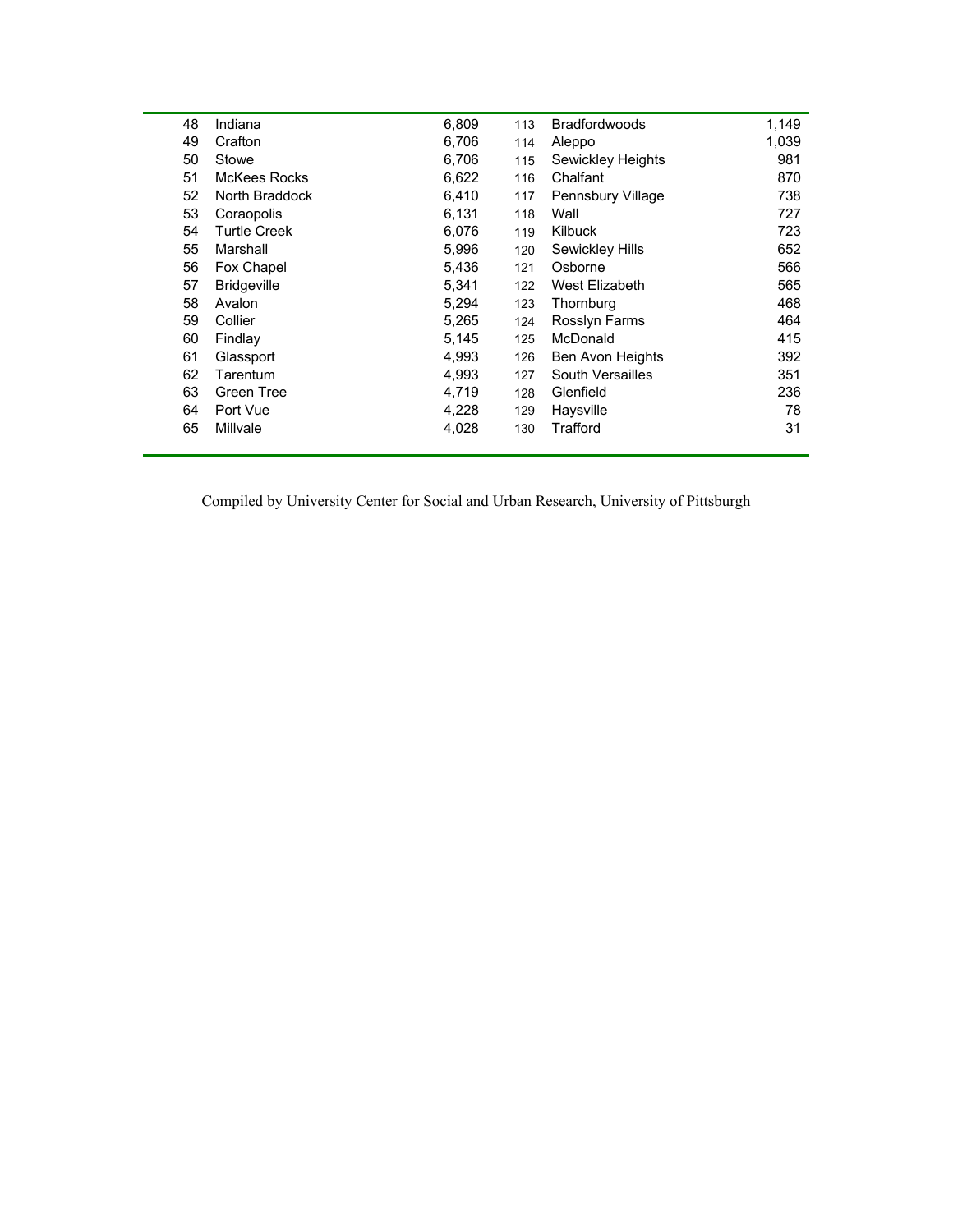## **Allegheny County Municipalities Ranked by Number of Blacks\*\* From Census 2000 SF1 Demographic Profiles**

#### **Allegheny County: 159,058**

|                |                         | <b>Black</b> |     |                     | <b>Black</b>    |
|----------------|-------------------------|--------------|-----|---------------------|-----------------|
|                | Municipality            | Population   |     | Municipality        | Population      |
| 1              | <b>Pittsburgh City</b>  | 90,750       | 66  | Indiana             | 88              |
| 2              | Wilkinsburg             | 12,768       | 67  | Findlay             | 84              |
| 3              | Penn Hills              | 11,347       | 68  | O'Hara              | 74              |
| 4              | McKeesport              | 5,881        | 69  | <b>West View</b>    | 68              |
| 5              | Duquesne                | 3,501        | 70  | East McKeesport     | 67              |
| 6              | Monroeville             | 2,432        | 71  | Whitaker            | 67              |
| $\overline{7}$ | Clairton                | 2,405        | 72  | Marshall            | 65              |
| 8              | North Braddock          | 2,263        | 73  | Oakmont             | 62              |
| 9              | Swissvale               | 2,137        | 74  | Pine                | 61              |
| 10             | West Mifflin            | 1,987        | 75  | Elizabeth Borough   | 58              |
| 11             | <b>Braddock</b>         | 1,937        | 76  | Brentwood           | 56              |
| 12             | Homestead               | 1,831        | 77  | Reserve             | 52              |
| 13             | Rankin                  | 1,605        | 78  | Ben Avon            | 47              |
| 14             | North Versailles        | 1,087        | 79  | Versailles          | 44              |
| 15             | <b>McKees Rocks</b>     | 931          | 80  | Richland            | 43              |
| 16             | Moon                    | 798          | 81  | Leet                | 42              |
| 17             | Coraopolis              | 762          | 82  | Forward             | 41              |
| 18             | Plum                    | 743          | 83  | Collier             | 39              |
| 19             | Stowe                   | 539          | 84  | Liberty             | 39              |
| 20             | <b>Baldwin Township</b> | 483          | 85  | Millvale            | 39              |
| 21             | Carnegie                | 467          | 86  | Kennedy             | 38              |
| 22             | Mount Oliver            | 466          | 87  | Edgeworth           | 34              |
| 23             | Ross                    | 463          | 88  | <b>West Deer</b>    | 34              |
| 24             | South Park              | 460          | 89  | Chalfant            | 33              |
| 25             | South Fayette           | 429          | 90  | Aleppo              | 32              |
| 26             | East Pittsburgh         | 422          | 91  | Etna                | 30              |
| 27             | Munhall                 | 415          | 92  | Fox Chapel          | 30              |
| 28             | Harrison                | 404          | 93  | Crescent            | 29              |
| 29             | <b>Bellevue</b>         | 386          | 94  | Port Vue            | 29              |
| 30             | Sewickley               | 376          | 95  | Glassport           | 28              |
| 31             | <b>McCandless</b>       | 375          | 96  | East Deer           | 26              |
| 32             | <b>Braddock Hills</b>   | 359          | 97  | Ohio                | 26              |
| 33             | <b>Bethel Park</b>      | 343          | 98  | Green Tree          | 25              |
| 34             | North Fayette           | 319          | 99  | Harmar              | 22              |
| 35             | <b>Turtle Creek</b>     | 314          | 100 | McDonald            | 22              |
| 36             | Wilkins                 | 303          | 101 | Blawnox             | 16              |
| 37             | Churchill               | 300          | 102 | Pitcairn            | 16              |
| 38             | Edgewood                | 260          | 103 | Sewickley Hills     | 16              |
| 39             | Avalon                  | 257          | 104 | <b>Bell Acres</b>   | 15              |
| 40             | <b>Bridgeville</b>      | 236          | 105 | Neville             | 15              |
| 41             | Elizabeth Township      | 234          | 106 | Wall                | 15              |
| 42             | Robinson                | 234          | 107 | Oakdale             | 14              |
| 43             | Whitehall               | 205          | 108 | Heidelberg          | 12 <sup>°</sup> |
| 44             | <b>Forest Hills</b>     | 204          | 109 | Pennsbury Village   | 12              |
| 45             | Mount Lebanon           | 202          | 110 | Springdale Township | 11              |
| 46             | Scott                   | 198          | 111 | Dravosburg          | 10              |
| 47             | West Homestead          | 194          | 112 | Osborne             | 9               |
| 48             | Crafton                 | 184          | 113 | Sewickley Heights   | 9               |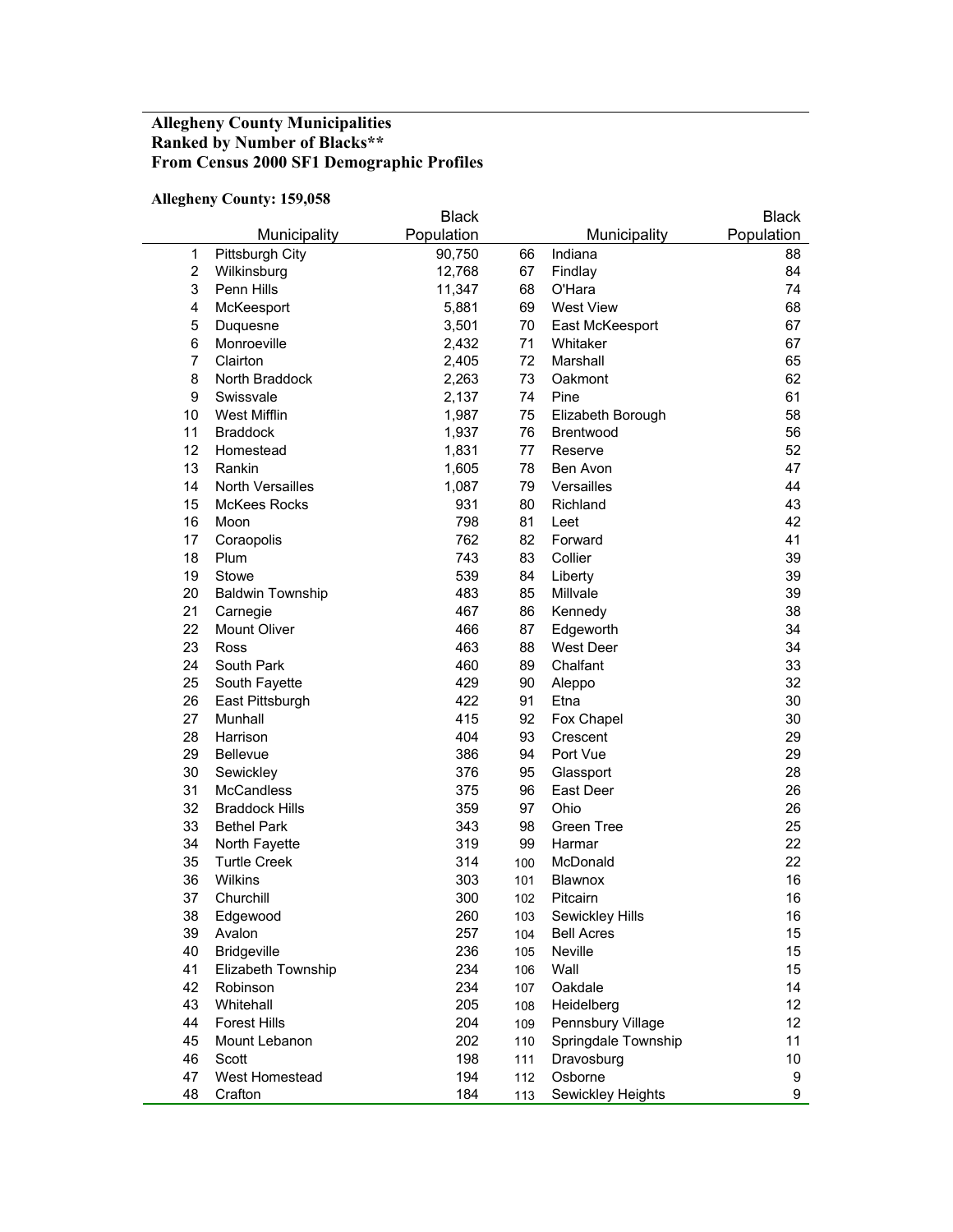| 49 | Tarentum              | 182 | 114 | Aspinwall              | 8 |
|----|-----------------------|-----|-----|------------------------|---|
| 50 | <b>White Oak</b>      | 157 | 115 | Lincoln                | 8 |
| 51 | Sharpsburg            | 137 | 116 | <b>Baldwin Borough</b> | 6 |
| 52 | Upper St. Clair       | 136 | 117 | Glenfield              | 6 |
| 53 | Wilmerding            | 136 | 118 | Cheswick               | 5 |
| 54 | Jefferson             | 127 | 119 | Fawn                   | 5 |
| 55 | Brackenridge          | 122 | 120 | <b>Kilbuck</b>         | 4 |
| 56 | Shaler                | 122 | 121 | Rosslyn Farms          | 3 |
| 57 | Hampton               | 118 | 122 | Ben Avon Heights       |   |
| 58 | <b>Franklin Park</b>  | 116 | 123 | Frazer                 |   |
| 59 | Castle Shannon        | 115 | 124 | Springdale Borough     |   |
| 60 | Ingram                | 114 | 125 | West Elizabeth         |   |
| 61 | <b>Pleasant Hills</b> | 110 | 126 | <b>Bradfordwoods</b>   | 0 |
| 62 | Dormont               | 98  | 127 | Haysville              | 0 |
| 63 | Verona                | 96  | 128 | South Versailles       | 0 |
| 64 | Emsworth              | 93  | 129 | Thornburg              | 0 |
| 65 | Leetsdale             | 90  | 130 | Trafford               | 0 |
|    |                       |     |     |                        |   |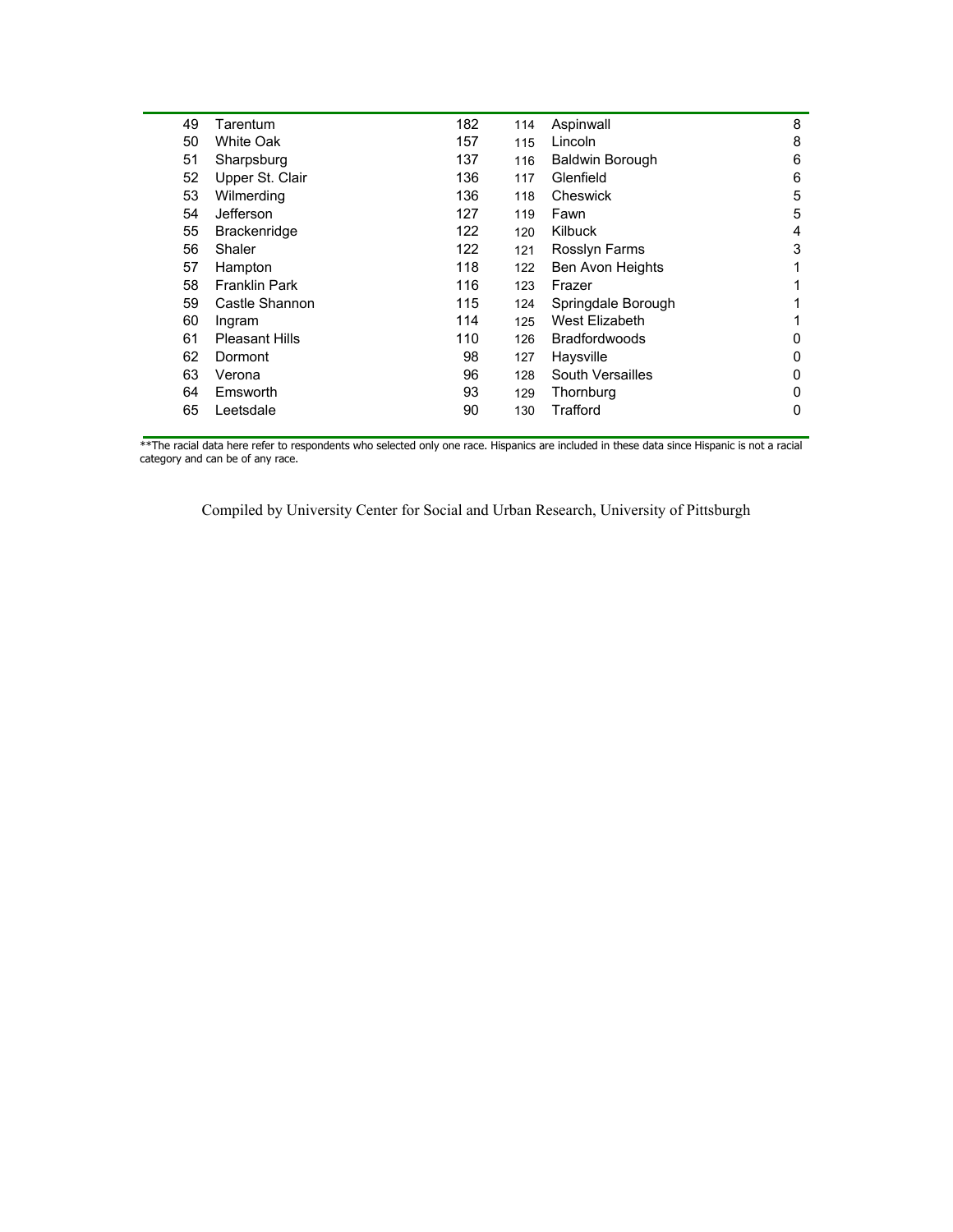## **Allegheny County Municipalities Ranked by % Black Population\*\* From Census 2000 SF1 Demographic Profiles**

#### **Allegheny County: 12.4%**

|                | лікдікну Соціну. 12.470 | % of Total |     |                       | % of Total |
|----------------|-------------------------|------------|-----|-----------------------|------------|
|                | Municipality            | Population |     | Municipality          | Population |
| 1              | Rankin                  | 69.3%      | 66  | Findlay               | 1.6%       |
| $\overline{2}$ | <b>Braddock</b>         | 66.5%      | 67  | Osborne               | 1.6%       |
| 3              | Wilkinsburg             | 66.5%      | 68  | Pennsbury Village     | 1.6%       |
| 4              | Homestead               | 51.3%      | 69  | Liberty               | 1.5%       |
| 5              | Duquesne                | 47.7%      | 70  | <b>Ross</b>           | 1.4%       |
| 6              | North Braddock          | 35.3%      | 71  | Whitehall             | 1.4%       |
| $\overline{7}$ | Clairton                | 28.3%      | 72  | Castle Shannon        | 1.3%       |
| 8              | Pittsburgh City         | 27.1%      | 73  | Crescent              | 1.3%       |
| 9              | McKeesport              | 24.5%      | 74  | Indiana               | 1.3%       |
| 10             | Penn Hills              | 24.2%      | 75  | Jefferson             | 1.3%       |
| 11             | Swissvale               | 22.1%      | 76  | <b>McCandless</b>     | 1.3%       |
| 12             | East Pittsburgh         | 20.9%      | 77  | <b>Pleasant Hills</b> | 1.3%       |
| 13             | <b>Braddock Hills</b>   | 18.0%      | 78  | Reserve               | 1.3%       |
| 14             | <b>McKees Rocks</b>     | 14.1%      | 79  | Neville               | 1.2%       |
| 15             | Coraopolis              | 12.4%      | 80  | <b>Bell Acres</b>     | 1.1%       |
| 16             | Mount Oliver            | 11.7%      | 81  | Dormont               | 1.1%       |
| 17             | North Versailles        | 9.8%       | 82  | Forward               | 1.1%       |
| 18             | Sewickley               | 9.6%       | 83  | Marshall              | 1.1%       |
| 19             | West Homestead          | 8.8%       | 84  | Scott                 | 1.1%       |
| 20             | West Mifflin            | 8.8%       | 85  | <b>Bethel Park</b>    | 1.0%       |
| 21             | Churchill               | 8.4%       | 86  | Blawnox               | 1.0%       |
| 22             | Monroeville             | 8.3%       | 87  | Franklin Park         | 1.0%       |
| 23             | Stowe                   | 8.0%       | 88  | Heidelberg            | 1.0%       |
| 24             | Edgewood                | 7.9%       | 89  | Millvale              | 1.0%       |
| 25             | Leetsdale               | 7.3%       | 90  | Oakdale               | 0.9%       |
| 26             | Wilmerding              | 6.3%       | 91  | Oakmont               | 0.9%       |
| 27             | Carnegie                | 5.6%       | 92  | Sewickley Heights     | 0.9%       |
| 28             | McDonald                | 5.3%       | 93  | <b>West View</b>      | 0.9%       |
| 29             | <b>Turtle Creek</b>     | 5.2%       | 94  | Etna                  | 0.8%       |
| 30             | Whitaker                | 5.0%       | 95  | O'Hara                | 0.8%       |
| 31             | Avalon                  | 4.9%       | 96  | Ohio                  | 0.8%       |
| 32             | Bellevue                | 4.4%       | 97  | Pine                  | 0.8%       |
| 33             | <b>Bridgeville</b>      | 4.4%       | 98  | Collier               | 0.7%       |
| 34             | Wilkins                 | 4.4%       | 99  | Hampton               | 0.7%       |
| 35             | Chalfant                | 3.8%       | 100 | Harmar                | 0.7%       |
| 36             | Sharpsburg              | 3.8%       | 101 | Lincoln               | 0.7%       |
| 37             | Harrison                | 3.7%       | 102 | Port Vue              | 0.7%       |
| 38             | Elizabeth Borough       | 3.6%       | 103 | Upper St. Clair       | 0.7%       |
| 39             | Emsworth                | 3.6%       | 104 | Fox Chapel            | 0.6%       |
| 40             | Moon                    | 3.6%       | 105 | Glassport             | 0.6%       |
| 41             | Tarentum                | 3.6%       | 106 | Kilbuck               | 0.6%       |
| 42             | South Fayette           | 3.5%       | 107 | Mount Lebanon         | 0.6%       |
| 43             | Brackenridge            | 3.4%       | 108 | Rosslyn Farms         | 0.6%       |
| 44             | Munhall                 | 3.4%       | 109 | Brentwood             | 0.5%       |
| 45             | South Park              | 3.2%       | 110 | Dravosburg            | 0.5%       |
| 46             | Aleppo                  | 3.1%       | 111 | Green Tree            | 0.5%       |
| 47             | Ingram                  | 3.1%       | 112 | Kennedy               | 0.5%       |
| 48             | Verona                  | 3.1%       | 113 | Richland              | 0.5%       |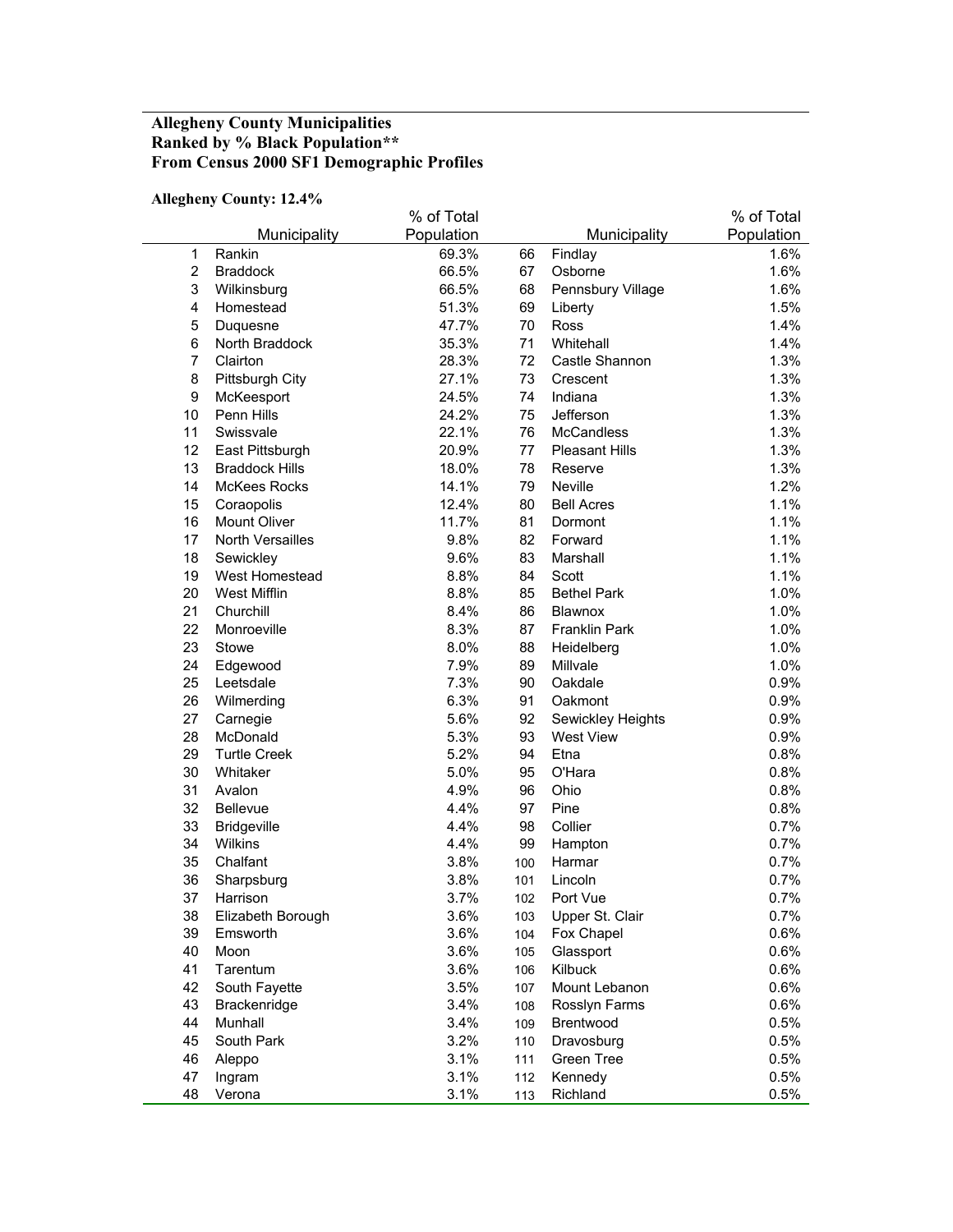| 49 | <b>Forest Hills</b>     | 3.0% | 114 | Pitcairn               | 0.4%    |
|----|-------------------------|------|-----|------------------------|---------|
| 50 | East McKeesport         | 2.9% | 115 | Shaler                 | 0.4%    |
| 51 | Plum                    | 2.8% | 116 | Aspinwall              | 0.3%    |
| 52 | Crafton                 | 2.7% | 117 | <b>Baldwin Borough</b> | 0.3%    |
| 53 | Leet                    | 2.7% | 118 | Ben Avon Heights       | 0.3%    |
| 54 | North Fayette           | 2.6% | 119 | Cheswick               | 0.3%    |
| 55 | Versailles              | 2.6% | 120 | Springdale Township    | 0.3%    |
| 56 | Ben Avon                | 2.5% | 121 | West Deer              | 0.3%    |
| 57 | Glenfield               | 2.5% | 122 | Fawn                   | 0.2%    |
| 58 | Sewickley Hills         | 2.5% | 123 | West Elizabeth         | 0.2%    |
| 59 | <b>Baldwin Township</b> | 2.4% | 124 | Frazer                 | 0.1%    |
| 60 | Wall                    | 2.1% | 125 | Springdale Borough     | 0.1%    |
| 61 | Edgeworth               | 2.0% | 126 | <b>Bradfordwoods</b>   | $0.0\%$ |
| 62 | East Deer               | 1.9% | 127 | Haysville              | $0.0\%$ |
| 63 | <b>Robinson</b>         | 1.9% | 128 | South Versailles       | $0.0\%$ |
| 64 | White Oak               | 1.9% | 129 | Thornburg              | $0.0\%$ |
| 65 | Elizabeth Township      | 1.7% | 130 | Trafford               | 0.0%    |
|    |                         |      |     |                        |         |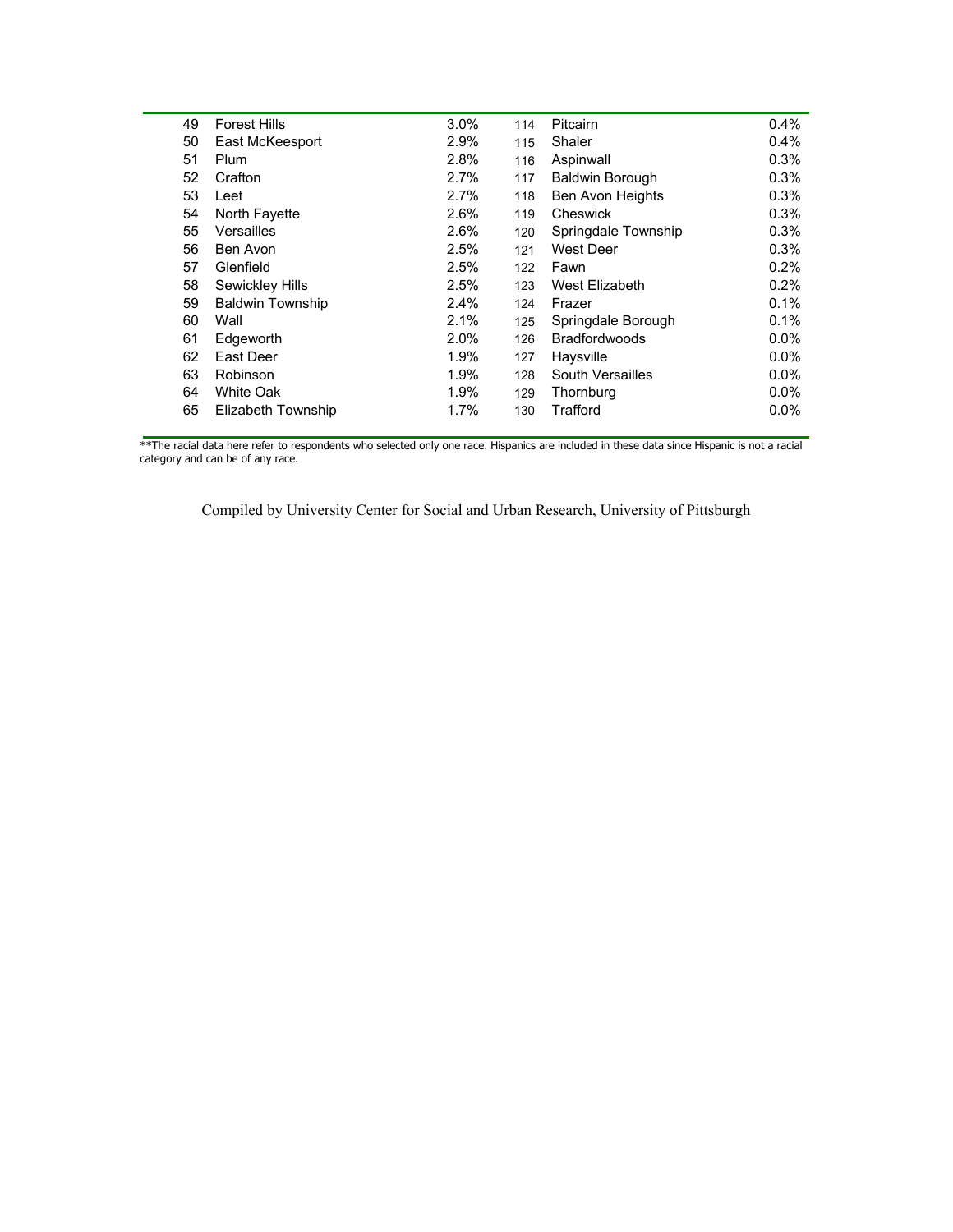## **Allegheny County Municipalities Ranked by Number of Whites From Census 2000 SF1 Demographic Profiles**

#### **Allegheny County: 1,080,800**

|                | ліндікну сойну, 1,000,000 | White      |     |                        | White      |
|----------------|---------------------------|------------|-----|------------------------|------------|
|                | Municipality              | Population |     | Municipality           | Population |
| $\mathbf 1$    | Pittsburgh City           | 226,258    | 66  | Springdale Township    | 3,791      |
| $\overline{2}$ | Penn Hills                | 34,443     | 67  | Reserve                | 3,775      |
| 3              | <b>Bethel Park</b>        | 32,584     | 68  | Forward                | 3,681      |
| 4              | Mount Lebanon             | 31,766     | 69  | Pitcairn               | 3,619      |
| 5              | Ross                      | 31,225     | 70  | Duquesne               | 3,587      |
| 6              | Shaler                    | 29,139     | 71  | Ingram                 | 3,542      |
| $\overline{7}$ | <b>McCandless</b>         | 27,449     | 72  | Sewickley              | 3,442      |
| 8              | Plum                      | 25,754     | 73  | Sharpsburg             | 3,369      |
| 9              | Monroeville               | 25,118     | 74  | Brackenridge           | 3,367      |
| 10             | Moon                      | 20,768     | 75  | Mount Oliver           | 3,325      |
| 11             | West Mifflin              | 20,137     | 76  | Harmar                 | 3,169      |
| 12             | <b>Baldwin Township</b>   | 19,239     | 77  | Churchill              | 3,156      |
| 13             | Upper St. Clair           | 18,962     | 78  | Ohio                   | 2,992      |
| 14             | McKeesport                | 17,411     | 79  | Verona                 | 2,992      |
| 15             | Hampton                   | 17,116     | 80  | Edgewood               | 2,951      |
| 16             | Scott                     | 15,792     | 81  | Aspinwall              | 2,904      |
| 17             | Whitehall                 | 13,953     | 82  | Liberty                | 2,616      |
| 18             | South Park                | 13,645     | 83  | Fawn                   | 2,472      |
| 19             | Elizabeth Township        | 13,473     | 84  | Emsworth               | 2,453      |
| 20             | Robinson                  | 11,705     | 85  | Crescent               | 2,250      |
| 21             | Munhall                   | 11,624     | 86  | East McKeesport        | 2,241      |
| 22             | South Fayette             | 11,526     | 87  | <b>Baldwin Borough</b> | 2,213      |
| 23             | North Fayette             | 11,518     | 88  | Dravosburg             | 1,989      |
| 24             | <b>West Deer</b>          | 11,440     | 89  | West Homestead         | 1,967      |
| 25             | <b>Franklin Park</b>      | 10,801     | 90  | Wilmerding             | 1,959      |
| 26             | Harrison                  | 10,367     | 91  | Cheswick               | 1,889      |
| 27             | <b>Brentwood</b>          | 10,251     | 92  | Ben Avon               | 1,839      |
| 28             | North Versailles          | 9,769      | 93  | Springdale Borough     | 1,795      |
| 29             | Jefferson                 | 9,353      | 94  | Edgeworth              | 1,658      |
| 30             | Richland                  | 9,075      | 95  | Versailles             | 1,653      |
| 31             | Dormont                   | 8,940      | 96  | <b>Braddock Hills</b>  | 1,586      |
| 32             | O'Hara                    | 8,435      | 97  | East Pittsburgh        | 1,535      |
| 33             | Castle Shannon            | 8,292      | 98  | Elizabeth Borough      | 1,526      |
| 34             | White Oak                 | 8,196      | 99  | Oakdale                | 1,523      |
| 35             | Bellevue                  | 8,188      | 100 | Homestead              | 1,522      |
| 36             | <b>Pleasant Hills</b>     | 8,149      | 101 | Leet                   | 1,487      |
| 37             | Carnegie                  | 7,661      | 102 | Blawnox                | 1,442      |
| 38             | Pine                      | 7,465      | 103 | <b>Bell Acres</b>      | 1,322      |
| 39             | Kennedy                   | 7,402      | 104 | East Deer              | 1,319      |
| 40             | Swissvale                 | 7,187      | 105 | Frazer                 | 1,280      |
| 41             | <b>West View</b>          | 7,104      | 106 | Whitaker               | 1,253      |
| 42             | Oakmont                   | 6,762      | 107 | Lincoln                | 1,203      |
| 43             | Indiana                   | 6,514      | 108 | Neville                | 1,199      |
| 44             | <b>Forest Hills</b>       | 6,471      | 109 | Heidelberg             | 1,196      |
| 45             | Wilkins                   | 6,418      | 110 | Bradfordwoods          | 1,133      |
| 46             | Crafton                   | 6,404      | 111 | Leetsdale              | 1,099      |
| 47             | Stowe                     | 6,065      | 112 | Aleppo                 | 992        |
| 48             | Clairton                  | 5,869      | 113 | Sewickley Heights      | 955        |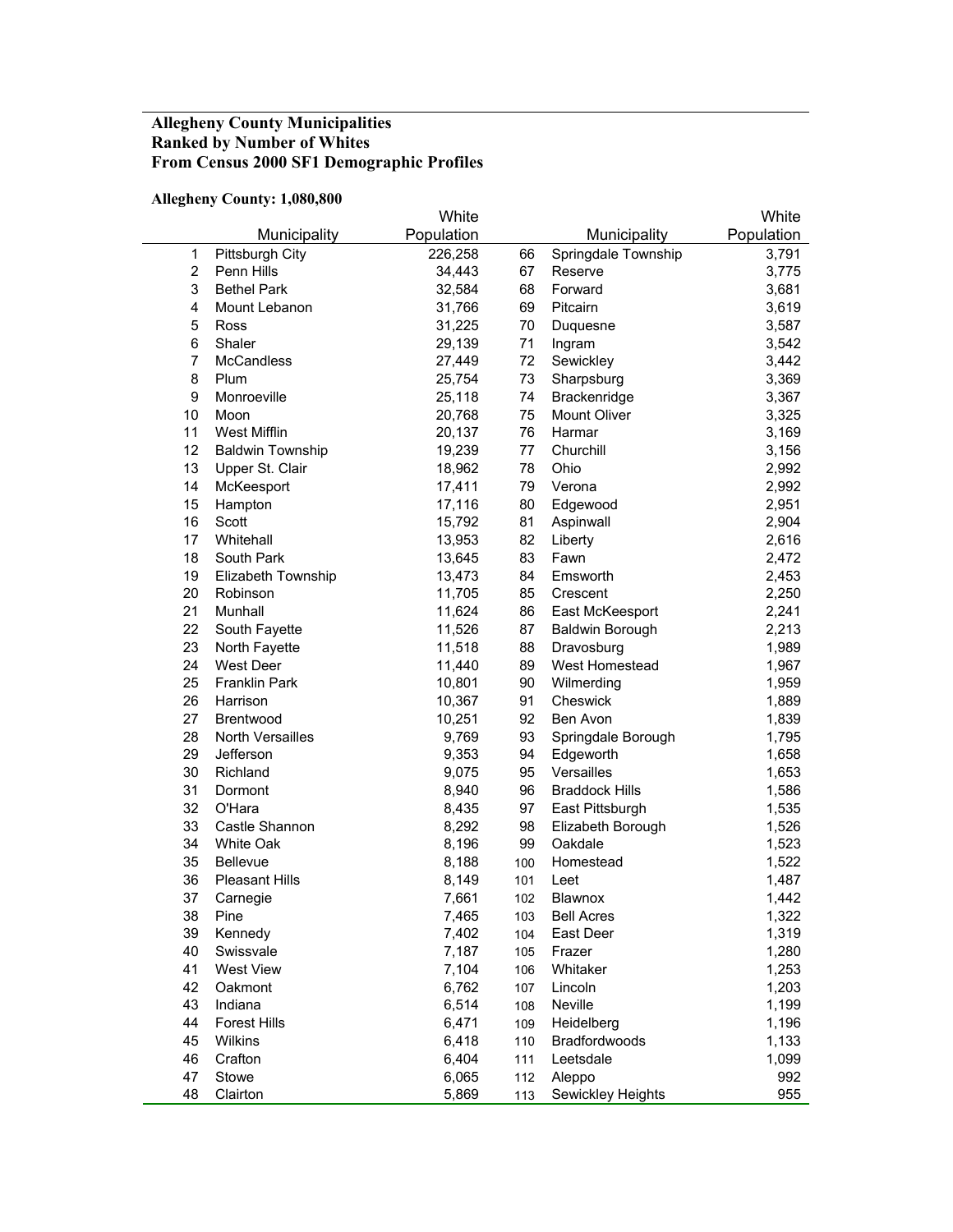| 49 | Marshall            | 5,750 | 114 | <b>Braddock</b>          | 877 |
|----|---------------------|-------|-----|--------------------------|-----|
| 50 | <b>Turtle Creek</b> | 5,633 | 115 | Chalfant                 | 813 |
| 51 | Wilkinsburg         | 5,615 | 116 | <b>Kilbuck</b>           | 715 |
| 52 | McKees Rocks        | 5,477 | 117 | <b>Pennsbury Village</b> | 708 |
| 53 | Coraopolis          | 5,209 | 118 | Wall                     | 707 |
| 54 | Collier             | 5,163 | 119 | Rankin                   | 648 |
| 55 | Fox Chapel          | 5,071 | 120 | Sewickley Hills          | 615 |
| 56 | <b>Bridgeville</b>  | 5,023 | 121 | West Elizabeth           | 561 |
| 57 | Findlay             | 4,948 | 122 | Osborne                  | 555 |
| 58 | Avalon              | 4,925 | 123 | <b>Rosslyn Farms</b>     | 460 |
| 59 | Glassport           | 4,905 | 124 | Thornburg                | 453 |
| 60 | Tarentum            | 4,683 | 125 | McDonald                 | 389 |
| 61 | Green Tree          | 4,540 | 126 | <b>Ben Avon Heights</b>  | 387 |
| 62 | Port Vue            | 4,175 | 127 | South Versailles         | 351 |
| 63 | North Braddock      | 3,955 | 128 | Glenfield                | 227 |
| 64 | Millvale            | 3,907 | 129 | Haysville                | 76  |
| 65 | Etna                | 3,837 | 130 | Trafford                 | 31  |
|    |                     |       |     |                          |     |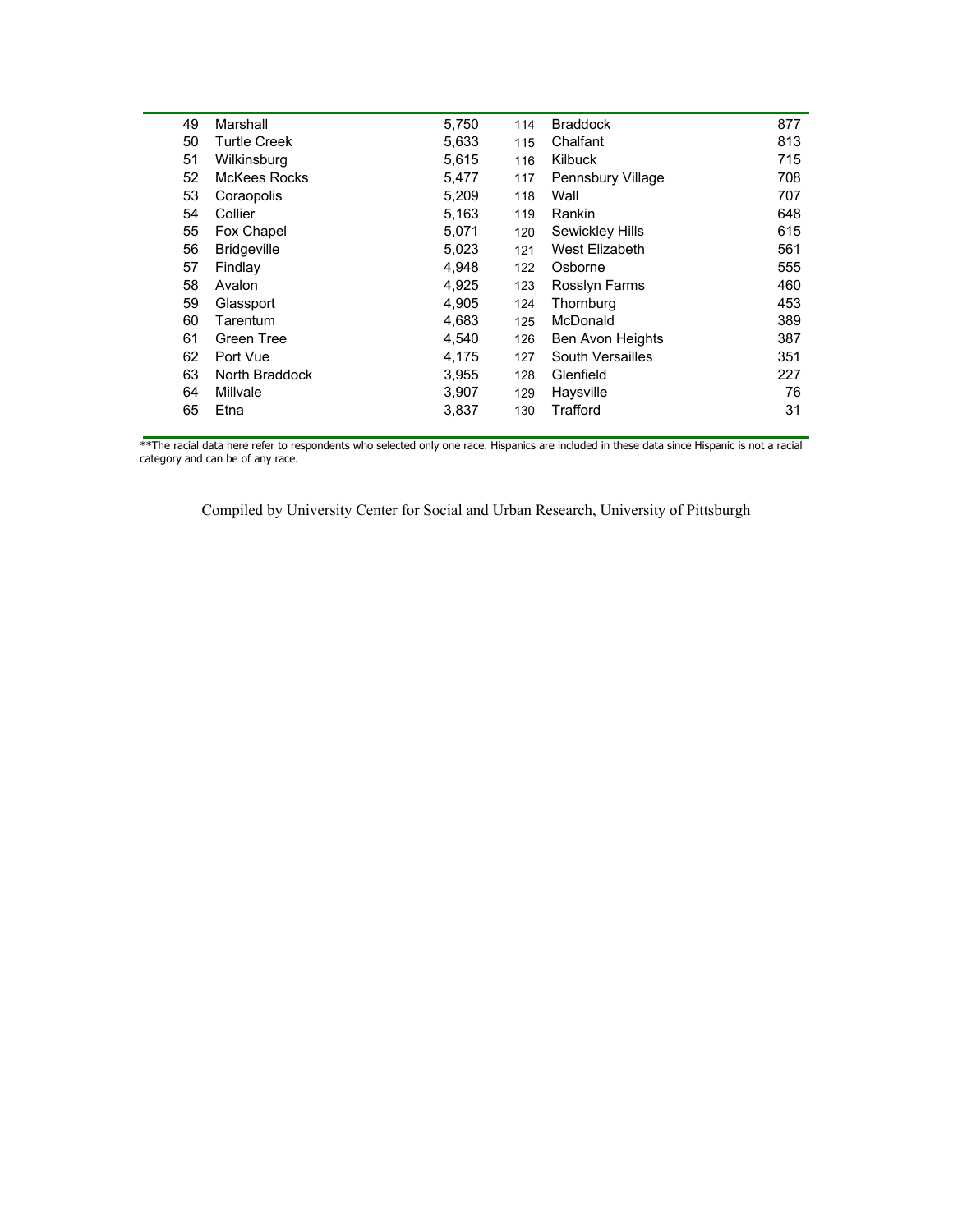## **Allegheny County Municipalities Ranked by % White Population\*\* From Census 2000 SF1 Demographic Profiles**

#### **Allegheny County: 84.3%**

| Population<br>Population<br>Municipality<br>Municipality<br>South Versailles<br>100%<br>95.8%<br>$\mathbf 1$<br>66<br>Verona<br>$\overline{2}$<br>100%<br>Trafford<br>67<br><b>Bell Acres</b><br>95.7%<br>$\ensuremath{\mathsf{3}}$<br>99.6%<br>68<br>Indiana<br>95.7%<br>Springdale Borough<br>$\overline{\mathbf{4}}$<br>Cheswick<br>99.5%<br>69<br>95.6%<br>East McKeesport<br>5<br>Frazer<br>99.5%<br>Plum<br>95.6%<br>70<br>6<br>West Elizabeth<br>99.3%<br>71<br>95.5%<br>Aleppo<br>7<br>Rosslyn Farms<br>99.1%<br>72<br>Crafton<br>95.5%<br>8<br>99.0%<br>73<br>Ingram<br>95.4%<br>Springdale Township<br>9<br>Kilbuck<br>98.9%<br>74<br>O'Hara<br>95.2%<br>10<br><b>West Deer</b><br>98.9%<br>75<br>Robinson<br>95.2%<br>11<br>98.8%<br>76<br>South Park<br>95.2%<br>Lincoln<br>12<br>98.7%<br>77<br>95.0%<br>Ben Avon Heights<br>Brackenridge<br>13<br>98.7%<br>78<br><b>Franklin Park</b><br>95.0%<br>Dravosburg<br>14<br>Fawn<br>98.7%<br>79<br>94.8%<br>Elizabeth Borough<br>15<br>Port Vue<br>98.7%<br>80<br>94.8%<br>Harrison<br>81<br>16<br><b>Baldwin Borough</b><br>98.6%<br>94.8%<br>Leet<br>17<br>Bradfordwoods<br>98.6%<br>82<br>Munhall<br>94.8%<br>18<br>98.6%<br>83<br><b>Forest Hills</b><br>94.7%<br>Kennedy<br>19<br>Richland<br>98.3%<br>84<br><b>McCandless</b><br>94.6%<br>20<br>98.2%<br>85<br>94.6%<br>Glassport<br>Upper St. Clair<br>21<br>Oakdale<br>98.2%<br>86<br>Emsworth<br>94.4%<br>22<br>94.3%<br>Aspinwall<br>98.1%<br>87<br>Sewickley Hills<br>23<br>Collier<br>98.1%<br>88<br><b>Bridgeville</b><br>94.0%<br>24<br>98.1%<br>Osborne<br>89<br>North Fayette<br>94.0%<br>25<br>93.9%<br>Pitcairn<br>98.1%<br>90<br>South Fayette<br>91<br>26<br>98.0%<br>Tarentum<br>93.8%<br>Liberty<br>97.9%<br>92<br>27<br>McDonald<br>93.7%<br>Brentwood<br>28<br>97.9%<br>93<br>93.7%<br>Reserve<br>Sharpsburg<br>29<br>Shaler<br>97.9%<br>94<br>Whitaker<br>93.6%<br>30<br>97.8%<br>95<br><b>Bellevue</b><br>93.4%<br>Etna<br>31<br>Oakmont<br>97.8%<br>96<br>Chalfant<br>93.4%<br>32<br>97.7%<br>97<br>93.3%<br>Hampton<br>Fox Chapel<br>33<br>97.7%<br>98<br>Moon<br>93.2%<br>Harmar<br>34<br>Forward<br>97.6%<br>99<br>Avalon<br>93.0%<br>35<br>97.6%<br>93.0%<br>Heidelberg<br>Blawnox<br>100<br>36<br><b>West View</b><br>97.6%<br>Wilkins<br>92.8%<br>101<br>37<br>97.4%<br>92.7%<br>Elizabeth Township<br>102<br><b>Turtle Creek</b><br>Haysville<br>97.4%<br>91.3%<br>38<br>Carnegie<br>103<br>39<br>Neville<br>97.3%<br>Scott<br>91.3%<br>104<br>40<br>Sewickley Heights<br>97.3%<br>Wilmerding<br>91.3%<br>105<br>41<br>Crescent<br>97.2%<br>Stowe<br>90.4%<br>106<br>42<br>Pine<br>97.2%<br>West Mifflin<br>89.6%<br>107<br>43<br>Wall<br>97.2%<br>West Homestead<br>89.5%<br>108<br>44<br>White Oak<br>97.2%<br>Leetsdale<br>89.2%<br>109<br>45<br><b>Bethel Park</b><br>97.1%<br>Edgewood<br>89.1%<br>110<br>46<br>Millvale<br>97.0%<br>Churchill<br>88.5%<br>111<br>47<br>Ohio<br>97.0%<br>Sewickley<br>88.2%<br>112 |    |                       | % of Total |     |                  | % of Total |
|-------------------------------------------------------------------------------------------------------------------------------------------------------------------------------------------------------------------------------------------------------------------------------------------------------------------------------------------------------------------------------------------------------------------------------------------------------------------------------------------------------------------------------------------------------------------------------------------------------------------------------------------------------------------------------------------------------------------------------------------------------------------------------------------------------------------------------------------------------------------------------------------------------------------------------------------------------------------------------------------------------------------------------------------------------------------------------------------------------------------------------------------------------------------------------------------------------------------------------------------------------------------------------------------------------------------------------------------------------------------------------------------------------------------------------------------------------------------------------------------------------------------------------------------------------------------------------------------------------------------------------------------------------------------------------------------------------------------------------------------------------------------------------------------------------------------------------------------------------------------------------------------------------------------------------------------------------------------------------------------------------------------------------------------------------------------------------------------------------------------------------------------------------------------------------------------------------------------------------------------------------------------------------------------------------------------------------------------------------------------------------------------------------------------------------------------------------------------------------------------------------------------------------------------------------------------------------------------------------------------------------------------------------------------------------------------------------------------------------------------------------------------------------------------------------------------------------------------------------------------------------------------------------------------------------------------------------------------|----|-----------------------|------------|-----|------------------|------------|
|                                                                                                                                                                                                                                                                                                                                                                                                                                                                                                                                                                                                                                                                                                                                                                                                                                                                                                                                                                                                                                                                                                                                                                                                                                                                                                                                                                                                                                                                                                                                                                                                                                                                                                                                                                                                                                                                                                                                                                                                                                                                                                                                                                                                                                                                                                                                                                                                                                                                                                                                                                                                                                                                                                                                                                                                                                                                                                                                                                   |    |                       |            |     |                  |            |
|                                                                                                                                                                                                                                                                                                                                                                                                                                                                                                                                                                                                                                                                                                                                                                                                                                                                                                                                                                                                                                                                                                                                                                                                                                                                                                                                                                                                                                                                                                                                                                                                                                                                                                                                                                                                                                                                                                                                                                                                                                                                                                                                                                                                                                                                                                                                                                                                                                                                                                                                                                                                                                                                                                                                                                                                                                                                                                                                                                   |    |                       |            |     |                  |            |
|                                                                                                                                                                                                                                                                                                                                                                                                                                                                                                                                                                                                                                                                                                                                                                                                                                                                                                                                                                                                                                                                                                                                                                                                                                                                                                                                                                                                                                                                                                                                                                                                                                                                                                                                                                                                                                                                                                                                                                                                                                                                                                                                                                                                                                                                                                                                                                                                                                                                                                                                                                                                                                                                                                                                                                                                                                                                                                                                                                   |    |                       |            |     |                  |            |
|                                                                                                                                                                                                                                                                                                                                                                                                                                                                                                                                                                                                                                                                                                                                                                                                                                                                                                                                                                                                                                                                                                                                                                                                                                                                                                                                                                                                                                                                                                                                                                                                                                                                                                                                                                                                                                                                                                                                                                                                                                                                                                                                                                                                                                                                                                                                                                                                                                                                                                                                                                                                                                                                                                                                                                                                                                                                                                                                                                   |    |                       |            |     |                  |            |
|                                                                                                                                                                                                                                                                                                                                                                                                                                                                                                                                                                                                                                                                                                                                                                                                                                                                                                                                                                                                                                                                                                                                                                                                                                                                                                                                                                                                                                                                                                                                                                                                                                                                                                                                                                                                                                                                                                                                                                                                                                                                                                                                                                                                                                                                                                                                                                                                                                                                                                                                                                                                                                                                                                                                                                                                                                                                                                                                                                   |    |                       |            |     |                  |            |
|                                                                                                                                                                                                                                                                                                                                                                                                                                                                                                                                                                                                                                                                                                                                                                                                                                                                                                                                                                                                                                                                                                                                                                                                                                                                                                                                                                                                                                                                                                                                                                                                                                                                                                                                                                                                                                                                                                                                                                                                                                                                                                                                                                                                                                                                                                                                                                                                                                                                                                                                                                                                                                                                                                                                                                                                                                                                                                                                                                   |    |                       |            |     |                  |            |
|                                                                                                                                                                                                                                                                                                                                                                                                                                                                                                                                                                                                                                                                                                                                                                                                                                                                                                                                                                                                                                                                                                                                                                                                                                                                                                                                                                                                                                                                                                                                                                                                                                                                                                                                                                                                                                                                                                                                                                                                                                                                                                                                                                                                                                                                                                                                                                                                                                                                                                                                                                                                                                                                                                                                                                                                                                                                                                                                                                   |    |                       |            |     |                  |            |
|                                                                                                                                                                                                                                                                                                                                                                                                                                                                                                                                                                                                                                                                                                                                                                                                                                                                                                                                                                                                                                                                                                                                                                                                                                                                                                                                                                                                                                                                                                                                                                                                                                                                                                                                                                                                                                                                                                                                                                                                                                                                                                                                                                                                                                                                                                                                                                                                                                                                                                                                                                                                                                                                                                                                                                                                                                                                                                                                                                   |    |                       |            |     |                  |            |
|                                                                                                                                                                                                                                                                                                                                                                                                                                                                                                                                                                                                                                                                                                                                                                                                                                                                                                                                                                                                                                                                                                                                                                                                                                                                                                                                                                                                                                                                                                                                                                                                                                                                                                                                                                                                                                                                                                                                                                                                                                                                                                                                                                                                                                                                                                                                                                                                                                                                                                                                                                                                                                                                                                                                                                                                                                                                                                                                                                   |    |                       |            |     |                  |            |
|                                                                                                                                                                                                                                                                                                                                                                                                                                                                                                                                                                                                                                                                                                                                                                                                                                                                                                                                                                                                                                                                                                                                                                                                                                                                                                                                                                                                                                                                                                                                                                                                                                                                                                                                                                                                                                                                                                                                                                                                                                                                                                                                                                                                                                                                                                                                                                                                                                                                                                                                                                                                                                                                                                                                                                                                                                                                                                                                                                   |    |                       |            |     |                  |            |
|                                                                                                                                                                                                                                                                                                                                                                                                                                                                                                                                                                                                                                                                                                                                                                                                                                                                                                                                                                                                                                                                                                                                                                                                                                                                                                                                                                                                                                                                                                                                                                                                                                                                                                                                                                                                                                                                                                                                                                                                                                                                                                                                                                                                                                                                                                                                                                                                                                                                                                                                                                                                                                                                                                                                                                                                                                                                                                                                                                   |    |                       |            |     |                  |            |
|                                                                                                                                                                                                                                                                                                                                                                                                                                                                                                                                                                                                                                                                                                                                                                                                                                                                                                                                                                                                                                                                                                                                                                                                                                                                                                                                                                                                                                                                                                                                                                                                                                                                                                                                                                                                                                                                                                                                                                                                                                                                                                                                                                                                                                                                                                                                                                                                                                                                                                                                                                                                                                                                                                                                                                                                                                                                                                                                                                   |    |                       |            |     |                  |            |
|                                                                                                                                                                                                                                                                                                                                                                                                                                                                                                                                                                                                                                                                                                                                                                                                                                                                                                                                                                                                                                                                                                                                                                                                                                                                                                                                                                                                                                                                                                                                                                                                                                                                                                                                                                                                                                                                                                                                                                                                                                                                                                                                                                                                                                                                                                                                                                                                                                                                                                                                                                                                                                                                                                                                                                                                                                                                                                                                                                   |    |                       |            |     |                  |            |
|                                                                                                                                                                                                                                                                                                                                                                                                                                                                                                                                                                                                                                                                                                                                                                                                                                                                                                                                                                                                                                                                                                                                                                                                                                                                                                                                                                                                                                                                                                                                                                                                                                                                                                                                                                                                                                                                                                                                                                                                                                                                                                                                                                                                                                                                                                                                                                                                                                                                                                                                                                                                                                                                                                                                                                                                                                                                                                                                                                   |    |                       |            |     |                  |            |
|                                                                                                                                                                                                                                                                                                                                                                                                                                                                                                                                                                                                                                                                                                                                                                                                                                                                                                                                                                                                                                                                                                                                                                                                                                                                                                                                                                                                                                                                                                                                                                                                                                                                                                                                                                                                                                                                                                                                                                                                                                                                                                                                                                                                                                                                                                                                                                                                                                                                                                                                                                                                                                                                                                                                                                                                                                                                                                                                                                   |    |                       |            |     |                  |            |
|                                                                                                                                                                                                                                                                                                                                                                                                                                                                                                                                                                                                                                                                                                                                                                                                                                                                                                                                                                                                                                                                                                                                                                                                                                                                                                                                                                                                                                                                                                                                                                                                                                                                                                                                                                                                                                                                                                                                                                                                                                                                                                                                                                                                                                                                                                                                                                                                                                                                                                                                                                                                                                                                                                                                                                                                                                                                                                                                                                   |    |                       |            |     |                  |            |
|                                                                                                                                                                                                                                                                                                                                                                                                                                                                                                                                                                                                                                                                                                                                                                                                                                                                                                                                                                                                                                                                                                                                                                                                                                                                                                                                                                                                                                                                                                                                                                                                                                                                                                                                                                                                                                                                                                                                                                                                                                                                                                                                                                                                                                                                                                                                                                                                                                                                                                                                                                                                                                                                                                                                                                                                                                                                                                                                                                   |    |                       |            |     |                  |            |
|                                                                                                                                                                                                                                                                                                                                                                                                                                                                                                                                                                                                                                                                                                                                                                                                                                                                                                                                                                                                                                                                                                                                                                                                                                                                                                                                                                                                                                                                                                                                                                                                                                                                                                                                                                                                                                                                                                                                                                                                                                                                                                                                                                                                                                                                                                                                                                                                                                                                                                                                                                                                                                                                                                                                                                                                                                                                                                                                                                   |    |                       |            |     |                  |            |
|                                                                                                                                                                                                                                                                                                                                                                                                                                                                                                                                                                                                                                                                                                                                                                                                                                                                                                                                                                                                                                                                                                                                                                                                                                                                                                                                                                                                                                                                                                                                                                                                                                                                                                                                                                                                                                                                                                                                                                                                                                                                                                                                                                                                                                                                                                                                                                                                                                                                                                                                                                                                                                                                                                                                                                                                                                                                                                                                                                   |    |                       |            |     |                  |            |
|                                                                                                                                                                                                                                                                                                                                                                                                                                                                                                                                                                                                                                                                                                                                                                                                                                                                                                                                                                                                                                                                                                                                                                                                                                                                                                                                                                                                                                                                                                                                                                                                                                                                                                                                                                                                                                                                                                                                                                                                                                                                                                                                                                                                                                                                                                                                                                                                                                                                                                                                                                                                                                                                                                                                                                                                                                                                                                                                                                   |    |                       |            |     |                  |            |
|                                                                                                                                                                                                                                                                                                                                                                                                                                                                                                                                                                                                                                                                                                                                                                                                                                                                                                                                                                                                                                                                                                                                                                                                                                                                                                                                                                                                                                                                                                                                                                                                                                                                                                                                                                                                                                                                                                                                                                                                                                                                                                                                                                                                                                                                                                                                                                                                                                                                                                                                                                                                                                                                                                                                                                                                                                                                                                                                                                   |    |                       |            |     |                  |            |
|                                                                                                                                                                                                                                                                                                                                                                                                                                                                                                                                                                                                                                                                                                                                                                                                                                                                                                                                                                                                                                                                                                                                                                                                                                                                                                                                                                                                                                                                                                                                                                                                                                                                                                                                                                                                                                                                                                                                                                                                                                                                                                                                                                                                                                                                                                                                                                                                                                                                                                                                                                                                                                                                                                                                                                                                                                                                                                                                                                   |    |                       |            |     |                  |            |
|                                                                                                                                                                                                                                                                                                                                                                                                                                                                                                                                                                                                                                                                                                                                                                                                                                                                                                                                                                                                                                                                                                                                                                                                                                                                                                                                                                                                                                                                                                                                                                                                                                                                                                                                                                                                                                                                                                                                                                                                                                                                                                                                                                                                                                                                                                                                                                                                                                                                                                                                                                                                                                                                                                                                                                                                                                                                                                                                                                   |    |                       |            |     |                  |            |
|                                                                                                                                                                                                                                                                                                                                                                                                                                                                                                                                                                                                                                                                                                                                                                                                                                                                                                                                                                                                                                                                                                                                                                                                                                                                                                                                                                                                                                                                                                                                                                                                                                                                                                                                                                                                                                                                                                                                                                                                                                                                                                                                                                                                                                                                                                                                                                                                                                                                                                                                                                                                                                                                                                                                                                                                                                                                                                                                                                   |    |                       |            |     |                  |            |
|                                                                                                                                                                                                                                                                                                                                                                                                                                                                                                                                                                                                                                                                                                                                                                                                                                                                                                                                                                                                                                                                                                                                                                                                                                                                                                                                                                                                                                                                                                                                                                                                                                                                                                                                                                                                                                                                                                                                                                                                                                                                                                                                                                                                                                                                                                                                                                                                                                                                                                                                                                                                                                                                                                                                                                                                                                                                                                                                                                   |    |                       |            |     |                  |            |
|                                                                                                                                                                                                                                                                                                                                                                                                                                                                                                                                                                                                                                                                                                                                                                                                                                                                                                                                                                                                                                                                                                                                                                                                                                                                                                                                                                                                                                                                                                                                                                                                                                                                                                                                                                                                                                                                                                                                                                                                                                                                                                                                                                                                                                                                                                                                                                                                                                                                                                                                                                                                                                                                                                                                                                                                                                                                                                                                                                   |    |                       |            |     |                  |            |
|                                                                                                                                                                                                                                                                                                                                                                                                                                                                                                                                                                                                                                                                                                                                                                                                                                                                                                                                                                                                                                                                                                                                                                                                                                                                                                                                                                                                                                                                                                                                                                                                                                                                                                                                                                                                                                                                                                                                                                                                                                                                                                                                                                                                                                                                                                                                                                                                                                                                                                                                                                                                                                                                                                                                                                                                                                                                                                                                                                   |    |                       |            |     |                  |            |
|                                                                                                                                                                                                                                                                                                                                                                                                                                                                                                                                                                                                                                                                                                                                                                                                                                                                                                                                                                                                                                                                                                                                                                                                                                                                                                                                                                                                                                                                                                                                                                                                                                                                                                                                                                                                                                                                                                                                                                                                                                                                                                                                                                                                                                                                                                                                                                                                                                                                                                                                                                                                                                                                                                                                                                                                                                                                                                                                                                   |    |                       |            |     |                  |            |
|                                                                                                                                                                                                                                                                                                                                                                                                                                                                                                                                                                                                                                                                                                                                                                                                                                                                                                                                                                                                                                                                                                                                                                                                                                                                                                                                                                                                                                                                                                                                                                                                                                                                                                                                                                                                                                                                                                                                                                                                                                                                                                                                                                                                                                                                                                                                                                                                                                                                                                                                                                                                                                                                                                                                                                                                                                                                                                                                                                   |    |                       |            |     |                  |            |
|                                                                                                                                                                                                                                                                                                                                                                                                                                                                                                                                                                                                                                                                                                                                                                                                                                                                                                                                                                                                                                                                                                                                                                                                                                                                                                                                                                                                                                                                                                                                                                                                                                                                                                                                                                                                                                                                                                                                                                                                                                                                                                                                                                                                                                                                                                                                                                                                                                                                                                                                                                                                                                                                                                                                                                                                                                                                                                                                                                   |    |                       |            |     |                  |            |
|                                                                                                                                                                                                                                                                                                                                                                                                                                                                                                                                                                                                                                                                                                                                                                                                                                                                                                                                                                                                                                                                                                                                                                                                                                                                                                                                                                                                                                                                                                                                                                                                                                                                                                                                                                                                                                                                                                                                                                                                                                                                                                                                                                                                                                                                                                                                                                                                                                                                                                                                                                                                                                                                                                                                                                                                                                                                                                                                                                   |    |                       |            |     |                  |            |
|                                                                                                                                                                                                                                                                                                                                                                                                                                                                                                                                                                                                                                                                                                                                                                                                                                                                                                                                                                                                                                                                                                                                                                                                                                                                                                                                                                                                                                                                                                                                                                                                                                                                                                                                                                                                                                                                                                                                                                                                                                                                                                                                                                                                                                                                                                                                                                                                                                                                                                                                                                                                                                                                                                                                                                                                                                                                                                                                                                   |    |                       |            |     |                  |            |
|                                                                                                                                                                                                                                                                                                                                                                                                                                                                                                                                                                                                                                                                                                                                                                                                                                                                                                                                                                                                                                                                                                                                                                                                                                                                                                                                                                                                                                                                                                                                                                                                                                                                                                                                                                                                                                                                                                                                                                                                                                                                                                                                                                                                                                                                                                                                                                                                                                                                                                                                                                                                                                                                                                                                                                                                                                                                                                                                                                   |    |                       |            |     |                  |            |
|                                                                                                                                                                                                                                                                                                                                                                                                                                                                                                                                                                                                                                                                                                                                                                                                                                                                                                                                                                                                                                                                                                                                                                                                                                                                                                                                                                                                                                                                                                                                                                                                                                                                                                                                                                                                                                                                                                                                                                                                                                                                                                                                                                                                                                                                                                                                                                                                                                                                                                                                                                                                                                                                                                                                                                                                                                                                                                                                                                   |    |                       |            |     |                  |            |
|                                                                                                                                                                                                                                                                                                                                                                                                                                                                                                                                                                                                                                                                                                                                                                                                                                                                                                                                                                                                                                                                                                                                                                                                                                                                                                                                                                                                                                                                                                                                                                                                                                                                                                                                                                                                                                                                                                                                                                                                                                                                                                                                                                                                                                                                                                                                                                                                                                                                                                                                                                                                                                                                                                                                                                                                                                                                                                                                                                   |    |                       |            |     |                  |            |
|                                                                                                                                                                                                                                                                                                                                                                                                                                                                                                                                                                                                                                                                                                                                                                                                                                                                                                                                                                                                                                                                                                                                                                                                                                                                                                                                                                                                                                                                                                                                                                                                                                                                                                                                                                                                                                                                                                                                                                                                                                                                                                                                                                                                                                                                                                                                                                                                                                                                                                                                                                                                                                                                                                                                                                                                                                                                                                                                                                   |    |                       |            |     |                  |            |
|                                                                                                                                                                                                                                                                                                                                                                                                                                                                                                                                                                                                                                                                                                                                                                                                                                                                                                                                                                                                                                                                                                                                                                                                                                                                                                                                                                                                                                                                                                                                                                                                                                                                                                                                                                                                                                                                                                                                                                                                                                                                                                                                                                                                                                                                                                                                                                                                                                                                                                                                                                                                                                                                                                                                                                                                                                                                                                                                                                   |    |                       |            |     |                  |            |
|                                                                                                                                                                                                                                                                                                                                                                                                                                                                                                                                                                                                                                                                                                                                                                                                                                                                                                                                                                                                                                                                                                                                                                                                                                                                                                                                                                                                                                                                                                                                                                                                                                                                                                                                                                                                                                                                                                                                                                                                                                                                                                                                                                                                                                                                                                                                                                                                                                                                                                                                                                                                                                                                                                                                                                                                                                                                                                                                                                   |    |                       |            |     |                  |            |
|                                                                                                                                                                                                                                                                                                                                                                                                                                                                                                                                                                                                                                                                                                                                                                                                                                                                                                                                                                                                                                                                                                                                                                                                                                                                                                                                                                                                                                                                                                                                                                                                                                                                                                                                                                                                                                                                                                                                                                                                                                                                                                                                                                                                                                                                                                                                                                                                                                                                                                                                                                                                                                                                                                                                                                                                                                                                                                                                                                   |    |                       |            |     |                  |            |
|                                                                                                                                                                                                                                                                                                                                                                                                                                                                                                                                                                                                                                                                                                                                                                                                                                                                                                                                                                                                                                                                                                                                                                                                                                                                                                                                                                                                                                                                                                                                                                                                                                                                                                                                                                                                                                                                                                                                                                                                                                                                                                                                                                                                                                                                                                                                                                                                                                                                                                                                                                                                                                                                                                                                                                                                                                                                                                                                                                   |    |                       |            |     |                  |            |
|                                                                                                                                                                                                                                                                                                                                                                                                                                                                                                                                                                                                                                                                                                                                                                                                                                                                                                                                                                                                                                                                                                                                                                                                                                                                                                                                                                                                                                                                                                                                                                                                                                                                                                                                                                                                                                                                                                                                                                                                                                                                                                                                                                                                                                                                                                                                                                                                                                                                                                                                                                                                                                                                                                                                                                                                                                                                                                                                                                   |    |                       |            |     |                  |            |
|                                                                                                                                                                                                                                                                                                                                                                                                                                                                                                                                                                                                                                                                                                                                                                                                                                                                                                                                                                                                                                                                                                                                                                                                                                                                                                                                                                                                                                                                                                                                                                                                                                                                                                                                                                                                                                                                                                                                                                                                                                                                                                                                                                                                                                                                                                                                                                                                                                                                                                                                                                                                                                                                                                                                                                                                                                                                                                                                                                   |    |                       |            |     |                  |            |
|                                                                                                                                                                                                                                                                                                                                                                                                                                                                                                                                                                                                                                                                                                                                                                                                                                                                                                                                                                                                                                                                                                                                                                                                                                                                                                                                                                                                                                                                                                                                                                                                                                                                                                                                                                                                                                                                                                                                                                                                                                                                                                                                                                                                                                                                                                                                                                                                                                                                                                                                                                                                                                                                                                                                                                                                                                                                                                                                                                   |    |                       |            |     |                  |            |
|                                                                                                                                                                                                                                                                                                                                                                                                                                                                                                                                                                                                                                                                                                                                                                                                                                                                                                                                                                                                                                                                                                                                                                                                                                                                                                                                                                                                                                                                                                                                                                                                                                                                                                                                                                                                                                                                                                                                                                                                                                                                                                                                                                                                                                                                                                                                                                                                                                                                                                                                                                                                                                                                                                                                                                                                                                                                                                                                                                   |    |                       |            |     |                  |            |
|                                                                                                                                                                                                                                                                                                                                                                                                                                                                                                                                                                                                                                                                                                                                                                                                                                                                                                                                                                                                                                                                                                                                                                                                                                                                                                                                                                                                                                                                                                                                                                                                                                                                                                                                                                                                                                                                                                                                                                                                                                                                                                                                                                                                                                                                                                                                                                                                                                                                                                                                                                                                                                                                                                                                                                                                                                                                                                                                                                   |    |                       |            |     |                  |            |
|                                                                                                                                                                                                                                                                                                                                                                                                                                                                                                                                                                                                                                                                                                                                                                                                                                                                                                                                                                                                                                                                                                                                                                                                                                                                                                                                                                                                                                                                                                                                                                                                                                                                                                                                                                                                                                                                                                                                                                                                                                                                                                                                                                                                                                                                                                                                                                                                                                                                                                                                                                                                                                                                                                                                                                                                                                                                                                                                                                   |    |                       |            |     |                  |            |
|                                                                                                                                                                                                                                                                                                                                                                                                                                                                                                                                                                                                                                                                                                                                                                                                                                                                                                                                                                                                                                                                                                                                                                                                                                                                                                                                                                                                                                                                                                                                                                                                                                                                                                                                                                                                                                                                                                                                                                                                                                                                                                                                                                                                                                                                                                                                                                                                                                                                                                                                                                                                                                                                                                                                                                                                                                                                                                                                                                   |    |                       |            |     |                  |            |
|                                                                                                                                                                                                                                                                                                                                                                                                                                                                                                                                                                                                                                                                                                                                                                                                                                                                                                                                                                                                                                                                                                                                                                                                                                                                                                                                                                                                                                                                                                                                                                                                                                                                                                                                                                                                                                                                                                                                                                                                                                                                                                                                                                                                                                                                                                                                                                                                                                                                                                                                                                                                                                                                                                                                                                                                                                                                                                                                                                   |    |                       |            |     |                  |            |
|                                                                                                                                                                                                                                                                                                                                                                                                                                                                                                                                                                                                                                                                                                                                                                                                                                                                                                                                                                                                                                                                                                                                                                                                                                                                                                                                                                                                                                                                                                                                                                                                                                                                                                                                                                                                                                                                                                                                                                                                                                                                                                                                                                                                                                                                                                                                                                                                                                                                                                                                                                                                                                                                                                                                                                                                                                                                                                                                                                   | 48 | <b>Pleasant Hills</b> | 97.0%      | 113 | North Versailles | 87.8%      |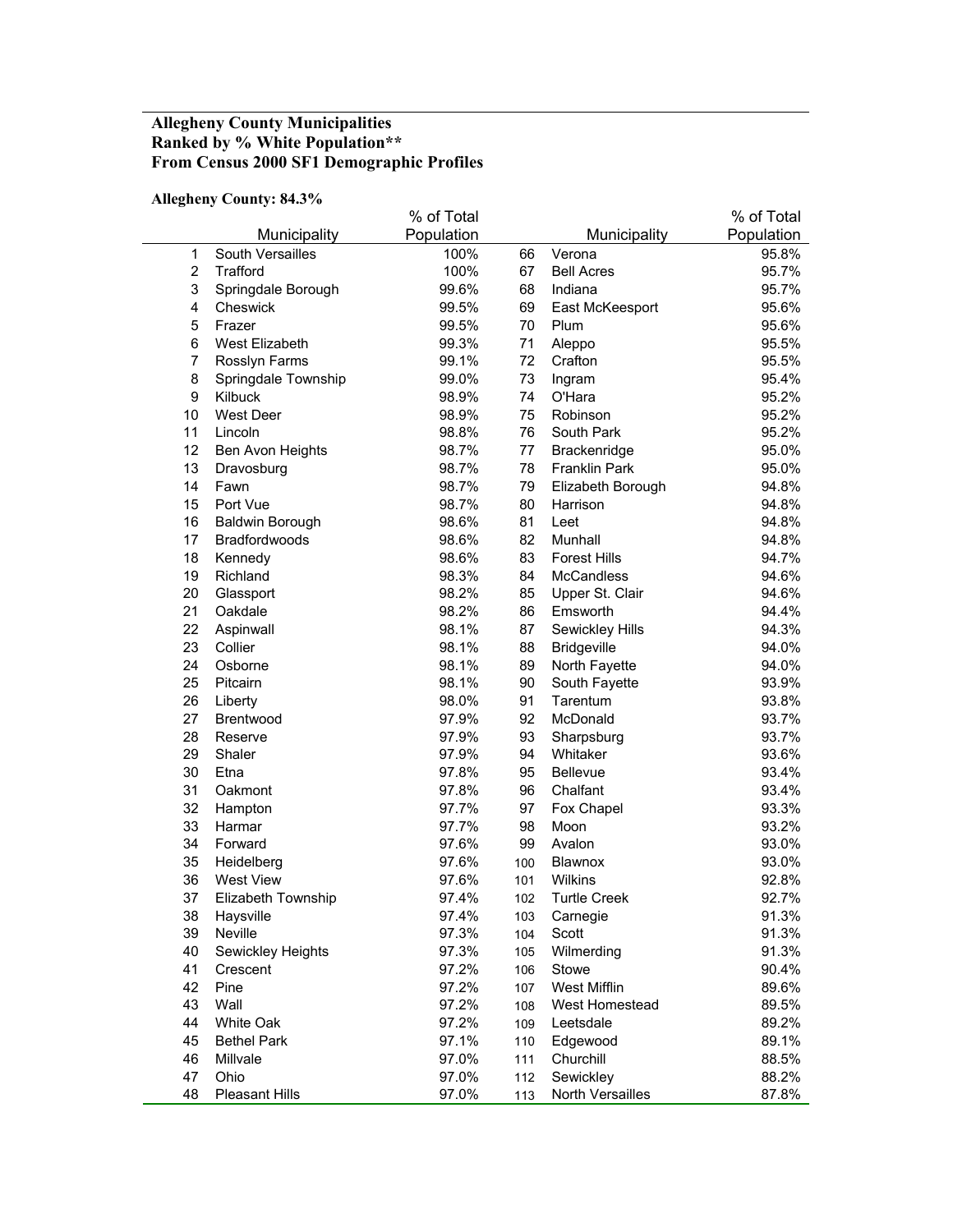| 49 | Castle Shannon          | 96.9% | 114 | Monroeville           | 85.6% |
|----|-------------------------|-------|-----|-----------------------|-------|
| 50 | East Deer               | 96.8% | 115 | Coraopolis            | 85.0% |
| 51 | Jefferson               | 96.8% | 116 | Mount Oliver          | 83.8% |
| 52 | Thornburg               | 96.8% | 117 | McKees Rocks          | 82.7% |
| 53 | Whitehall               | 96.6% | 118 | <b>Braddock Hills</b> | 79.4% |
| 54 | <b>Baldwin Township</b> | 96.2% | 119 | East Pittsburgh       | 76.1% |
| 55 | Findlay                 | 96.2% | 120 | Swissvale             | 74.5% |
| 56 | Glenfield               | 96.2% | 121 | Penn Hills            | 73.6% |
| 57 | Green Tree              | 96.2% | 122 | McKeesport            | 72.4% |
| 58 | Mount Lebanon           | 96.2% | 123 | Clairton              | 69.1% |
| 59 | Dormont                 | 96.1% | 124 | Pittsburgh City       | 67.6% |
| 60 | Ben Avon                | 95.9% | 125 | North Braddock        | 61.7% |
| 61 | Marshall                | 95.9% | 126 | Duquesne              | 48.9% |
| 62 | Pennsbury Village       | 95.9% | 127 | Homestead             | 42.6% |
| 63 | <b>Ross</b>             | 95.9% | 128 | <b>Braddock</b>       | 30.1% |
| 64 | Versailles              | 95.9% | 129 | Wilkinsburg           | 29.3% |
| 65 | Edgeworth               | 95.8% | 130 | Rankin                | 28.0% |
|    |                         |       |     |                       |       |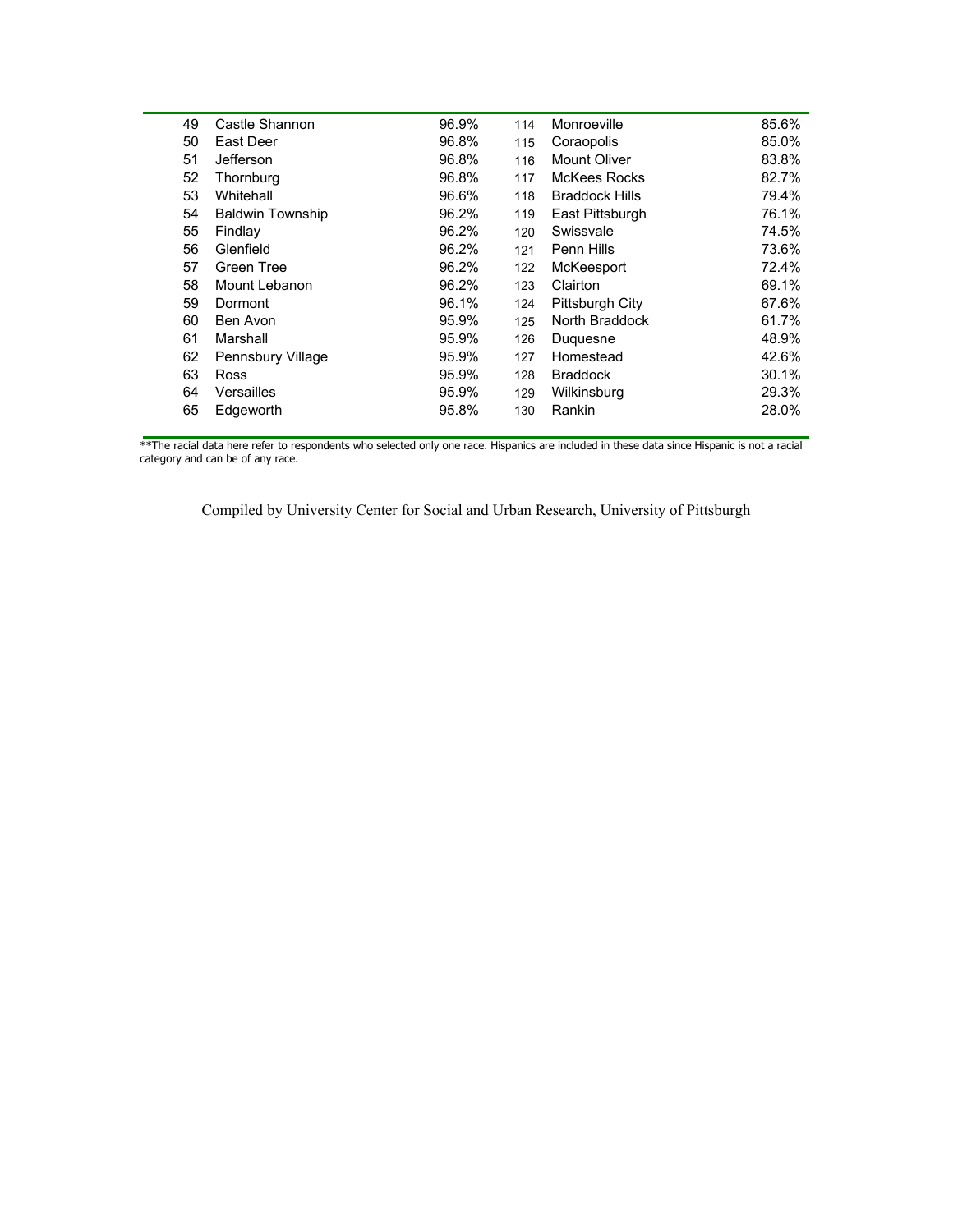## **Allegheny County Municipalities Ranked by Population Density (Total Population per Square Mile) From Census 2000 SF1 Demographic Profiles**

**Allegheny County: 1,755.3** 

|                         |                        | Population |     |                         | Population |
|-------------------------|------------------------|------------|-----|-------------------------|------------|
|                         | Municipality           | Density    |     | Municipality            | Density    |
| 1                       | Pennsbury Village      | 12710.3    | 66  | Penn Hills              | 2460.1     |
| $\overline{2}$          | Dormont                | 12563.3    | 67  | West Homestead          | 2408.9     |
| 3                       | <b>Mount Oliver</b>    | 11720.0    | 68  | Ben Avon Heights        | 2328.8     |
| $\overline{\mathbf{4}}$ | Aspinwall              | 8904.9     | 69  | Ross                    | 2255.3     |
| 5                       | <b>Bellevue</b>        | 8768.1     | 70  | <b>Green Tree</b>       | 2247.7     |
| 6                       | Ingram                 | 8525.1     | 71  | <b>Braddock Hills</b>   | 2060.4     |
| 7                       | Avalon                 | 8409.1     | 72  | Upper St. Clair         | 2055.7     |
| 8                       | Wilkinsburg            | 8335.1     | 73  | McDonald                | 2034.8     |
| $\boldsymbol{9}$        | Swissvale              | 8052.0     | 74  | Dravosburg              | 1981.8     |
| 10                      | Sharpsburg             | 7393.8     | 75  | Reserve                 | 1934.3     |
| 11                      | <b>Brentwood</b>       | 7237.2     | 76  | Liberty                 | 1856.7     |
| 12                      | <b>West View</b>       | 7210.8     | 77  | <b>McCandless</b>       | 1754.4     |
| 13                      | Brackenridge           | 6924.2     | 78  | Wall                    | 1641.0     |
| 14                      | Pitcairn               | 6892.2     | 79  | Churchill               | 1624.3     |
| 15                      | <b>McKees Rocks</b>    | 6377.5     | 80  | West Mifflin            | 1586.2     |
| 16                      | Homestead              | 6281.6     | 81  | South Park              | 1563.6     |
| 17                      | <b>Turtle Creek</b>    | 6205.2     | 82  | Harrison                | 1503.6     |
| 18                      | Millvale               | 6187.1     | 83  | Monroeville             | 1483.0     |
| 19                      | Pittsburgh City        | 6019.0     | 84  | Kennedy                 | 1378.3     |
| 20                      | East McKeesport        | 5947.9     | 85  | <b>North Versailles</b> | 1371.9     |
| 21                      | Crafton                | 5916.0     | 86  | <b>Bradfordwoods</b>    | 1283.2     |
| 22                      | Verona                 | 5841.0     | 87  | <b>White Oak</b>        | 1265.3     |
| 23                      | Edgewood               | 5600.2     | 88  | Osborne                 | 1262.9     |
| 24                      | Chalfant               | 5498.6     | 89  | O'Hara                  | 1259.1     |
| 25                      | Mount Lebanon          | 5457.2     | 90  | Leetsdale               | 1246.0     |
| 26                      | Munhall                | 5311.2     | 91  | Edgeworth               | 1133.6     |
| 27                      | Rankin                 | 5299.5     | 92  | Crescent                | 1115.8     |
| 28                      | Castle Shannon         | 5259.8     | 93  | Hampton                 | 1092.8     |
| 29                      | Etna                   | 5254.8     | 94  | Thornburg               | 1060.8     |
| 30                      | East Pittsburgh        | 5163.5     | 95  | Leet                    | 983.9      |
| 31                      | <b>Braddock</b>        | 5159.9     | 96  | Plum                    | 941.0      |
| 32                      | Carnegie               | 5076.7     | 97  | Moon                    | 939.1      |
| 33                      | <b>Bridgeville</b>     | 4938.5     | 98  | Neville                 | 929.4      |
| 34                      | Ben Avon               | 4805.1     | 99  | <b>Franklin Park</b>    | 836.5      |
| 35                      | McKeesport             | 4804.5     | 100 | Robinson                | 833.2      |
| 36                      | Wilmerding             | 4789.7     | 101 | Springdale Borough      | 804.9      |
| 37                      | <b>Blawnox</b>         | 4771.6     | 102 | Rosslyn Farms           | 767.6      |
| 38                      | Heidelberg             | 4654.3     | 103 | Fox Chapel              | 693.9      |
| 39                      | Coraopolis             | 4582.3     | 104 | Richland                | 634.3      |
| 40                      | Elizabeth Borough      | 4544.8     | 105 | Elizabeth Township      | 613.6      |
| 41                      | Emsworth               | 4519.1     | 106 | South Fayette           | 603.2      |
| 42                      | Whitaker               | 4427.0     | 107 | East Deer               | 590.3      |
| 43                      | Whitehall              | 4397.8     | 108 | Jefferson               | 583.5      |
| 44                      | <b>Forest Hills</b>    | 4381.3     | 109 | Aleppo                  | 573.5      |
| 45                      | Scott                  | 4350.8     | 110 | Harmar                  | 543.3      |
| 46                      | Oakmont                | 4250.0     | 111 | North Fayette           | 488.6      |
| 47                      | North Braddock         | 4155.5     | 112 | Pine                    | 457.7      |
| 48                      | <b>Baldwin Borough</b> | 4148.9     | 113 | Ohio                    | 449.9      |
|                         |                        |            |     |                         |            |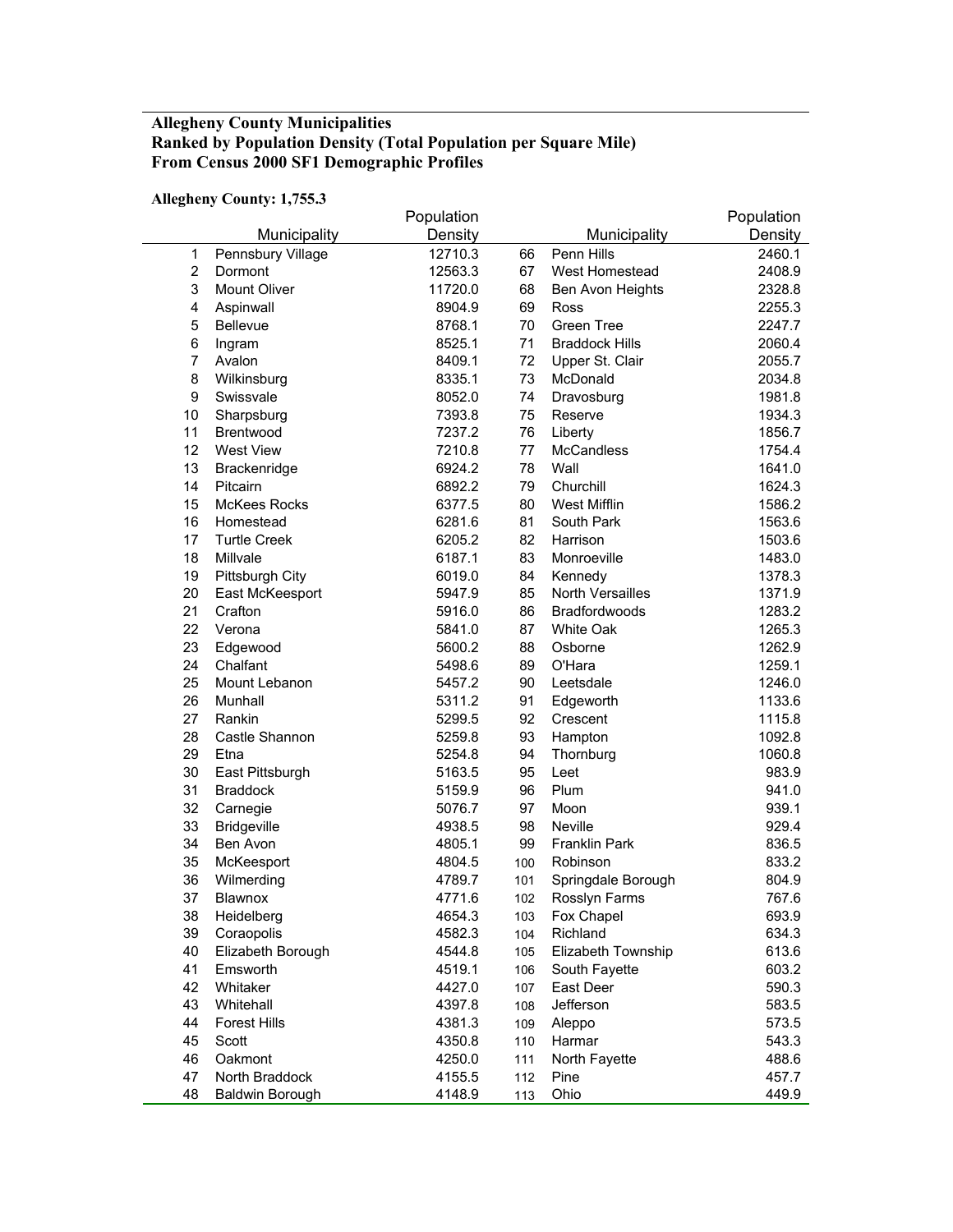| 49 | Springdale Township     | 4104.2 | 114 | South Versailles  | 407.6 |
|----|-------------------------|--------|-----|-------------------|-------|
| 50 | Sewickley               | 4071.2 | 115 | West Deer         | 399.0 |
| 51 | Duguesne                | 4035.0 | 116 | Haysville         | 389.0 |
| 52 | Tarentum                | 4011.0 | 117 | Marshall          | 384.4 |
| 53 | Cheswick                | 3962.5 | 118 | Indiana           | 384.2 |
| 54 | Port Vue                | 3858.4 | 119 | Collier           | 371.0 |
| 55 | Versailles              | 3511.1 | 120 | <b>Kilbuck</b>    | 284.2 |
| 56 | <b>Baldwin Township</b> | 3465.5 | 121 | Glenfield         | 278.7 |
| 57 | Stowe                   | 3391.4 | 122 | <b>Bell Acres</b> | 265.3 |
| 58 | <b>Pleasant Hills</b>   | 3084.8 | 123 | Sewickley Hills   | 261.8 |
| 59 | Clairton                | 3072.3 | 124 | Lincoln           | 253.9 |
| 60 | Glassport               | 2968.5 | 125 | Forward           | 199.3 |
| 61 | Oakdale                 | 2956.0 | 126 | Fawn              | 193.8 |
| 62 | <b>Bethel Park</b>      | 2869.8 | 127 | Trafford          | 172.4 |
| 63 | West Elizabeth          | 2764.6 | 128 | Findlay           | 157.9 |
| 64 | Shaler                  | 2703.6 | 129 | Frazer            | 137.2 |
| 65 | Wilkins                 | 2637.6 | 130 | Sewickley Heights | 133.9 |
|    |                         |        |     |                   |       |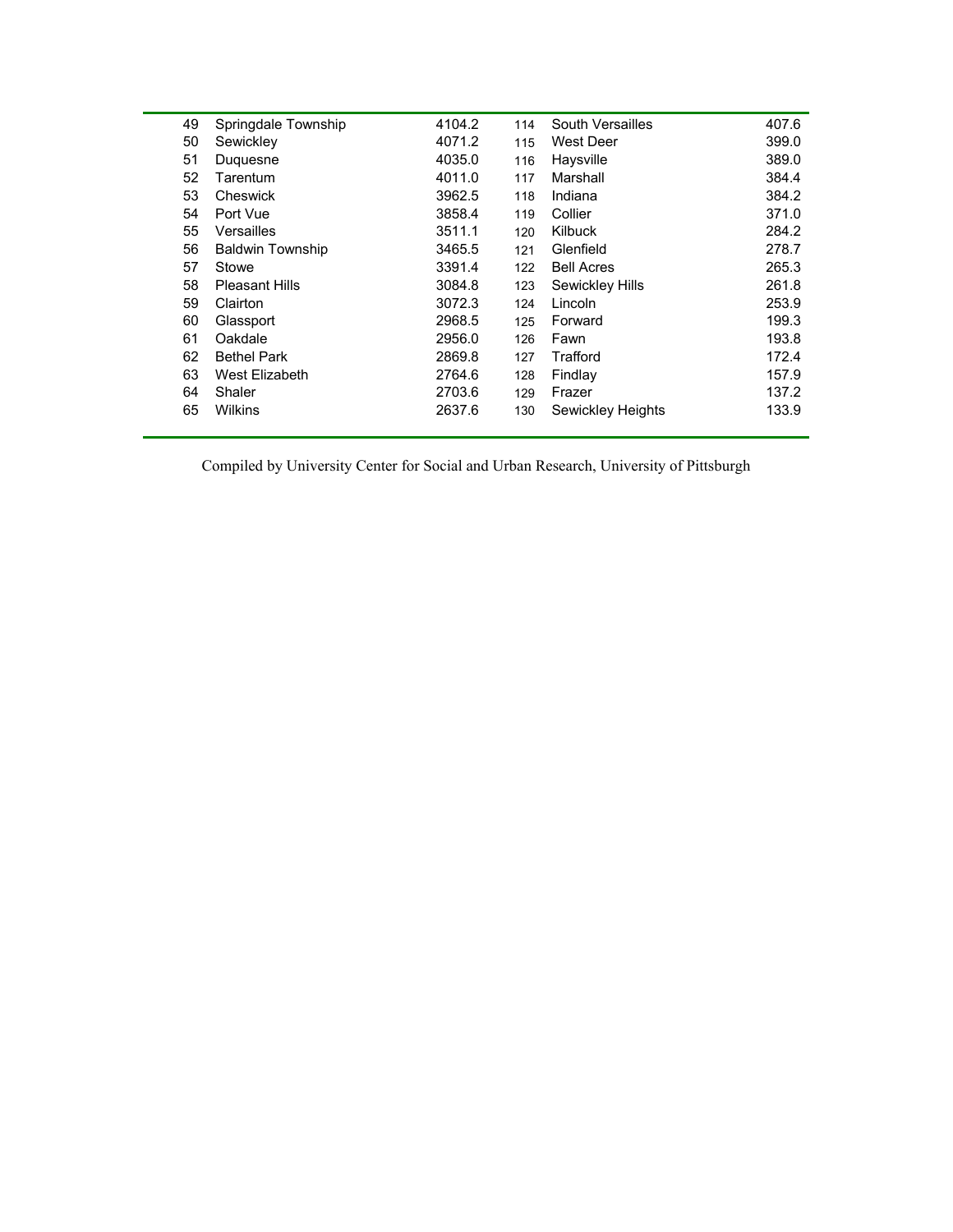# **Allegheny County Municipalities Ranked by Population Age 65+ From Census 2000 SF1 Demographic Profiles**

#### **Allegheny County: 228,416**

|                         | Municipality            | Age 65+ |     | Municipality          | Age 65+ |
|-------------------------|-------------------------|---------|-----|-----------------------|---------|
| 1                       | Pittsburgh City         | 55,034  | 66  | Springdale Township   | 785     |
| $\overline{2}$          | Penn Hills              | 9,231   | 67  | Pine                  | 738     |
| 3                       | Ross                    | 6,875   | 68  | Harmar                | 731     |
| $\overline{\mathbf{4}}$ | Mount Lebanon           | 6,222   | 69  | Forward               | 714     |
| $\mathbf 5$             | <b>Bethel Park</b>      | 6,082   | 70  | Reserve               | 712     |
| 6                       | Monroeville             | 5,948   | 71  | Homestead             | 676     |
| $\overline{7}$          | Shaler                  | 5,515   | 72  | Etna                  | 672     |
| 8                       | McKeesport              | 5,023   | 73  | Ingram                | 600     |
| $\boldsymbol{9}$        | <b>West Mifflin</b>     | 4,851   | 74  | Pitcairn              | 589     |
| 10                      | <b>McCandless</b>       | 4,662   | 75  | Millvale              | 584     |
| 11                      | <b>Baldwin Township</b> | 4,190   | 76  | Aspinwall             | 568     |
| 12                      | Scott                   | 3,820   | 77  | <b>Braddock Hills</b> | 566     |
| 13                      | Plum                    | 3,551   | 78  | Liberty               | 566     |
| 14                      | Whitehall               | 3,501   | 79  | Mount Oliver          | 561     |
| 15                      | Upper St. Clair         | 3,291   | 80  | Findlay               | 553     |
| 16                      | Wilkinsburg             | 3,039   | 81  | Verona                | 551     |
| 17                      | Moon                    | 2,852   | 82  | <b>Braddock</b>       | 534     |
| 18                      | Munhall                 | 2,739   | 83  | <b>West Homestead</b> | 518     |
| 19                      | Elizabeth Township      | 2,700   | 84  | Cheswick              | 512     |
| 20                      | Harrison                | 2,415   | 85  | East McKeesport       | 509     |
| 21                      | North Versailles        | 2,378   | 86  | Marshall              | 463     |
| 22                      | Hampton                 | 2,304   | 87  | Versailles            | 463     |
| 23                      | Clairton                | 2,038   | 88  | Edgewood              | 461     |
| 24                      | White Oak               | 2,017   | 89  | Wilmerding            | 451     |
| 25                      | South Fayette           | 1,965   | 90  | Baldwin Borough       | 447     |
| 26                      | Brentwood               | 1,867   | 91  | Fawn                  | 440     |
| 27                      | O'Hara                  | 1,817   | 92  | Rankin                | 398     |
| 28                      | Wilkins                 | 1,784   | 93  | Dravosburg            | 396     |
| 29                      | Oakmont                 | 1,756   | 94  | Springdale Borough    | 369     |
| 30                      | Kennedy                 | 1,736   | 95  | East Pittsburgh       | 359     |
| 31                      | <b>Pleasant Hills</b>   | 1,724   | 96  | Emsworth              | 348     |
| 32                      | Robinson                | 1,700   | 97  | Crescent              | 345     |
| 33                      | Carnegie                | 1,687   | 98  | Blawnox               | 340     |
| 34                      | Swissvale               | 1,678   | 99  | Elizabeth Borough     | 339     |
| 35                      | West Deer               | 1,637   | 100 | East Deer             | 317     |
| 36                      | Jefferson               | 1,622   | 101 | Ohio                  | 302     |
| 37                      | Castle Shannon          | 1,596   | 102 | Leetsdale             | 281     |
| 38                      | Stowe                   | 1,552   | 103 | Edgeworth             | 277     |
| 39                      | South Park              | 1,480   | 104 | Sewickley Heights     | 275     |
| 40                      | <b>Forest Hills</b>     | 1,447   | 105 | Neville               | 271     |
| 41                      | Richland                | 1,430   | 106 | Frazer                | 269     |
| 42                      | Duquesne                | 1,410   | 107 | Heidelberg            | 252     |
| 43                      | Bellevue                | 1,399   | 108 | <b>Bell Acres</b>     | 249     |
| 44                      | <b>Bridgeville</b>      | 1,378   | 109 | Lincoln               | 242     |
| 45                      | Collier                 | 1,334   | 110 | Leet                  | 233     |
| 46                      | <b>Turtle Creek</b>     | 1,330   | 111 | Ben Avon              | 229     |
| 47                      | Coraopolis              | 1,319   | 112 | Whitaker              | 227     |
| 48                      | Dormont                 | 1,312   | 113 | Aleppo                | 215     |
| 49                      | <b>McKees Rocks</b>     | 1,255   | 114 | Oakdale               | 188     |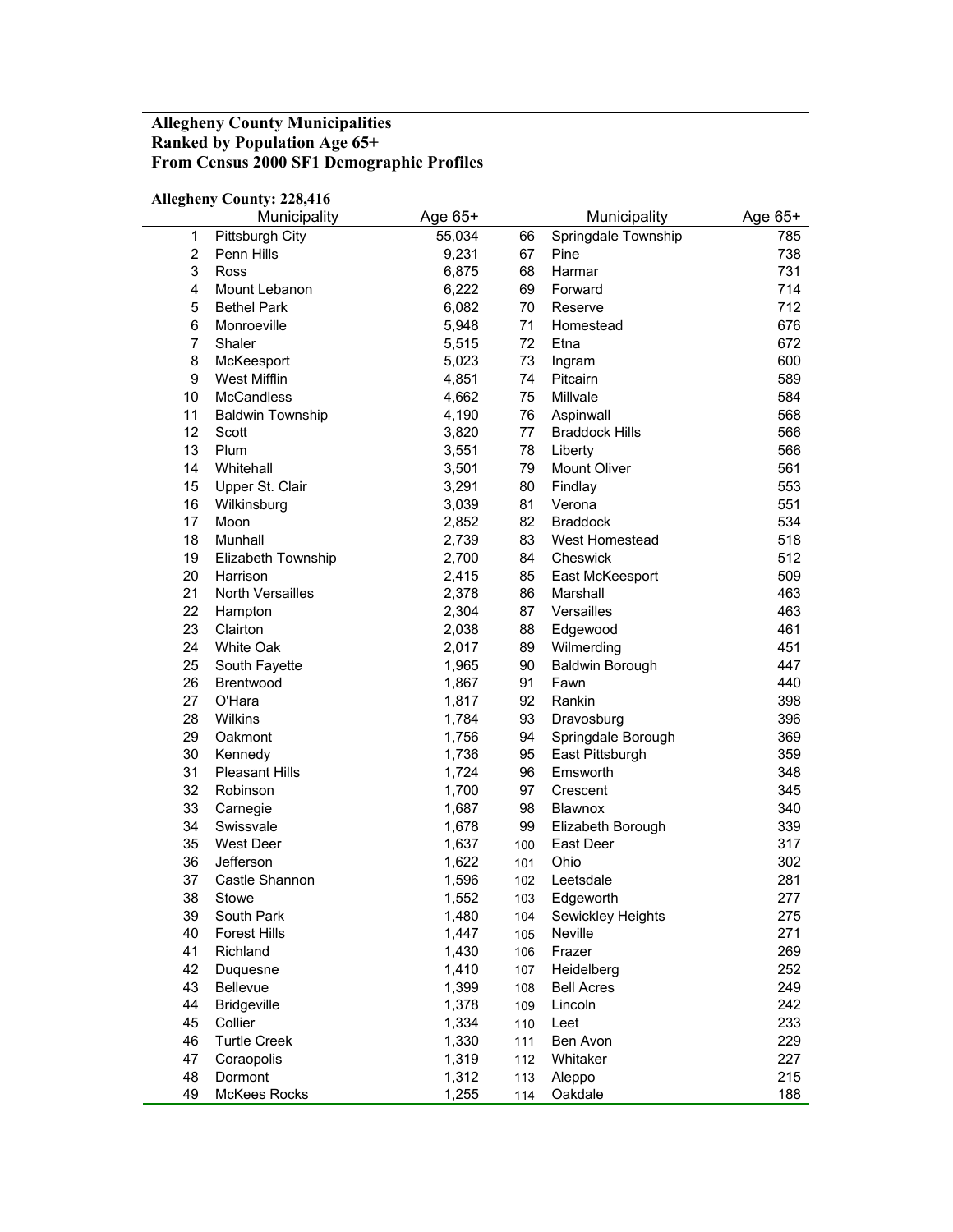| 50 | Avalon               | 1,244 | 115 | <b>Bradfordwoods</b>    | 179 |
|----|----------------------|-------|-----|-------------------------|-----|
| 51 | North Braddock       | 1,182 | 116 | Chalfant                | 171 |
| 52 | <b>West View</b>     | 1,167 | 117 | <b>Kilbuck</b>          | 148 |
| 53 | Glassport            | 1,107 | 118 | Wall                    | 142 |
| 54 | North Fayette        | 1,100 | 119 | West Elizabeth          | 95  |
| 55 | Indiana              | 1,095 | 120 | McDonald                | 92  |
| 56 | <b>Franklin Park</b> | 1,070 | 121 | South Versailles        | 92  |
| 57 | Port Vue             | 1,014 | 122 | Osborne                 | 88  |
| 58 | Green Tree           | 1,012 | 123 | Thornburg               | 68  |
| 59 | Crafton              | 994   | 124 | Rosslyn Farms           | 66  |
| 60 | Sewickley            | 858   | 125 | Sewickley Hills         | 58  |
| 61 | Churchill            | 845   | 126 | <b>Ben Avon Heights</b> | 55  |
| 62 | Fox Chapel           | 808   | 127 | Pennsbury Village       | 47  |
| 63 | Sharpsburg           | 802   | 128 | Glenfield               | 40  |
| 64 | <b>Brackenridge</b>  | 789   | 129 | Haysville               | 17  |
| 65 | Tarentum             | 787   | 130 | Trafford                | 6   |
|    |                      |       |     |                         |     |

 $\equiv$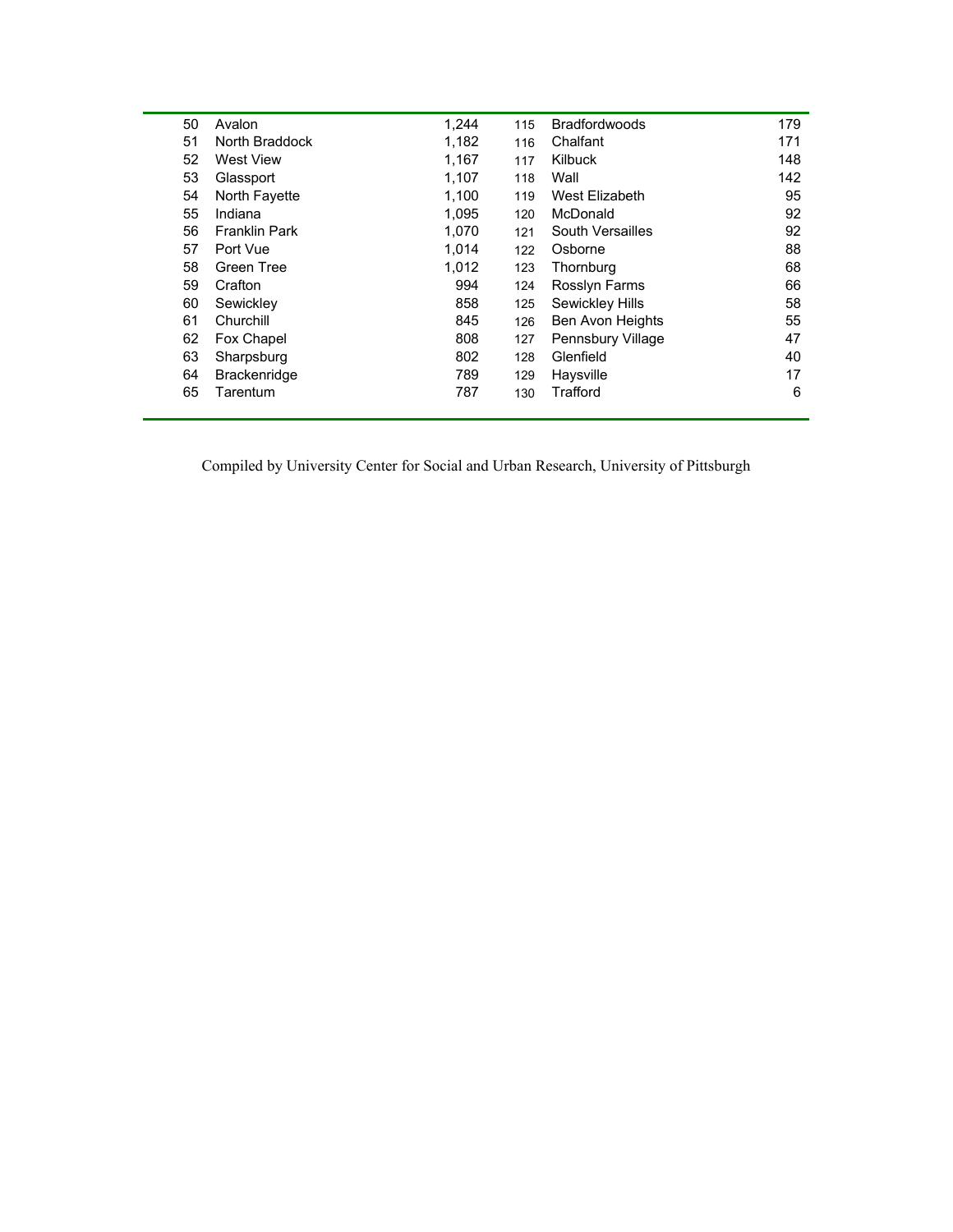## **Allegheny County Municipalities Ranked by % of Population Age 65+ From Census 2000 SF1 Demographic Profiles**

#### **Allegheny County: 18%**

|                | лікдікну соціну. 1070   | White      |     |                     | White      |
|----------------|-------------------------|------------|-----|---------------------|------------|
|                | Municipality            | Population |     | Municipality        | Population |
| 1              | <b>Braddock Hills</b>   | 28.3%      | 66  | <b>McKees Rocks</b> | 19.0%      |
| $\overline{c}$ | Sewickley Heights       | 28.0%      | 67  | Forward             | 18.9%      |
| 3              | Cheswick                | 27.0%      | 68  | Homestead           | 18.9%      |
| 4              | Versailles              | 26.9%      | 69  | Mount Lebanon       | 18.8%      |
| 5              | South Versailles        | 26.2%      | 70  | Castle Shannon      | 18.7%      |
| 6              | <b>Bridgeville</b>      | 25.8%      | 71  | Reserve             | 18.5%      |
| $\overline{7}$ | Wilkins                 | 25.8%      | 72  | Shaler              | 18.5%      |
| 8              | Oakmont                 | 25.4%      | 73  | North Braddock      | 18.4%      |
| 9              | Collier                 | 25.3%      | 74  | <b>Braddock</b>     | 18.3%      |
| 10             | Whitehall               | 24.2%      | 75  | <b>Bethel Park</b>  | 18.1%      |
| 11             | Clairton                | 24.0%      | 76  | <b>Bell Acres</b>   | 18.0%      |
| 12             | Port Vue                | 24.0%      | 77  | <b>Brentwood</b>    | 17.8%      |
| 13             | White Oak               | 23.9%      | 78  | East Pittsburgh     | 17.8%      |
| 14             | Churchill               | 23.7%      | 79  | Fawn                | 17.6%      |
| 15             | West Homestead          | 23.6%      | 80  | Verona              | 17.6%      |
| 16             | Avalon                  | 23.5%      | 81  | Swissvale           | 17.4%      |
| 17             | East Deer               | 23.3%      | 82  | Rankin              | 17.2%      |
| 18             | Kennedy                 | 23.1%      | 83  | Etna                | 17.1%      |
| 19             | Stowe                   | 23.1%      | 84  | Whitaker            | 17.0%      |
| 20             | Leetsdale               | 22.8%      | 85  | Glenfield           | 16.9%      |
| 21             | Harmar                  | 22.5%      | 86  | Jefferson           | 16.8%      |
| 22             | Brackenridge            | 22.3%      | 87  | West Elizabeth      | 16.8%      |
| 23             | Munhall                 | 22.3%      | 88  | Upper St. Clair     | 16.4%      |
| 24             | Sharpsburg              | 22.3%      | 89  | Pittsburgh City     | 16.4%      |
| 25             | Glassport               | 22.2%      | 90  | Ingram              | 16.2%      |
| 26             | McDonald                | 22.2%      | 91  | Indiana             | 16.1%      |
| 27             | Harrison                | 22.1%      | 92  | <b>McCandless</b>   | 16.1%      |
| 28             | Scott                   | 22.1%      | 93  | Bellevue            | 16.0%      |
| 29             | Neville                 | 22.0%      | 94  | Edgeworth           | 16.0%      |
| 30             | Sewickley               | 22.0%      | 95  | Pitcairn            | 16.0%      |
| 31             | Blawnox                 | 21.9%      | 96  | South Fayette       | 16.0%      |
| 32             | <b>Turtle Creek</b>     | 21.9%      | 97  | <b>West View</b>    | 16.0%      |
| 33             | Haysville               | 21.8%      | 98  | Tarentum            | 15.8%      |
| 34             | East McKeesport         | 21.7%      | 99  | Wilkinsburg         | 15.8%      |
| 35             | <b>West Mifflin</b>     | 21.6%      | 100 | Bradfordwoods       | 15.6%      |
| 36             | Coraopolis              | 21.5%      | 101 | Osborne             | 15.5%      |
| 37             | Green Tree              | 21.4%      | 102 | Richland            | 15.5%      |
| 38             | North Versailles        | 21.4%      | 103 | Crescent            | 14.9%      |
| 39             | <b>Forest Hills</b>     | 21.2%      | 104 | Fox Chapel          | 14.9%      |
| 40             | Liberty                 | 21.2%      | 105 | Leet                | 14.9%      |
| 41             | Elizabeth Borough       | 21.1%      | 106 | Crafton             | 14.8%      |
| 42             | <b>Ross</b>             | 21.1%      | 107 | Millvale            | 14.5%      |
| 43             | <b>Baldwin Township</b> | 21.0%      | 108 | Thornburg           | 14.5%      |
| 44             | Wilmerding              | 21.0%      | 109 | Rosslyn Farms       | 14.2%      |
| 45             | Frazer                  | 20.9%      | 110 | West Deer           | 14.2%      |
| 46             | McKeesport              | 20.9%      | 111 | Dormont             | 14.1%      |
| 47             | Aleppo                  | 20.7%      | 112 | Mount Oliver        | 14.1%      |
| 48             | Heidelberg              | 20.6%      | 113 | Ben Avon Heights    | 14.0%      |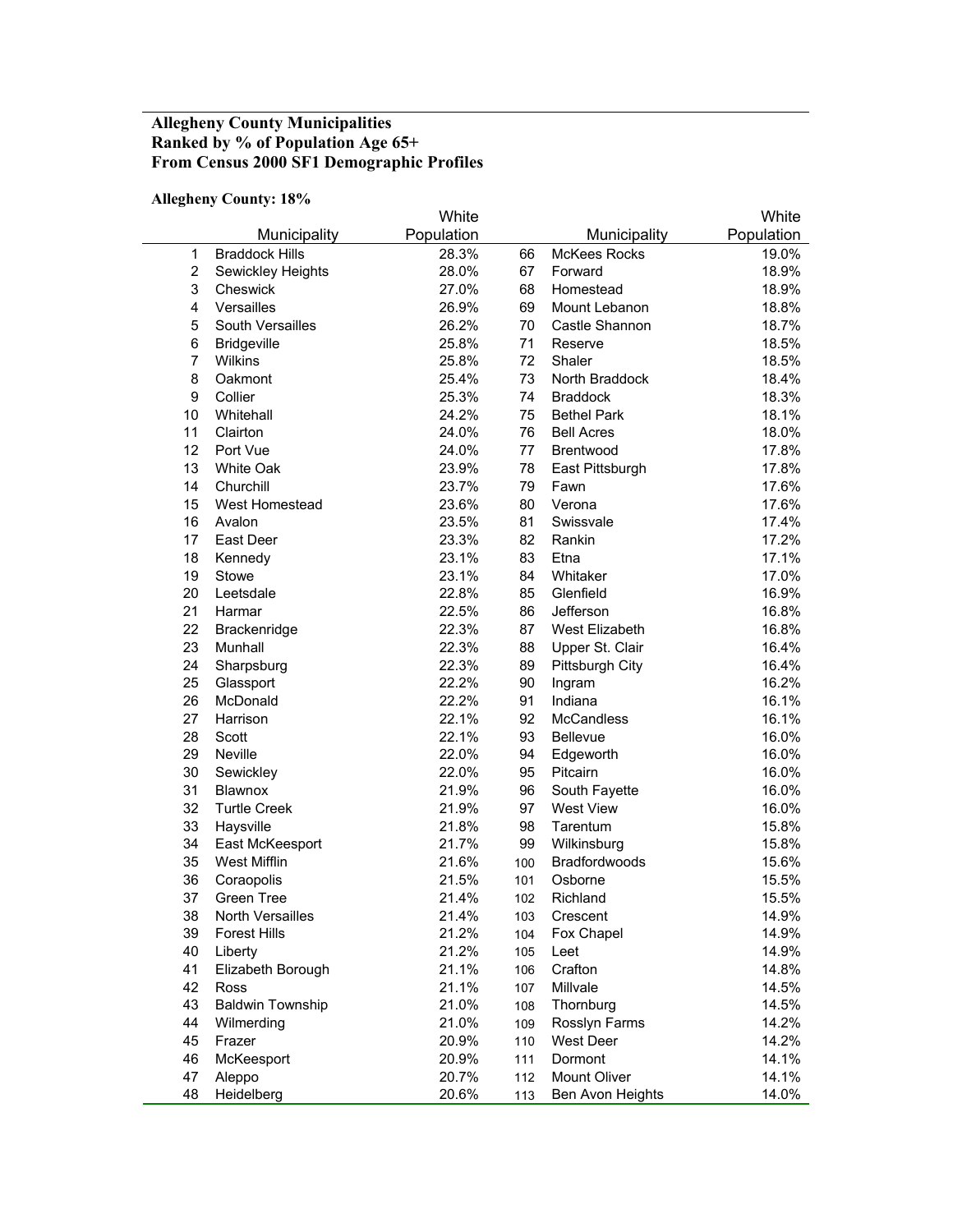| 49 | <b>Kilbuck</b>         | 20.5% | 114 | Edgewood             | 13.9%   |
|----|------------------------|-------|-----|----------------------|---------|
| 50 | O'Hara                 | 20.5% | 115 | Robinson             | 13.8%   |
| 51 | <b>Pleasant Hills</b>  | 20.5% | 116 | Emsworth             | 13.4%   |
| 52 | Springdale Borough     | 20.5% | 117 | Plum                 | 13.2%   |
| 53 | Springdale Township    | 20.5% | 118 | Hampton              | 13.1%   |
| 54 | Monroeville            | 20.3% | 119 | Moon                 | 12.8%   |
| 55 | Carnegie               | 20.1% | 120 | Oakdale              | 12.1%   |
| 56 | <b>Baldwin Borough</b> | 19.9% | 121 | Ben Avon             | 11.9%   |
| 57 | Lincoln                | 19.9% | 122 | Findlay              | 10.7%   |
| 58 | Chalfant               | 19.7% | 123 | South Park           | 10.3%   |
| 59 | Dravosburg             | 19.7% | 124 | Ohio                 | 9.8%    |
| 60 | Penn Hills             | 19.7% | 125 | Pine                 | 9.6%    |
| 61 | Elizabeth Township     | 19.5% | 126 | <b>Franklin Park</b> | 9.4%    |
| 62 | Wall                   | 19.5% | 127 | North Fayette        | 9.0%    |
| 63 | Trafford               | 19.4% | 128 | Sewickley Hills      | 8.9%    |
| 64 | Aspinwall              | 19.2% | 129 | Marshall             | $7.7\%$ |
| 65 | Duquesne               | 19.2% | 130 | Pennsbury Village    | 6.4%    |
|    |                        |       |     |                      |         |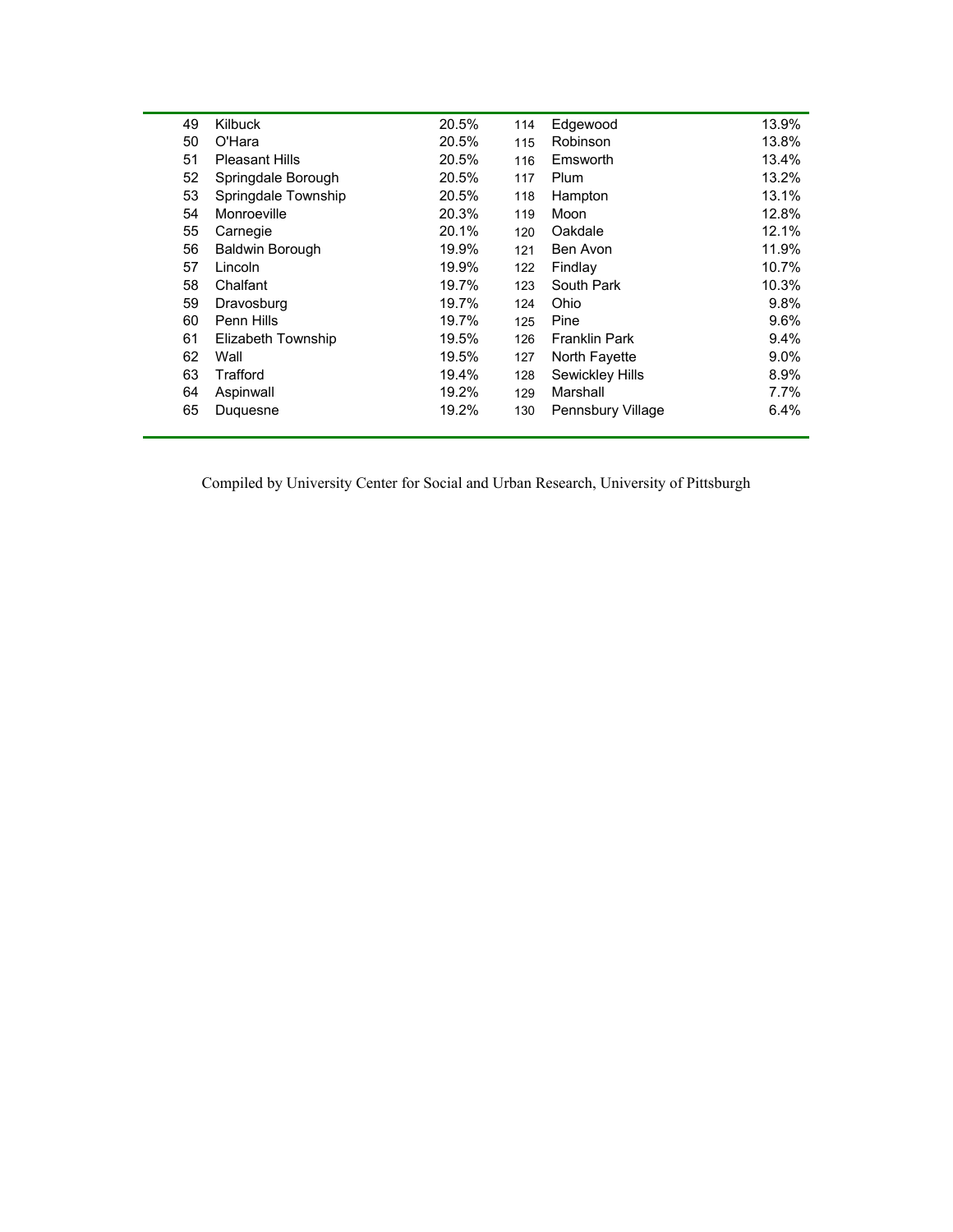#### **Allegheny County Municipalities Ranked by Black Population Age 65+\*\* From Census 2000 SF1 Demographic Profiles**

#### **Allegheny County: 18,079**  Municipality Age 65+ Municipality Age 65+ 1 Pittsburgh City **11,227** 66 Leet 6 2 Wilkinsburg 1,491 67 Upper St. Clair 6 3 Penn Hills 1,122 68 West Homestead 6 4 McKeesport 69 West View 6 69 West View 6 5 Clairton 391 70 Lincoln 5 6 Duquesne 278 71 Reserve 5 7 Homestead 247 72 Versailles 5 8 Monroeville 232 73 Baldwin Borough 4 9 West Mifflin 212 74 Ben Avon 4 10 North Braddock 209 75 Castle Shannon 4 11 Braddock 206 76 Dormont 4 12 Rankin 166 77 East McKeesport 166 4 13 North Versailles 162 78 Edgeworth 4 14 Coraopolis 148 79 Emsworth 4 15 Swissvale 106 80 Forward 4 16 Sewickley 100 81 Hampton 4 17 South Park 63 82 Kilbuck 4 18 Ross 61 83 Richland 4 19 Plum 59 84 Shaler 4 20 Moon 55 85 West Deer 4 21 Braddock Hills 3 and 48 86 Dravosburg 3 3 22 Bridgeville 43 87 Fox Chapel 3 23 Bethel Park 41 88 Franklin Park 3 24 Wilkins 38 89 Glenfield 3 25 Baldwin Township 37 90 Marshall 3 26 Elizabeth Township 37 91 Pine 3 27 McKees Rocks 33 92 Blawnox 2 28 Avalon 30 93 Brentwood 2 29 Bellevue 20 30 94 East Deer 2<br>30 Harrison 2 30 Harrison 30 95 Etna 2 31 South Fayette 30 96 Green Tree 2 32 O'Hara 29 97 Harmar 2 33 Carnegie 26 98 McDonald 2 34 Munhall 26 99 Ohio 2 35 Oakmont 26 100 Springdale Township 2 36 Brackenridge 24 101 Chalfant 1 37 Churchill 24 102 Crescent 1 38 Indiana 22 103 Findlay 1 39 McCandless 20 104 Frazer 1 40 Scott 20 105 Glassport 1 41 Stowe 20 106 Heidelberg 1 42 Robinson 17 107 Millvale 1 43 Elizabeth Borough 16 108 Neville 1 44 North Fayette 16 109 Oakdale 16 109 Oakdale 45 Ingram 15 110 Osborne 15 110 110 110 11 46 Pleasant Hills 15 111 Pennsbury Village 15 111 47 Whitehall 15 112 Pitcairn 15 112 112 Pitcairn 1 48 Tarentum 14 113 Sewickley Heights 1 49 Aleppo 13 114 Sewickley Hills 1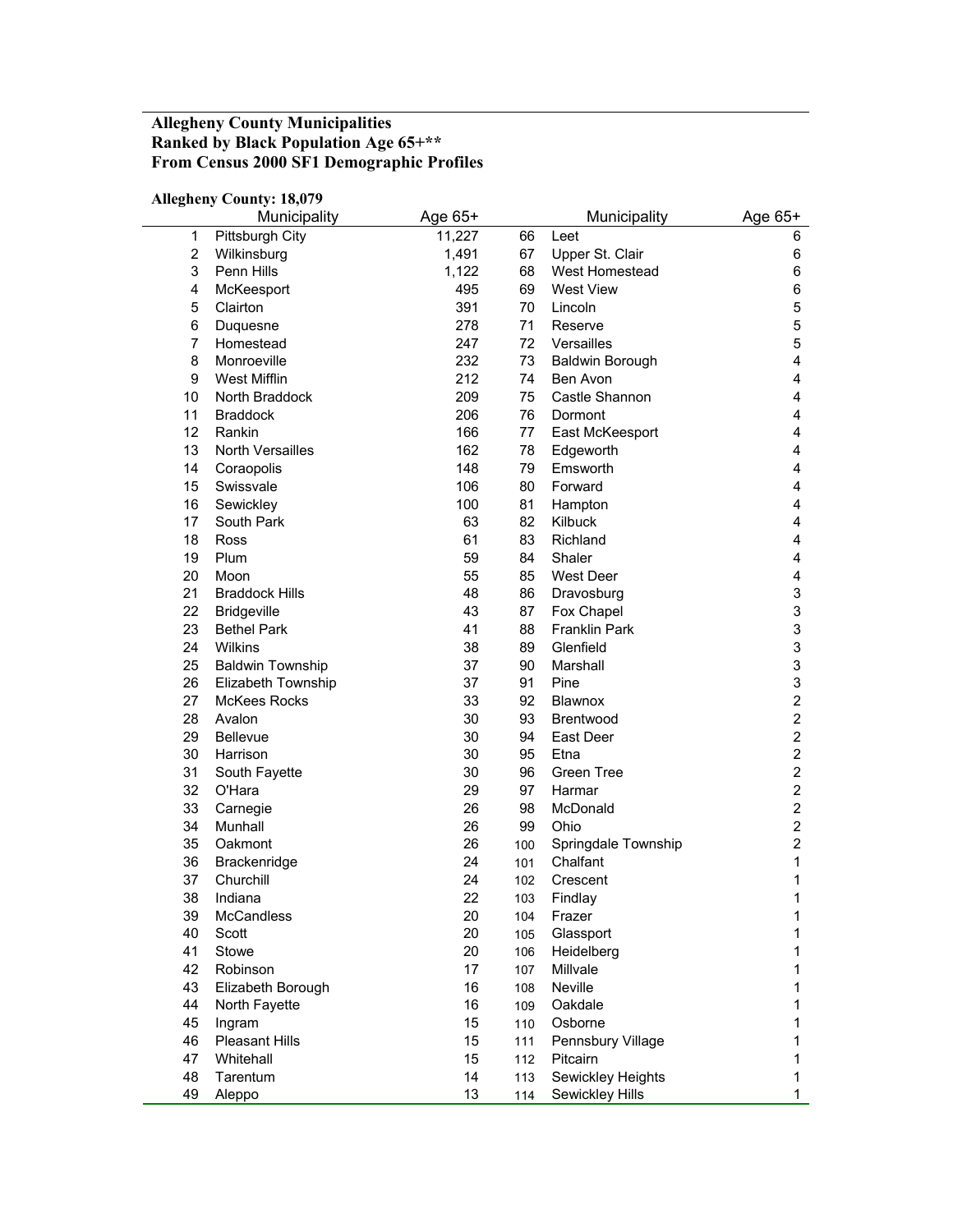| 50 | East Pittsburgh     | 13 | 115 | Wall                 |   |
|----|---------------------|----|-----|----------------------|---|
| 51 | Jefferson           | 12 | 116 | Aspinwall            | 0 |
| 52 | Crafton             | 11 | 117 | <b>Bell Acres</b>    | o |
| 53 | Leetsdale           | 11 | 118 | Ben Avon Heights     | 0 |
| 54 | <b>Turtle Creek</b> | 11 | 119 | <b>Bradfordwoods</b> | 0 |
| 55 | Liberty             | 10 | 120 | Cheswick             | 0 |
| 56 | Mount Oliver        | 10 | 121 | Fawn                 | 0 |
| 57 | Sharpsburg          | 10 | 122 | Haysville            | 0 |
| 58 | <b>Forest Hills</b> | 9  | 123 | Port Vue             | Ω |
| 59 | <b>White Oak</b>    | 9  | 124 | Rossiyn Farms        | 0 |
| 60 | Collier             | 8  | 125 | South Versailles     | 0 |
| 61 | Kennedy             | 8  | 126 | Springdale Borough   | 0 |
| 62 | Mount Lebanon       | 8  | 127 | Thornburg            | Ω |
| 63 | Wilmerding          | 8  | 128 | Trafford             |   |
| 64 | Edgewood            | 7  | 129 | West Elizabeth       | 0 |
| 65 | Verona              |    | 130 | Whitaker             | 0 |
|    |                     |    |     |                      |   |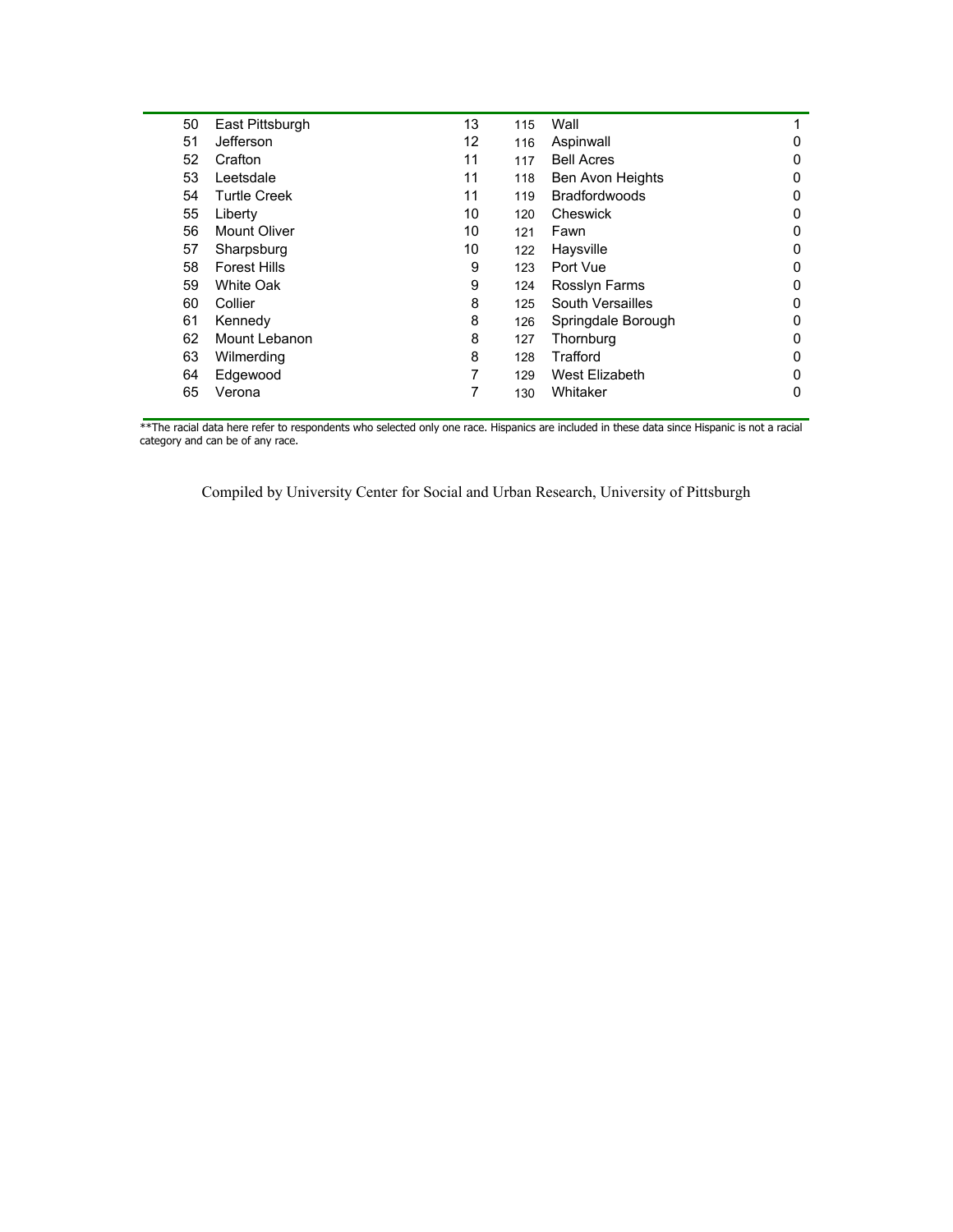## **Allegheny County Municipalities Ranked by % Age 65+ Among Black Population\*\* From Census 2000 SF1 Demographic Profiles**

#### **Allegheny County: 11%**

|                |                        | % of Black |     |                         | % of Black |
|----------------|------------------------|------------|-----|-------------------------|------------|
|                | Municipality           | Population |     | Municipality            | Population |
| $\mathbf 1$    | Frazer                 | 100.0%     | 66  | <b>Baldwin Township</b> | 7.7%       |
| $\overline{2}$ | Kilbuck                | 100.0%     | 67  | East Deer               | 7.7%       |
| 3              | <b>Baldwin Borough</b> | 66.7%      | 68  | Ohio                    | 7.7%       |
| $\overline{4}$ | Lincoln                | 62.5%      | 69  | Tarentum                | 7.7%       |
| 5              | Glenfield              | 50.0%      | 70  | Harrison                | 7.4%       |
| 6              | Oakmont                | 41.9%      | 71  | Robinson                | 7.3%       |
| 7              | Aleppo                 | 40.6%      | 72  | Sharpsburg              | 7.3%       |
| 8              | O'Hara                 | 39.2%      | 73  | Verona                  | 7.3%       |
| 9              | Dravosburg             | 30.0%      | 74  | Whitehall               | 7.3%       |
| 10             | Elizabeth Borough      | 27.6%      | 75  | Oakdale                 | 7.1%       |
| 11             | Sewickley              | 26.6%      | 76  | South Fayette           | 7.0%       |
| 12             | Liberty                | 25.6%      | 77  | Moon                    | 6.9%       |
| 13             | Indiana                | 25.0%      | 78  | Etna                    | 6.7%       |
| 14             | Kennedy                | 21.1%      | 79  | Neville                 | 6.7%       |
| 15             | Collier                | 20.5%      | 80  | Wall                    | 6.7%       |
| 16             | Brackenridge           | 19.7%      | 81  | Munhall                 | 6.3%       |
| 17             | Coraopolis             | 19.4%      | 82  | Pitcairn                | 6.3%       |
| 18             | <b>Bridgeville</b>     | 18.2%      | 83  | Sewickley Hills         | 6.3%       |
| 19             | Springdale Township    | 18.2%      | 84  | Crafton                 | 6.0%       |
| 20             | Clairton               | 16.3%      | 85  | East McKeesport         | 6.0%       |
| 21             | Elizabeth Township     | 15.8%      | 86  | Wilmerding              | 5.9%       |
| 22             | North Versailles       | 14.9%      | 87  | White Oak               | 5.7%       |
| 23             | Leet                   | 14.3%      | 88  | Carnegie                | 5.6%       |
| 24             | South Park             | 13.7%      | 89  | McCandless              | 5.3%       |
| 25             | <b>Pleasant Hills</b>  | 13.6%      | 90  | North Fayette           | 5.0%       |
| 26             | Homestead              | 13.5%      | 91  | Swissvale               | 5.0%       |
| 27             | <b>Braddock Hills</b>  | 13.4%      | 92  | Pine                    | 4.9%       |
| 28             | Ingram                 | 13.2%      | 93  | Marshall                | 4.6%       |
| 29             | <b>Ross</b>            | 13.2%      | 94  | <b>Forest Hills</b>     | 4.4%       |
| 30             | <b>Blawnox</b>         | 12.5%      | 95  | Upper St. Clair         | 4.4%       |
| 31             | Wilkins                | 12.5%      | 96  | Emsworth                | 4.3%       |
| 32             | <b>Pittsburgh City</b> | 12.4%      | 97  | Dormont                 | 4.1%       |
| 33             | Leetsdale              | 12.2%      | 98  | Mount Lebanon           | 4.0%       |
| 34             | <b>Bethel Park</b>     | 12.0%      | 99  | Stowe                   | 3.7%       |
| 35             | Edgeworth              | 11.8%      | 100 | <b>Brentwood</b>        | 3.6%       |
| 36             | <b>West Deer</b>       | 11.8%      | 101 | Glassport               | 3.6%       |
| 37             | Avalon                 | 11.7%      | 102 | Castle Shannon          | 3.5%       |
| 38             | Wilkinsburg            | 11.7%      | 103 | <b>McKees Rocks</b>     | 3.5%       |
| 39             | Versailles             | 11.4%      | 104 | <b>Turtle Creek</b>     | 3.5%       |
| 40             | Osborne                | 11.1%      | 105 | Crescent                | 3.4%       |
| 41             | Sewickley Heights      | 11.1%      | 106 | Hampton                 | 3.4%       |
| 42             | West Mifflin           | 10.7%      | 107 | Shaler                  | 3.3%       |
| 43             | <b>Braddock</b>        | 10.6%      | 108 | East Pittsburgh         | 3.1%       |
| 44             | Rankin                 | 10.3%      | 109 | West Homestead          | 3.1%       |
| 45             | Scott                  | 10.1%      | 110 | Chalfant                | 3.0%       |
| 46             | Fox Chapel             | 10.0%      | 111 | Edgewood                | 2.7%       |
| 47             | Penn Hills             | 9.9%       | 112 | Franklin Park           | 2.6%       |
| 48             | Forward                | 9.8%       | 113 | Millvale                | 2.6%       |
|                |                        |            |     |                         |            |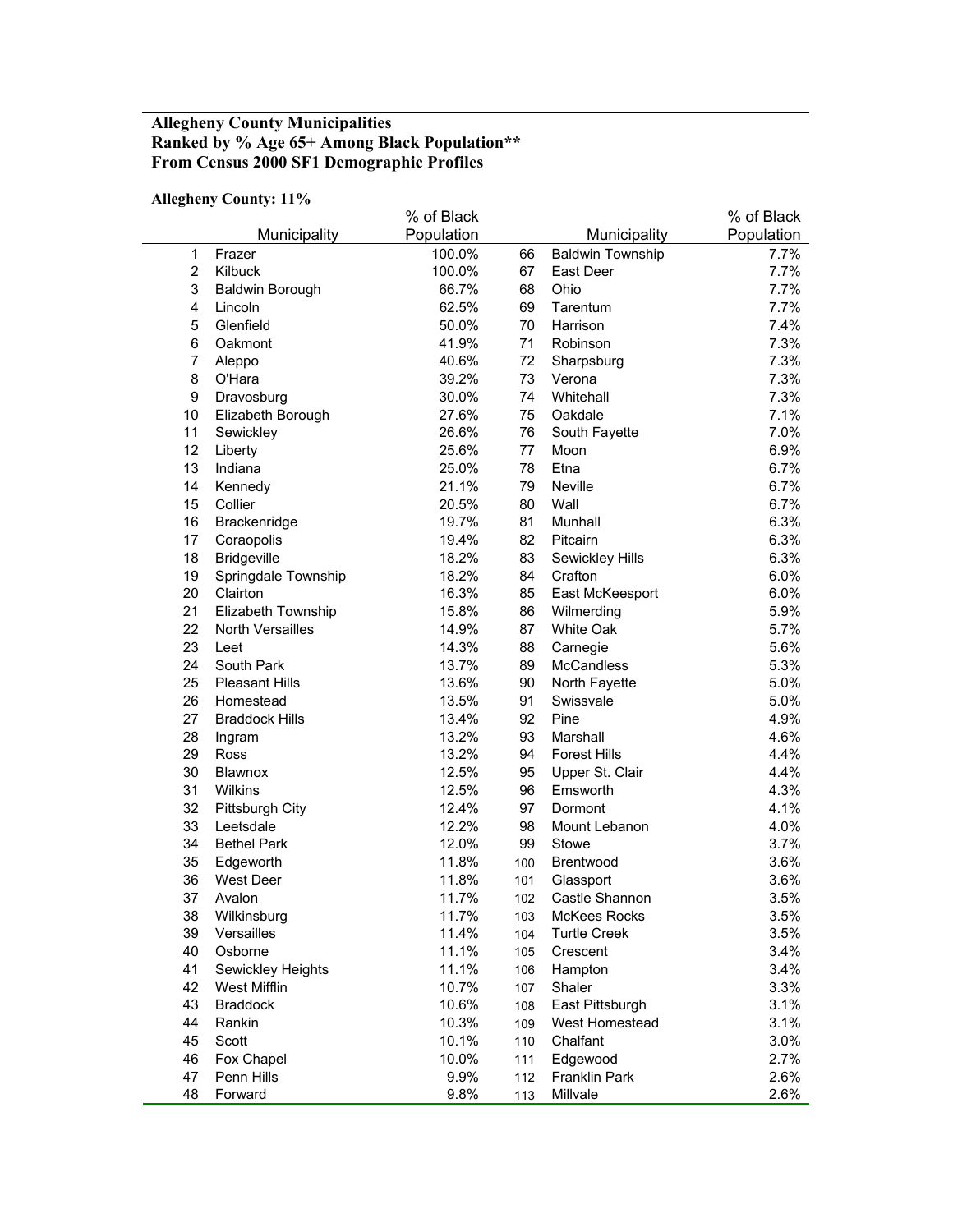| 49 | Reserve           | 9.6%    | 114 | Mount Oliver            | 2.1%    |
|----|-------------------|---------|-----|-------------------------|---------|
| 50 | Monroeville       | 9.5%    | 115 | Findlay                 | 1.2%    |
| 51 | Jefferson         | 9.4%    | 116 | Aspinwall               | 0.0%    |
| 52 | Richland          | 9.3%    | 117 | <b>Bell Acres</b>       | $0.0\%$ |
| 53 | North Braddock    | 9.2%    | 118 | <b>Ben Avon Heights</b> | $0.0\%$ |
| 54 | Harmar            | 9.1%    | 119 | Cheswick                | 0.0%    |
| 55 | McDonald          | 9.1%    | 120 | Fawn                    | $0.0\%$ |
| 56 | <b>West View</b>  | 8.8%    | 121 | Port Vue                | 0.0%    |
| 57 | Ben Avon          | 8.5%    | 122 | Rossiyn Farms           | $0.0\%$ |
| 58 | McKeesport        | 8.4%    | 123 | Springdale Borough      | $0.0\%$ |
| 59 | Heidelberg        | 8.3%    | 124 | West Elizabeth          | $0.0\%$ |
| 60 | Pennsbury Village | 8.3%    | 125 | Whitaker                | $0.0\%$ |
| 61 | Churchill         | 8.0%    | 126 | <b>Bradfordwoods</b>    |         |
| 62 | Green Tree        | $8.0\%$ | 127 | Haysville               |         |
| 63 | Duguesne          | 7.9%    | 128 | South Versailles        |         |
| 64 | Plum              | 7.9%    | 129 | Thornburg               |         |
| 65 | <b>Bellevue</b>   | 7.8%    | 130 | Trafford                |         |
|    |                   |         |     |                         |         |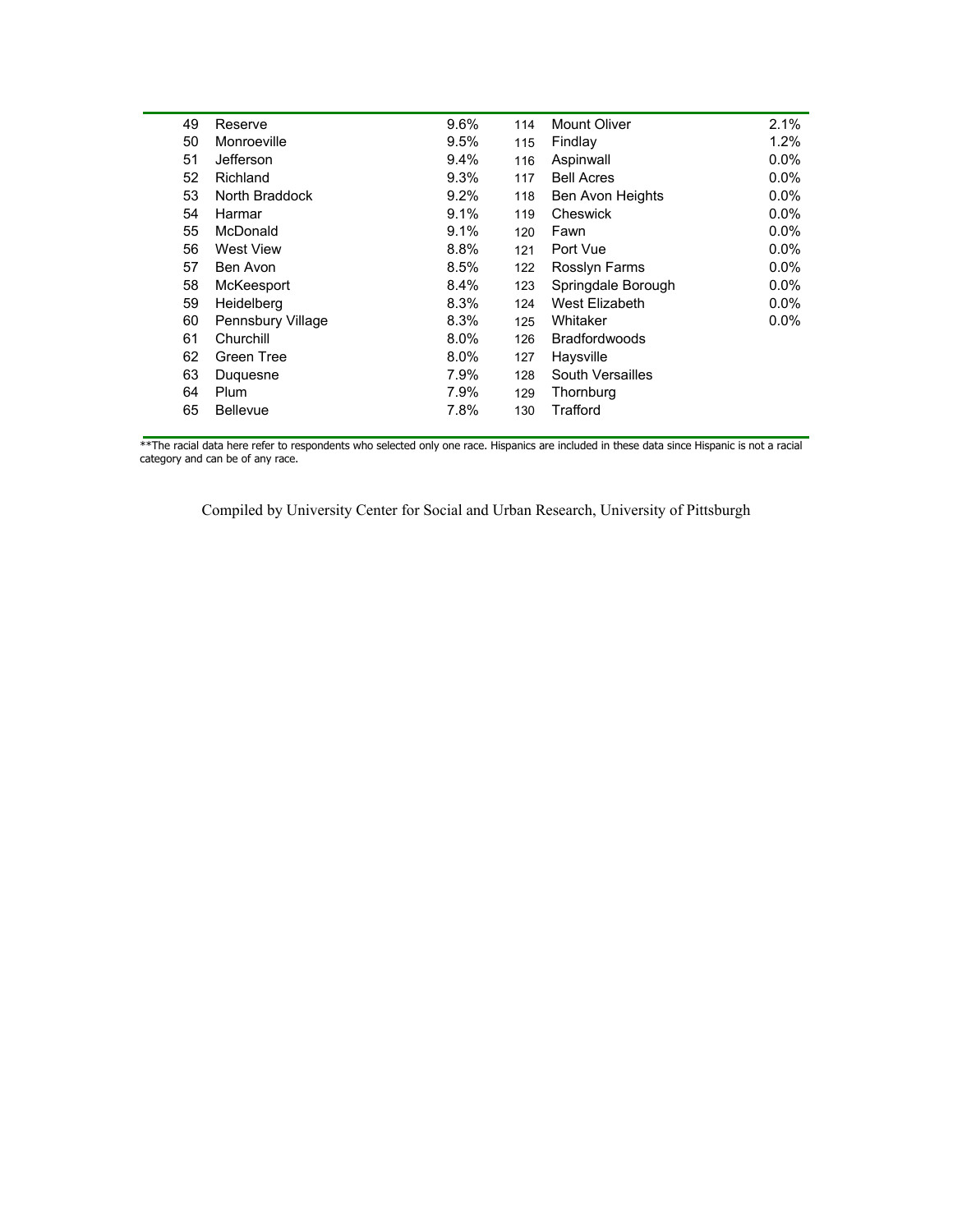# **Allegheny County Municipalities Ranked by White Population Age 65+\*\* From Census 2000 SF1 Demographic Profiles**

#### **Allegheny County: 208,298**

|                | Municipality            | Age 65+ |     | Municipality          | Age 65+ |
|----------------|-------------------------|---------|-----|-----------------------|---------|
| 1              | Pittsburgh City         | 43,054  | 66  | Sewickley             | 755     |
| $\overline{2}$ | Penn Hills              | 8,031   | 67  | Pine                  | 730     |
| 3              | Ross                    | 6,763   | 68  | Harmar                | 723     |
| 4              | Mount Lebanon           | 6,134   | 69  | Forward               | 708     |
| 5              | <b>Bethel Park</b>      | 5,998   | 70  | Reserve               | 705     |
| 6              | Monroeville             | 5,630   | 71  | Etna                  | 668     |
| 7              | Shaler                  | 5,479   | 72  | Pitcairn              | 584     |
| 8              | West Mifflin            | 4,614   | 73  | Ingram                | 583     |
| 9              | <b>McCandless</b>       | 4,591   | 74  | Millvale              | 574     |
| 10             | McKeesport              | 4,486   | 75  | Aspinwall             | 566     |
| 11             | <b>Baldwin Township</b> | 4,136   | 76  | Liberty               | 555     |
| 12             | Scott                   | 3,774   | 77  | Findlay               | 548     |
| 13             | Plum                    | 3,464   | 78  | Verona                | 543     |
| 14             | Whitehall               | 3,460   | 79  | <b>Mount Oliver</b>   | 541     |
| 15             | Upper St. Clair         | 3,234   | 80  | <b>Braddock Hills</b> | 513     |
| 16             | Moon                    | 2,774   | 81  | Cheswick              | 512     |
| 17             | Munhall                 | 2,699   | 82  | West Homestead        | 509     |
| 18             | Elizabeth Township      | 2,658   | 83  | East McKeesport       | 504     |
| 19             | Harrison                | 2,383   | 84  | Marshall              | 457     |
| 20             | Hampton                 | 2,282   | 85  | Versailles            | 454     |
| 21             | North Versailles        | 2,202   | 86  | Edgewood              | 453     |
| 22             | White Oak               | 2,003   | 87  | Baldwin Borough       | 443     |
| 23             | South Fayette           | 1,932   | 88  | Wilmerding            | 442     |
| 24             | Brentwood               | 1,858   | 89  | Fawn                  | 437     |
| 25             | O'Hara                  | 1,754   | 90  | Homestead             | 422     |
| 26             | Oakmont                 | 1,726   | 91  | Dravosburg            | 391     |
| 27             | Wilkins                 | 1,725   | 92  | Springdale Borough    | 369     |
| 28             | Kennedy                 | 1,717   | 93  | East Pittsburgh       | 346     |
| 29             | <b>Pleasant Hills</b>   | 1,699   | 94  | Emsworth              | 343     |
| 30             | Robinson                | 1,670   | 95  | Crescent              | 339     |
| 31             | Carnegie                | 1,650   | 96  | Blawnox               | 337     |
| 32             | Clairton                | 1,635   | 97  | <b>Braddock</b>       | 324     |
| 33             | <b>West Deer</b>        | 1,631   | 98  | Elizabeth Borough     | 323     |
| 34             | Jefferson               | 1,601   | 99  | East Deer             | 314     |
| 35             | Castle Shannon          | 1,584   | 100 | Ohio                  | 300     |
| 36             | Swissvale               | 1,549   | 101 | Edgeworth             | 273     |
| 37             | Stowe                   | 1,529   | 102 | Sewickley Heights     | 273     |
| 38             | Wilkinsburg             | 1,496   | 103 | Frazer                | 268     |
| 39             | Forest Hills            | 1,430   | 104 | Neville               | 268     |
| 40             | Richland                | 1,422   | 105 | Leetsdale             | 266     |
| 41             | South Park              | 1,410   | 106 | Heidelberg            | 250     |
| 42             | <b>Bellevue</b>         | 1,351   | 107 | <b>Bell Acres</b>     | 247     |
| 43             | <b>Bridgeville</b>      | 1,325   | 108 | Lincoln               | 237     |
| 44             | Collier                 | 1,322   | 109 | Rankin                | 228     |
| 45             | <b>Turtle Creek</b>     | 1,310   | 110 | Leet                  | 227     |
| 46             | Dormont                 | 1,283   | 111 | Whitaker              | 227     |
| 47             | <b>McKees Rocks</b>     | 1,214   | 112 | Ben Avon              | 224     |
| 48             | Avalon                  | 1,211   | 113 | Aleppo                | 201     |
| 49             | Coraopolis              | 1,163   | 114 | Oakdale               | 185     |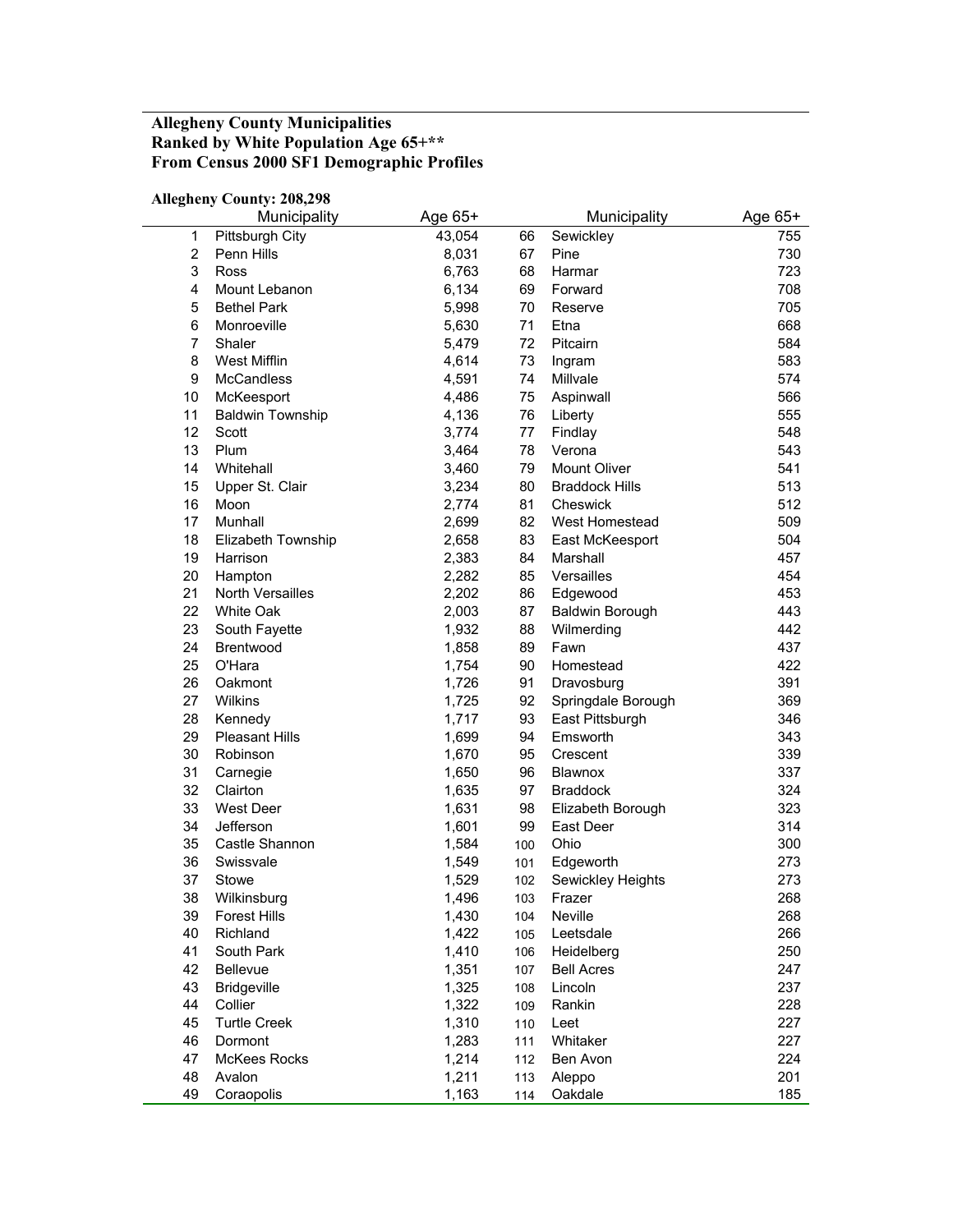| 50 | <b>West View</b>     | 1,158 | 115 | <b>Bradfordwoods</b>    | 178 |
|----|----------------------|-------|-----|-------------------------|-----|
| 51 | Duquesne             | 1,121 | 116 | Chalfant                | 169 |
| 52 | Glassport            | 1,101 | 117 | Kilbuck                 | 143 |
| 53 | North Fayette        | 1,076 | 118 | Wall                    | 141 |
| 54 | Indiana              | 1,064 | 119 | West Elizabeth          | 95  |
| 55 | <b>Franklin Park</b> | 1,056 | 120 | South Versailles        | 92  |
| 56 | Port Vue             | 1,011 | 121 | McDonald                | 88  |
| 57 | Green Tree           | 1,001 | 122 | Osborne                 | 87  |
| 58 | Crafton              | 979   | 123 | Thornburg               | 68  |
| 59 | North Braddock       | 967   | 124 | Rosslyn Farms           | 66  |
| 60 | Churchill            | 810   | 125 | Sewickley Hills         | 57  |
| 61 | Fox Chapel           | 783   | 126 | <b>Ben Avon Heights</b> | 55  |
| 62 | Springdale Township  | 782   | 127 | Pennsbury Village       | 45  |
| 63 | Sharpsburg           | 781   | 128 | Glenfield               | 36  |
| 64 | Tarentum             | 772   | 129 | Haysville               | 15  |
| 65 | <b>Brackenridge</b>  | 760   | 130 | Trafford                | 6   |
|    |                      |       |     |                         |     |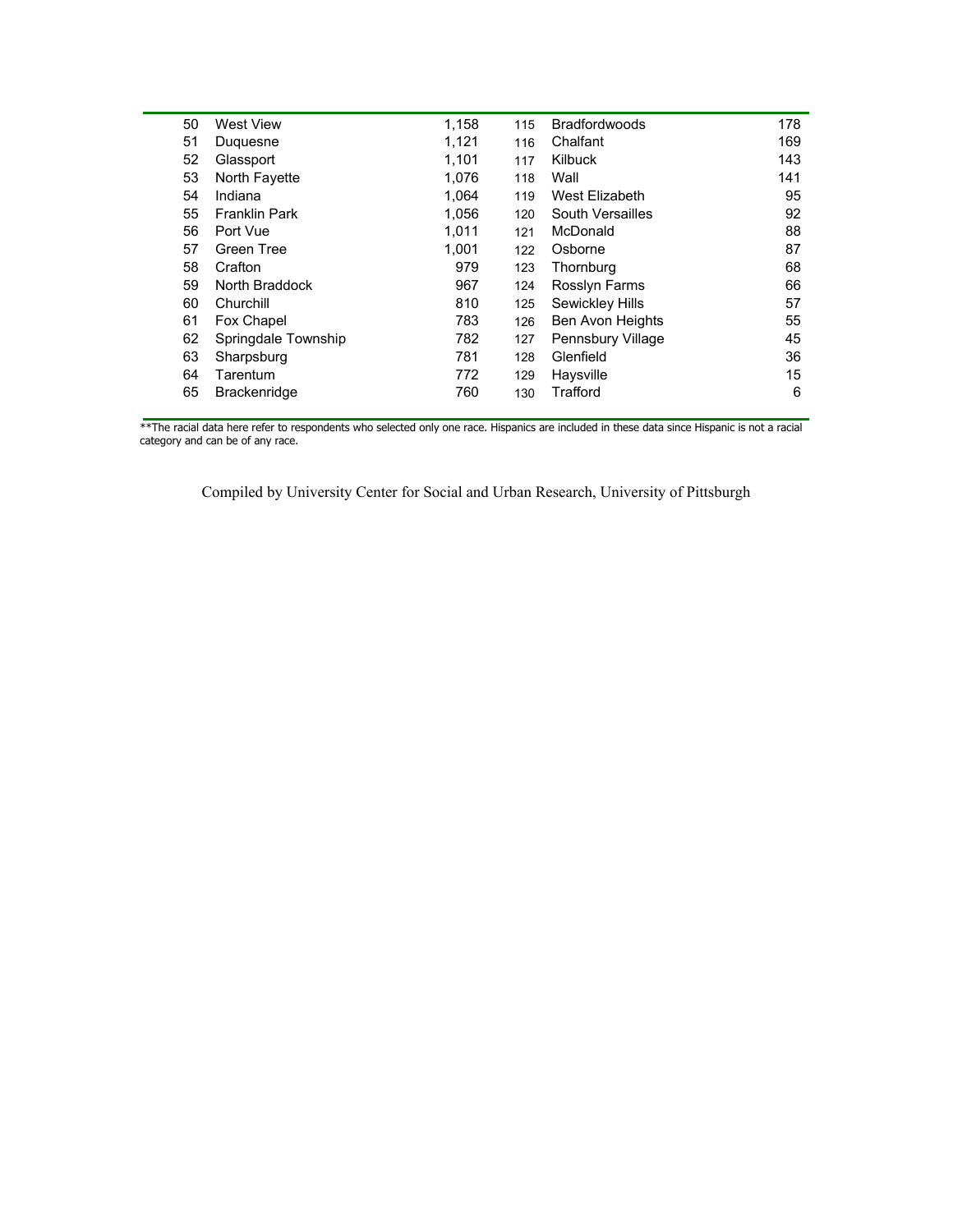## **Allegheny County Municipalities Ranked by % Age 65+ Among White Population\*\* From Census 2000 SF1 Demographic Profiles**

#### **Allegheny County: 19%**

|                           |                         | % of White |     |                    | % of White |
|---------------------------|-------------------------|------------|-----|--------------------|------------|
|                           | Municipality            | Population |     | Municipality       | Population |
| $\mathbf{1}$              | <b>Braddock</b>         | 36.9%      | 66  | Kilbuck            | 20.0%      |
| $\overline{2}$            | Rankin                  | 35.2%      | 67  | Wall               | 19.9%      |
| $\ensuremath{\mathsf{3}}$ | <b>Braddock Hills</b>   | 32.3%      | 68  | Dravosburg         | 19.7%      |
| $\overline{\mathbf{4}}$   | Duquesne                | 31.3%      | 69  | Elizabeth Township | 19.7%      |
| 5                         | Sewickley Heights       | 28.6%      | 70  | Haysville          | 19.7%      |
| $\,6$                     | Clairton                | 27.9%      | 71  | Lincoln            | 19.7%      |
| $\overline{7}$            | Homestead               | 27.7%      | 72  | Aspinwall          | 19.5%      |
| 8                         | Versailles              | 27.5%      | 73  | Trafford           | 19.4%      |
| 9                         | Cheswick                | 27.1%      | 74  | Mount Lebanon      | 19.3%      |
| 10                        | Wilkins                 | 26.9%      | 75  | Forward            | 19.2%      |
| 11                        | Wilkinsburg             | 26.6%      | 76  | Castle Shannon     | 19.1%      |
| 12                        | <b>Bridgeville</b>      | 26.4%      | 77  | Pittsburgh City    | 19.0%      |
| 13                        | South Versailles        | 26.2%      | 78  | Shaler             | 18.8%      |
| 14                        | West Homestead          | 25.9%      | 79  | <b>Bell Acres</b>  | 18.7%      |
| 15                        | McKeesport              | 25.8%      | 80  | Reserve            | 18.7%      |
| 16                        | Churchill               | 25.7%      | 81  | <b>Bethel Park</b> | 18.4%      |
| 17                        | Collier                 | 25.6%      | 82  | <b>Brentwood</b>   | 18.1%      |
| 18                        | Oakmont                 | 25.5%      | 83  | Verona             | 18.1%      |
| 19                        | Stowe                   | 25.2%      | 84  | Whitaker           | 18.1%      |
| 20                        | Whitehall               | 24.8%      | 85  | Fawn               | 17.7%      |
| 21                        | Avalon                  | 24.6%      | 86  | Etna               | 17.4%      |
| 22                        | North Braddock          | 24.5%      | 87  | Jefferson          | 17.1%      |
| 23                        | White Oak               | 24.4%      | 88  | Upper St. Clair    | 17.1%      |
| 24                        | Leetsdale               | 24.2%      | 89  | West Elizabeth     | 16.9%      |
| 25                        | Port Vue                | 24.2%      | 90  | South Fayette      | 16.8%      |
| 26                        | Scott                   | 23.9%      | 91  | <b>McCandless</b>  | 16.7%      |
| 27                        | East Deer               | 23.8%      | 92  | Bellevue           | 16.5%      |
| 28                        | Blawnox                 | 23.4%      | 93  | Edgeworth          | 16.5%      |
| 29                        | Penn Hills              | 23.3%      | 94  | Ingram             | 16.5%      |
| 30                        | <b>Turtle Creek</b>     | 23.3%      | 95  | Tarentum           | 16.5%      |
| 31                        | Kennedy                 | 23.2%      | 96  | Indiana            | 16.3%      |
| 32                        | Munhall                 | 23.2%      | 97  | Mount Oliver       | 16.3%      |
| 33                        | Sharpsburg              | 23.2%      | 98  | <b>West View</b>   | 16.3%      |
| 34                        | Harrison                | 23.0%      | 99  | Pitcairn           | 16.1%      |
| 35                        | West Mifflin            | 22.9%      | 100 | Glenfield          | 15.9%      |
| 36                        | Harmar                  | 22.8%      | 101 | Bradfordwoods      | 15.7%      |
| 37                        | Brackenridge            | 22.6%      | 102 | Osborne            | 15.7%      |
| 38                        | McDonald                | 22.6%      | 103 | Richland           | 15.7%      |
| 39                        | Wilmerding              | 22.6%      | 104 | Edgewood           | 15.4%      |
| 40                        | East McKeesport         | 22.5%      | 105 | Fox Chapel         | 15.4%      |
| 41                        | East Pittsburgh         | 22.5%      | 106 | Crafton            | 15.3%      |
| 42                        | <b>North Versailles</b> | 22.5%      | 107 | Leet               | 15.3%      |
| 43                        | Glassport               | 22.4%      | 108 | Crescent           | 15.1%      |
| 44                        | Monroeville             | 22.4%      | 109 | Thornburg          | 15.0%      |
| 45                        | Neville                 | 22.4%      | 110 | Millvale           | 14.7%      |
| 46                        | Coraopolis              | 22.3%      | 111 | Dormont            | 14.4%      |
| 47                        | <b>McKees Rocks</b>     | 22.2%      | 112 | Robinson           | 14.3%      |
| 48                        | Forest Hills            | 22.1%      | 113 | Rosslyn Farms      | 14.3%      |
|                           |                         |            |     |                    |            |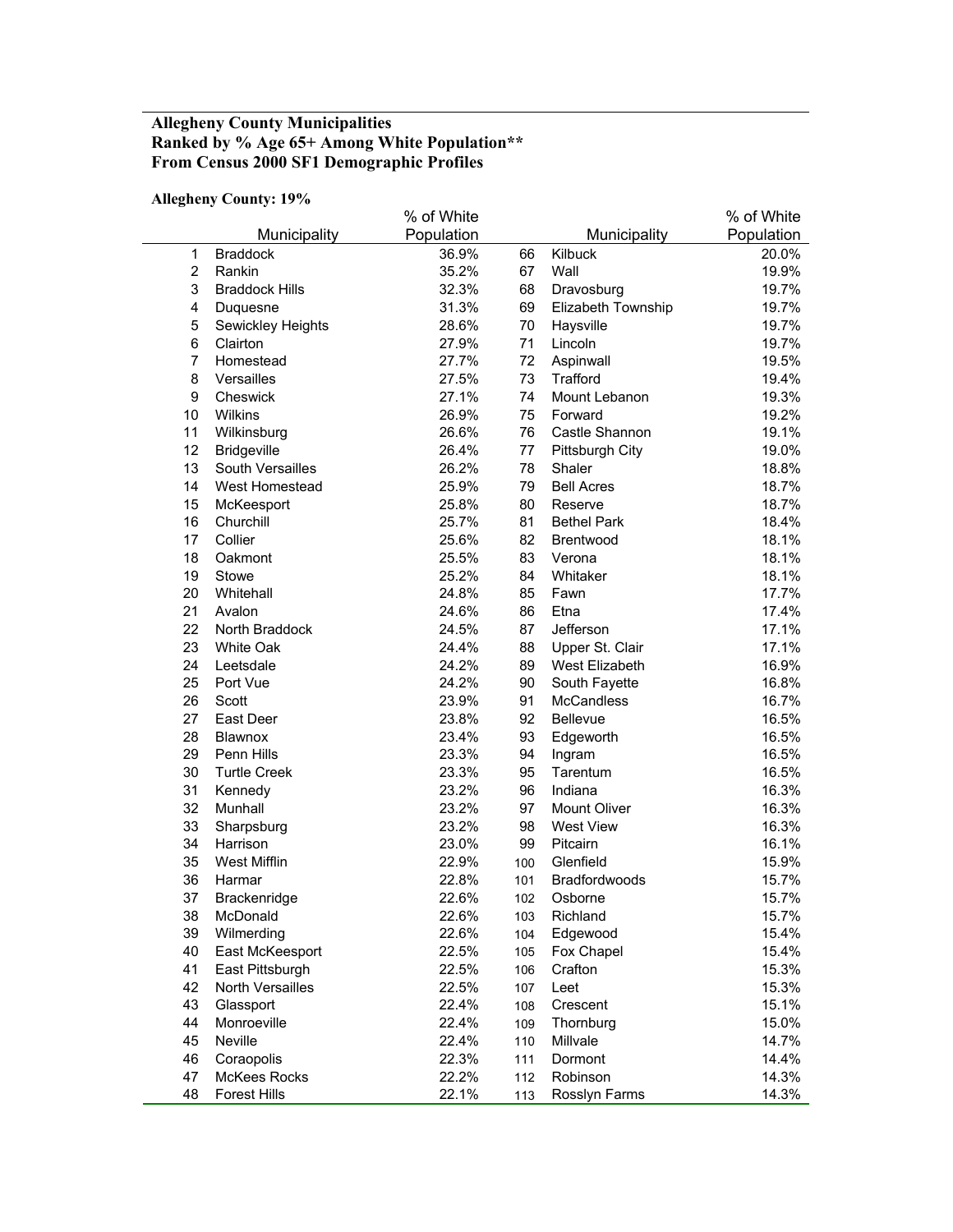| 49 | Green Tree              | 22.0% | 114 | West Deer            | 14.3% |
|----|-------------------------|-------|-----|----------------------|-------|
| 50 | Sewickley               | 21.9% | 115 | Ben Avon Heights     | 14.2% |
| 51 | <b>Ross</b>             | 21.7% | 116 | Emsworth             | 14.0% |
| 52 | Swissvale               | 21.6% | 117 | Plum                 | 13.5% |
| 53 | <b>Baldwin Township</b> | 21.5% | 118 | Moon                 | 13.4% |
| 54 | Carnegie                | 21.5% | 119 | Hampton              | 13.3% |
| 55 | Elizabeth Borough       | 21.2% | 120 | Ben Avon             | 12.2% |
| 56 | Liberty                 | 21.2% | 121 | Oakdale              | 12.1% |
| 57 | Frazer                  | 20.9% | 122 | Findlay              | 11.1% |
| 58 | Heidelberg              | 20.9% | 123 | South Park           | 10.3% |
| 59 | Chalfant                | 20.8% | 124 | Ohio                 | 10.0% |
| 60 | O'Hara                  | 20.8% | 125 | <b>Franklin Park</b> | 9.8%  |
| 61 | <b>Pleasant Hills</b>   | 20.8% | 126 | Pine                 | 9.8%  |
| 62 | Springdale Borough      | 20.6% | 127 | North Fayette        | 9.3%  |
| 63 | Springdale Township     | 20.6% | 128 | Sewickley Hills      | 9.3%  |
| 64 | Aleppo                  | 20.3% | 129 | Marshall             | 7.9%  |
| 65 | <b>Baldwin Borough</b>  | 20.0% | 130 | Pennsbury Village    | 6.4%  |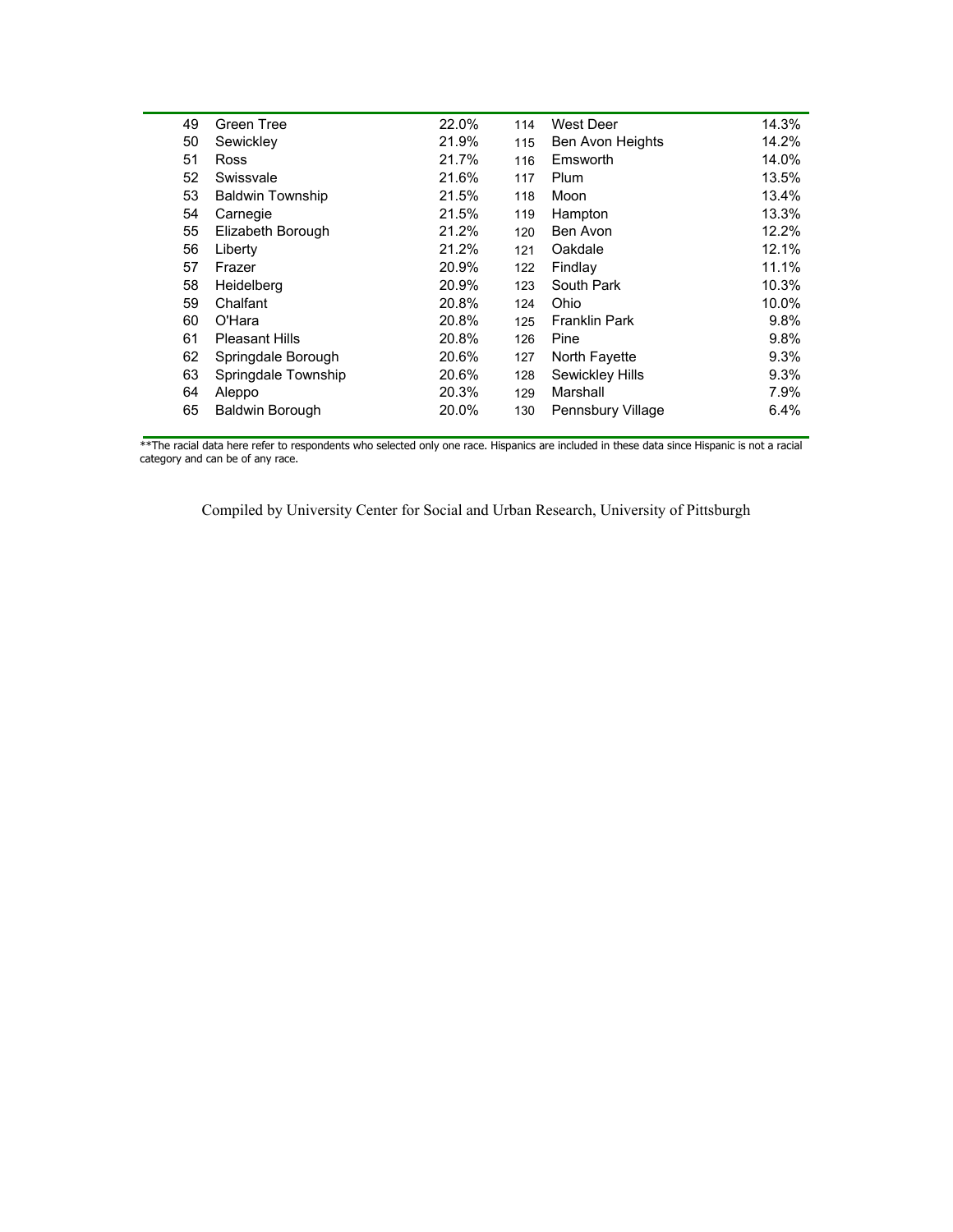## **Allegheny County Municipalities Ranked by Number of Female Headed Families with Children under 18 (No Husband Present) From Census 2000 SF1 Demographic Profiles**

**Allegheny County: 34,534** 

|                |                         | Female      |     |                       | Female      |
|----------------|-------------------------|-------------|-----|-----------------------|-------------|
|                |                         | Headed      |     |                       | Headed      |
|                |                         | Families w/ |     |                       | Families w/ |
|                | Municipality            | Children    |     | Municipality          | Children    |
| 1              | Pittsburgh City         | 12,927      | 66  | Wilkins               | 104         |
| $\overline{2}$ | <b>Penn Hills</b>       | 1,280       | 67  | Sewickley             | 101         |
| 3              | McKeesport              | 1,278       | 68  | Ingram                | 94          |
| 4              | Wilkinsburg             | 1,120       | 69  | Springdale Township   | 94          |
| 5              | <b>West Mifflin</b>     | 675         | 70  | <b>Pleasant Hills</b> | 93          |
| 6              | Monroeville             | 592         | 71  | Port Vue              | 91          |
| $\overline{7}$ | Duquesne                | 584         | 72  | Brackenridge          | 90          |
| 8              | Mount Lebanon           | 514         | 73  | <b>Braddock Hills</b> | 81          |
| 9              | Plum                    | 441         | 74  | Kennedy               | 81          |
| 10             | Ross                    | 426         | 75  | Wilmerding            | 77          |
| 11             | Swissvale               | 414         | 76  | Edgewood              | 68          |
| 12             | <b>Bethel Park</b>      | 412         | 77  | Forward               | 62          |
| 13             | <b>Baldwin Township</b> | 390         | 78  | Harmar                | 62          |
| 14             | Clairton                | 388         | 79  | Emsworth              | 61          |
| 15             | <b>McKees Rocks</b>     | 363         | 80  | Liberty               | 60          |
| 16             | Shaler                  | 359         | 81  | West Homestead        | 60          |
| 17             | North Versailles        | 346         | 82  | East McKeesport       | 59          |
| 18             | <b>McCandless</b>       | 339         | 83  | Reserve               | 59          |
| 19             | Harrison                | 333         | 84  | Aspinwall             | 57          |
| 20             | Munhall                 | 329         | 85  | Collier               | 54          |
| 21             | North Braddock          | 329         | 86  | Marshall              | 49          |
| 22             | Moon                    | 306         | 87  | Pine                  | 48          |
| 23             | Scott                   | 285         | 88  | Elizabeth Borough     | 47          |
| 24             | Carnegie                | 283         | 89  | Crescent              | 46          |
| 25             | South Park              | 283         | 90  | Ben Avon              | 45          |
| 26             | North Fayette           | 261         | 91  | Leetsdale             | 44          |
| 27             | Stowe                   | 261         | 92  | Dravosburg            | 43          |
| 28             | Brentwood               | 251         | 93  | Blawnox               | 42          |
| 29             | Bellevue                | 243         | 94  | Fox Chapel            | 42          |
| 30             | Rankin                  | 237         | 95  | Whitaker              | 41          |
| 31             | Hampton                 | 230         | 96  | <b>Green Tree</b>     | 39          |
| 32             | <b>Turtle Creek</b>     | 228         | 97  | Versailles            | 37          |
| 33             | <b>Braddock</b>         | 225         | 98  | <b>Neville</b>        | 35          |
| 34             | Homestead               | 225         | 99  | Edgeworth             | 34          |
| 35             | Elizabeth Township      | 224         | 100 | Fawn                  | 34          |
| 36             | Whitehall               | 215         | 101 | Baldwin Borough       | 32          |
| 37             | Upper St. Clair         | 205         | 102 | Cheswick              | $30\,$      |
| 38             | Dormont                 | 204         | 103 | Ohio                  | 30          |
| 39             | Crafton                 | 189         | 104 | Springdale Borough    | 29          |
| 40             | Robinson                | 189         | 105 | Churchill             | 26          |
| 41             | West View               | 181         | 106 | East Deer             | 26          |
| 42             | Mount Oliver            | 180         | 107 | Heidelberg            | 25          |
| 43             | Castle Shannon          | 179         | 108 | Leet                  | 25          |
| 44             | Coraopolis              | 176         | 109 | Pennsbury Village     | 25          |
| 45             | Millvale                | 172         | 110 | West Elizabeth        | 23          |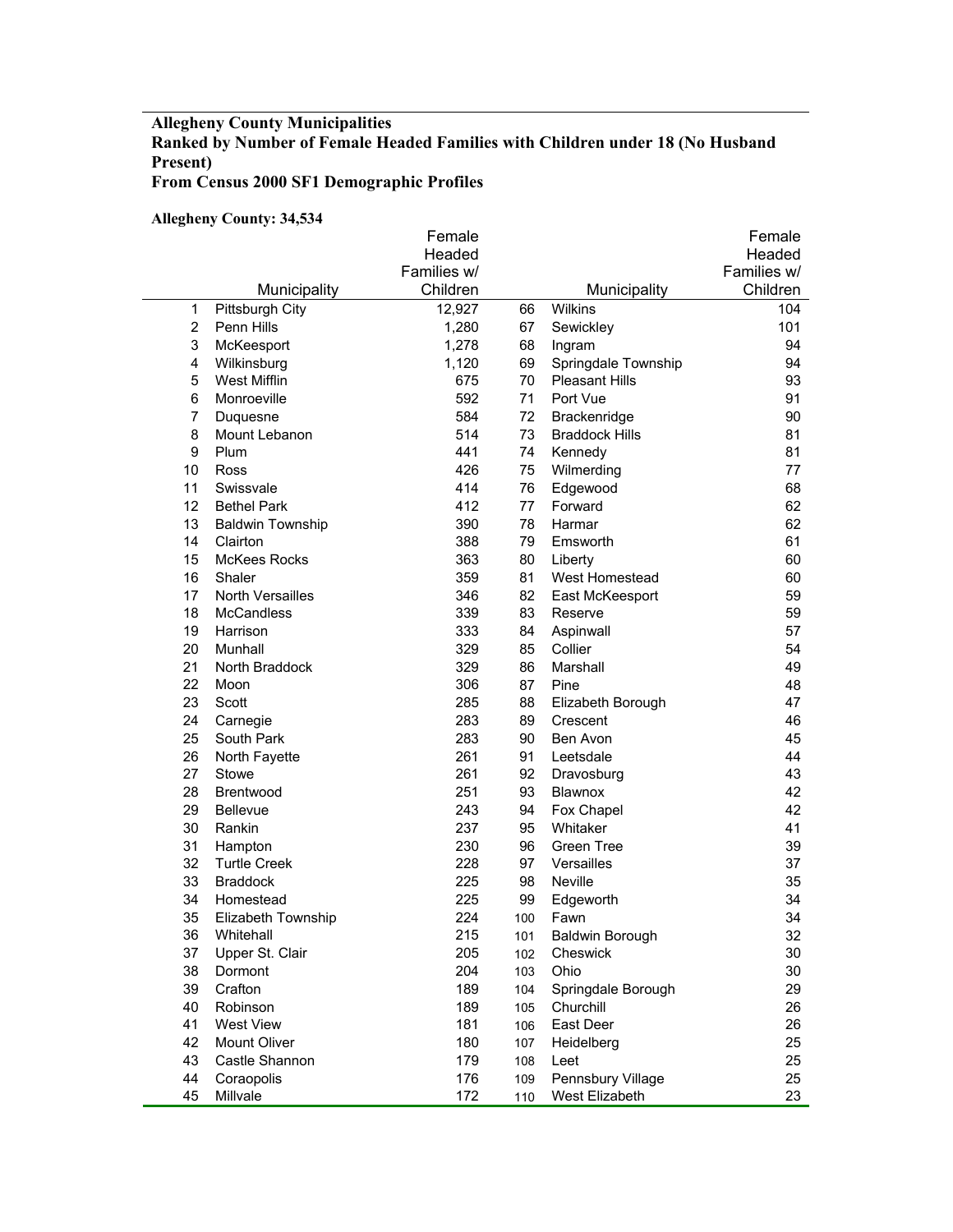| 46 | South Fayette        | 171 | 111 | Aleppo               | 20             |
|----|----------------------|-----|-----|----------------------|----------------|
| 47 | West Deer            | 165 | 112 | Chalfant             | 20             |
| 48 | Tarentum             | 160 | 113 | Oakdale              | 20             |
| 49 | Sharpsburg           | 154 | 114 | Wall                 | 19             |
| 50 | Glassport            | 152 | 115 | Lincoln              | 17             |
| 51 | Avalon               | 146 | 116 | <b>Bell Acres</b>    | 15             |
| 52 | East Pittsburgh      | 139 | 117 | Frazer               | 14             |
| 53 | Oakmont              | 135 | 118 | McDonald             | 11             |
| 54 | Jefferson            | 134 | 119 | <b>Bradfordwoods</b> | 8              |
| 55 | Pitcairn             | 133 | 120 | Osborne              | 8              |
| 56 | Verona               | 133 | 121 | Sewickley Heights    | 8              |
| 57 | Richland             | 131 | 122 | South Versailles     | 8              |
| 58 | Etna                 | 126 | 123 | Glenfield            | 7              |
| 59 | <b>Bridgeville</b>   | 121 | 124 | Kilbuck              | 5              |
| 60 | O'Hara               | 118 | 125 | Sewickley Hills      | 5              |
| 61 | <b>Franklin Park</b> | 111 | 126 | Thornburg            | 4              |
| 62 | Indiana              | 111 | 127 | Haysville            | 3              |
| 63 | White Oak            | 109 | 128 | Trafford             | 3              |
| 64 | Findlay              | 106 | 129 | Ben Avon Heights     | $\overline{2}$ |
| 65 | <b>Forest Hills</b>  | 104 | 130 | Rosslyn Farms        | $\overline{2}$ |
|    |                      |     |     |                      |                |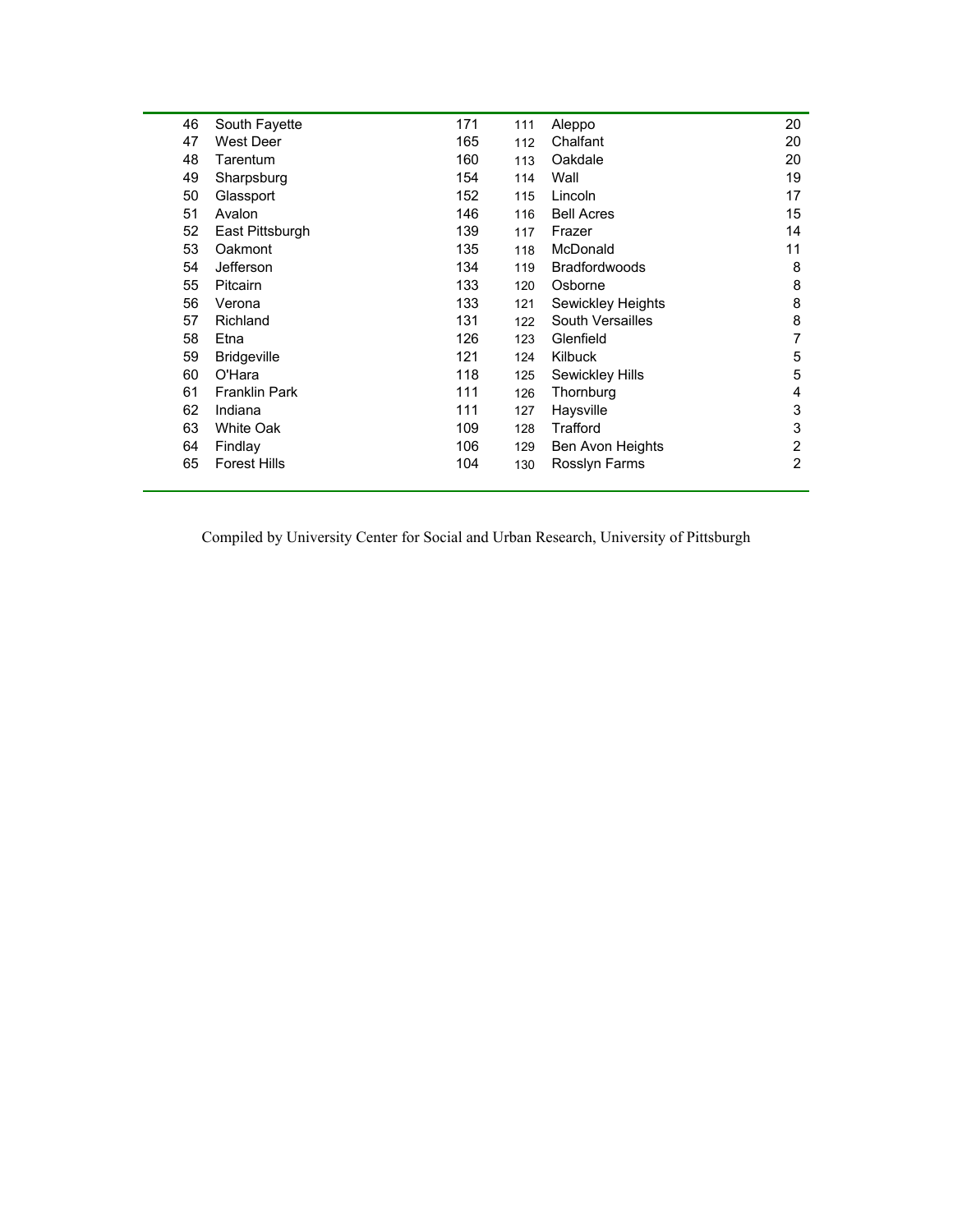## **Allegheny County Municipalities Ranked by Number of Black Female Headed Families with Children under 18 (No Husband Present)\*\* From Census 2000 SF1 Demographic Profiles**

#### **Allegheny County: 13,953**

| Headed<br>Headed<br>Families w/<br>Families w/<br>Children<br>Children<br>Municipality<br>Municipality<br>1<br>8,169<br>Pittsburgh City<br>66<br>Elizabeth Borough<br>3<br>$\overline{2}$<br>3<br>67<br>Wilkinsburg<br>1,014<br>Etna<br>$\ensuremath{\mathsf{3}}$<br>3<br>Penn Hills<br>687<br>68<br>Kennedy<br>3<br>4<br>641<br>69<br>Mount Lebanon<br>McKeesport<br>3<br>5<br>443<br>70<br>West View<br>Duquesne<br>$\overline{c}$<br>6<br><b>West Mifflin</b><br>258<br>71<br>Ben Avon<br>$\overline{c}$<br>7<br>229<br>Swissvale<br>72<br><b>Brentwood</b><br>$\overline{c}$<br>222<br>8<br>73<br>East Deer<br>Clairton<br>$\overline{c}$<br>221<br>9<br>Rankin<br>74<br>Edgeworth<br>$\overline{c}$<br>10<br>North Braddock<br>211<br>75<br>Glassport<br>$\overline{c}$<br>11<br>189<br>Indiana<br><b>Braddock</b><br>76<br>$\boldsymbol{2}$<br>12<br>165<br>Port Vue<br>Homestead<br>77<br>1<br>13<br>Monroeville<br>154<br>78<br>Blawnox<br>14<br><b>McKees Rocks</b><br>Collier<br>140<br>79<br>1<br>15<br>105<br>1<br><b>North Versailles</b><br>80<br>Dravosburg<br>16<br>84<br>81<br>Emsworth<br>1<br>Stowe<br>17<br>69<br>82<br><b>Franklin Park</b><br>1<br>East Pittsburgh<br>18<br>67<br>83<br>1<br>Carnegie<br>Harmar<br>19<br>60<br>84<br>McDonald<br>1<br>Coraopolis<br>20<br>Harrison<br>54<br>85<br>O'Hara<br>1<br>21<br>51<br>86<br>Oakdale<br>1<br>Munhall<br>22<br><b>Mount Oliver</b><br>47<br>87<br>1<br>Oakmont<br>23<br><b>Baldwin Township</b><br>39<br>88<br>Ohio<br>1<br>24<br>35<br><b>Turtle Creek</b><br>89<br>Pine<br>1<br>25<br>33<br>90<br>Pitcairn<br>Plum<br>1<br>26<br><b>Braddock Hills</b><br>32<br>91<br>Reserve<br>1<br>27<br>32<br>92<br>Shaler<br>Moon<br>1<br>31<br>28<br>West Homestead<br>93<br>1<br>Upper St. Clair<br>29<br>27<br><b>Bellevue</b><br>94<br>$\pmb{0}$<br>Aleppo<br>30<br>South Park<br>27<br>95<br>0<br>Aspinwall<br>31<br>23<br>96<br>0<br>Wilkins<br><b>Baldwin Borough</b><br>22<br>32<br>97<br>0<br>Sharpsburg<br><b>Bell Acres</b><br>21<br>33<br>Edgewood<br>98<br>Ben Avon Heights<br>0<br>34<br>20<br>99<br>Bradfordwoods<br>0<br>Avalon<br>35<br>20<br>Cheswick<br>Ross<br>0<br>100<br>36<br>15<br>Crafton<br>0<br>101<br>Crescent<br>37<br>15<br>Sewickley<br>Fawn<br>0<br>102<br>38<br>Verona<br>15<br>Forward<br>0<br>103<br>39<br><b>Bridgeville</b><br>14<br>Fox Chapel<br>104<br>0<br>40<br>14<br>Leetsdale<br>0<br>Frazer<br>105<br>41<br>Elizabeth Township<br>13<br>Glenfield<br>0<br>106<br>42<br>13<br><b>Green Tree</b><br>Robinson<br>0<br>107<br>43<br>South Fayette<br>13<br>Haysville<br>0<br>108<br>44<br>Tarentum<br>13<br>Heidelberg<br>0<br>109 |  | <b>Black</b> |  | <b>Black</b> |
|-----------------------------------------------------------------------------------------------------------------------------------------------------------------------------------------------------------------------------------------------------------------------------------------------------------------------------------------------------------------------------------------------------------------------------------------------------------------------------------------------------------------------------------------------------------------------------------------------------------------------------------------------------------------------------------------------------------------------------------------------------------------------------------------------------------------------------------------------------------------------------------------------------------------------------------------------------------------------------------------------------------------------------------------------------------------------------------------------------------------------------------------------------------------------------------------------------------------------------------------------------------------------------------------------------------------------------------------------------------------------------------------------------------------------------------------------------------------------------------------------------------------------------------------------------------------------------------------------------------------------------------------------------------------------------------------------------------------------------------------------------------------------------------------------------------------------------------------------------------------------------------------------------------------------------------------------------------------------------------------------------------------------------------------------------------------------------------------------------------------------------------------------------------------------------------------------------------------------------------------------------------------------------------------------------------------------------------------------------------------------------------------------------------------------------------------------------------------------------------------------------------------------------------------------------------------------------------------------------------------------------------------------|--|--------------|--|--------------|
|                                                                                                                                                                                                                                                                                                                                                                                                                                                                                                                                                                                                                                                                                                                                                                                                                                                                                                                                                                                                                                                                                                                                                                                                                                                                                                                                                                                                                                                                                                                                                                                                                                                                                                                                                                                                                                                                                                                                                                                                                                                                                                                                                                                                                                                                                                                                                                                                                                                                                                                                                                                                                                               |  | Female       |  | Female       |
|                                                                                                                                                                                                                                                                                                                                                                                                                                                                                                                                                                                                                                                                                                                                                                                                                                                                                                                                                                                                                                                                                                                                                                                                                                                                                                                                                                                                                                                                                                                                                                                                                                                                                                                                                                                                                                                                                                                                                                                                                                                                                                                                                                                                                                                                                                                                                                                                                                                                                                                                                                                                                                               |  |              |  |              |
|                                                                                                                                                                                                                                                                                                                                                                                                                                                                                                                                                                                                                                                                                                                                                                                                                                                                                                                                                                                                                                                                                                                                                                                                                                                                                                                                                                                                                                                                                                                                                                                                                                                                                                                                                                                                                                                                                                                                                                                                                                                                                                                                                                                                                                                                                                                                                                                                                                                                                                                                                                                                                                               |  |              |  |              |
|                                                                                                                                                                                                                                                                                                                                                                                                                                                                                                                                                                                                                                                                                                                                                                                                                                                                                                                                                                                                                                                                                                                                                                                                                                                                                                                                                                                                                                                                                                                                                                                                                                                                                                                                                                                                                                                                                                                                                                                                                                                                                                                                                                                                                                                                                                                                                                                                                                                                                                                                                                                                                                               |  |              |  |              |
|                                                                                                                                                                                                                                                                                                                                                                                                                                                                                                                                                                                                                                                                                                                                                                                                                                                                                                                                                                                                                                                                                                                                                                                                                                                                                                                                                                                                                                                                                                                                                                                                                                                                                                                                                                                                                                                                                                                                                                                                                                                                                                                                                                                                                                                                                                                                                                                                                                                                                                                                                                                                                                               |  |              |  |              |
|                                                                                                                                                                                                                                                                                                                                                                                                                                                                                                                                                                                                                                                                                                                                                                                                                                                                                                                                                                                                                                                                                                                                                                                                                                                                                                                                                                                                                                                                                                                                                                                                                                                                                                                                                                                                                                                                                                                                                                                                                                                                                                                                                                                                                                                                                                                                                                                                                                                                                                                                                                                                                                               |  |              |  |              |
|                                                                                                                                                                                                                                                                                                                                                                                                                                                                                                                                                                                                                                                                                                                                                                                                                                                                                                                                                                                                                                                                                                                                                                                                                                                                                                                                                                                                                                                                                                                                                                                                                                                                                                                                                                                                                                                                                                                                                                                                                                                                                                                                                                                                                                                                                                                                                                                                                                                                                                                                                                                                                                               |  |              |  |              |
|                                                                                                                                                                                                                                                                                                                                                                                                                                                                                                                                                                                                                                                                                                                                                                                                                                                                                                                                                                                                                                                                                                                                                                                                                                                                                                                                                                                                                                                                                                                                                                                                                                                                                                                                                                                                                                                                                                                                                                                                                                                                                                                                                                                                                                                                                                                                                                                                                                                                                                                                                                                                                                               |  |              |  |              |
|                                                                                                                                                                                                                                                                                                                                                                                                                                                                                                                                                                                                                                                                                                                                                                                                                                                                                                                                                                                                                                                                                                                                                                                                                                                                                                                                                                                                                                                                                                                                                                                                                                                                                                                                                                                                                                                                                                                                                                                                                                                                                                                                                                                                                                                                                                                                                                                                                                                                                                                                                                                                                                               |  |              |  |              |
|                                                                                                                                                                                                                                                                                                                                                                                                                                                                                                                                                                                                                                                                                                                                                                                                                                                                                                                                                                                                                                                                                                                                                                                                                                                                                                                                                                                                                                                                                                                                                                                                                                                                                                                                                                                                                                                                                                                                                                                                                                                                                                                                                                                                                                                                                                                                                                                                                                                                                                                                                                                                                                               |  |              |  |              |
|                                                                                                                                                                                                                                                                                                                                                                                                                                                                                                                                                                                                                                                                                                                                                                                                                                                                                                                                                                                                                                                                                                                                                                                                                                                                                                                                                                                                                                                                                                                                                                                                                                                                                                                                                                                                                                                                                                                                                                                                                                                                                                                                                                                                                                                                                                                                                                                                                                                                                                                                                                                                                                               |  |              |  |              |
|                                                                                                                                                                                                                                                                                                                                                                                                                                                                                                                                                                                                                                                                                                                                                                                                                                                                                                                                                                                                                                                                                                                                                                                                                                                                                                                                                                                                                                                                                                                                                                                                                                                                                                                                                                                                                                                                                                                                                                                                                                                                                                                                                                                                                                                                                                                                                                                                                                                                                                                                                                                                                                               |  |              |  |              |
|                                                                                                                                                                                                                                                                                                                                                                                                                                                                                                                                                                                                                                                                                                                                                                                                                                                                                                                                                                                                                                                                                                                                                                                                                                                                                                                                                                                                                                                                                                                                                                                                                                                                                                                                                                                                                                                                                                                                                                                                                                                                                                                                                                                                                                                                                                                                                                                                                                                                                                                                                                                                                                               |  |              |  |              |
|                                                                                                                                                                                                                                                                                                                                                                                                                                                                                                                                                                                                                                                                                                                                                                                                                                                                                                                                                                                                                                                                                                                                                                                                                                                                                                                                                                                                                                                                                                                                                                                                                                                                                                                                                                                                                                                                                                                                                                                                                                                                                                                                                                                                                                                                                                                                                                                                                                                                                                                                                                                                                                               |  |              |  |              |
|                                                                                                                                                                                                                                                                                                                                                                                                                                                                                                                                                                                                                                                                                                                                                                                                                                                                                                                                                                                                                                                                                                                                                                                                                                                                                                                                                                                                                                                                                                                                                                                                                                                                                                                                                                                                                                                                                                                                                                                                                                                                                                                                                                                                                                                                                                                                                                                                                                                                                                                                                                                                                                               |  |              |  |              |
|                                                                                                                                                                                                                                                                                                                                                                                                                                                                                                                                                                                                                                                                                                                                                                                                                                                                                                                                                                                                                                                                                                                                                                                                                                                                                                                                                                                                                                                                                                                                                                                                                                                                                                                                                                                                                                                                                                                                                                                                                                                                                                                                                                                                                                                                                                                                                                                                                                                                                                                                                                                                                                               |  |              |  |              |
|                                                                                                                                                                                                                                                                                                                                                                                                                                                                                                                                                                                                                                                                                                                                                                                                                                                                                                                                                                                                                                                                                                                                                                                                                                                                                                                                                                                                                                                                                                                                                                                                                                                                                                                                                                                                                                                                                                                                                                                                                                                                                                                                                                                                                                                                                                                                                                                                                                                                                                                                                                                                                                               |  |              |  |              |
|                                                                                                                                                                                                                                                                                                                                                                                                                                                                                                                                                                                                                                                                                                                                                                                                                                                                                                                                                                                                                                                                                                                                                                                                                                                                                                                                                                                                                                                                                                                                                                                                                                                                                                                                                                                                                                                                                                                                                                                                                                                                                                                                                                                                                                                                                                                                                                                                                                                                                                                                                                                                                                               |  |              |  |              |
|                                                                                                                                                                                                                                                                                                                                                                                                                                                                                                                                                                                                                                                                                                                                                                                                                                                                                                                                                                                                                                                                                                                                                                                                                                                                                                                                                                                                                                                                                                                                                                                                                                                                                                                                                                                                                                                                                                                                                                                                                                                                                                                                                                                                                                                                                                                                                                                                                                                                                                                                                                                                                                               |  |              |  |              |
|                                                                                                                                                                                                                                                                                                                                                                                                                                                                                                                                                                                                                                                                                                                                                                                                                                                                                                                                                                                                                                                                                                                                                                                                                                                                                                                                                                                                                                                                                                                                                                                                                                                                                                                                                                                                                                                                                                                                                                                                                                                                                                                                                                                                                                                                                                                                                                                                                                                                                                                                                                                                                                               |  |              |  |              |
|                                                                                                                                                                                                                                                                                                                                                                                                                                                                                                                                                                                                                                                                                                                                                                                                                                                                                                                                                                                                                                                                                                                                                                                                                                                                                                                                                                                                                                                                                                                                                                                                                                                                                                                                                                                                                                                                                                                                                                                                                                                                                                                                                                                                                                                                                                                                                                                                                                                                                                                                                                                                                                               |  |              |  |              |
|                                                                                                                                                                                                                                                                                                                                                                                                                                                                                                                                                                                                                                                                                                                                                                                                                                                                                                                                                                                                                                                                                                                                                                                                                                                                                                                                                                                                                                                                                                                                                                                                                                                                                                                                                                                                                                                                                                                                                                                                                                                                                                                                                                                                                                                                                                                                                                                                                                                                                                                                                                                                                                               |  |              |  |              |
|                                                                                                                                                                                                                                                                                                                                                                                                                                                                                                                                                                                                                                                                                                                                                                                                                                                                                                                                                                                                                                                                                                                                                                                                                                                                                                                                                                                                                                                                                                                                                                                                                                                                                                                                                                                                                                                                                                                                                                                                                                                                                                                                                                                                                                                                                                                                                                                                                                                                                                                                                                                                                                               |  |              |  |              |
|                                                                                                                                                                                                                                                                                                                                                                                                                                                                                                                                                                                                                                                                                                                                                                                                                                                                                                                                                                                                                                                                                                                                                                                                                                                                                                                                                                                                                                                                                                                                                                                                                                                                                                                                                                                                                                                                                                                                                                                                                                                                                                                                                                                                                                                                                                                                                                                                                                                                                                                                                                                                                                               |  |              |  |              |
|                                                                                                                                                                                                                                                                                                                                                                                                                                                                                                                                                                                                                                                                                                                                                                                                                                                                                                                                                                                                                                                                                                                                                                                                                                                                                                                                                                                                                                                                                                                                                                                                                                                                                                                                                                                                                                                                                                                                                                                                                                                                                                                                                                                                                                                                                                                                                                                                                                                                                                                                                                                                                                               |  |              |  |              |
|                                                                                                                                                                                                                                                                                                                                                                                                                                                                                                                                                                                                                                                                                                                                                                                                                                                                                                                                                                                                                                                                                                                                                                                                                                                                                                                                                                                                                                                                                                                                                                                                                                                                                                                                                                                                                                                                                                                                                                                                                                                                                                                                                                                                                                                                                                                                                                                                                                                                                                                                                                                                                                               |  |              |  |              |
|                                                                                                                                                                                                                                                                                                                                                                                                                                                                                                                                                                                                                                                                                                                                                                                                                                                                                                                                                                                                                                                                                                                                                                                                                                                                                                                                                                                                                                                                                                                                                                                                                                                                                                                                                                                                                                                                                                                                                                                                                                                                                                                                                                                                                                                                                                                                                                                                                                                                                                                                                                                                                                               |  |              |  |              |
|                                                                                                                                                                                                                                                                                                                                                                                                                                                                                                                                                                                                                                                                                                                                                                                                                                                                                                                                                                                                                                                                                                                                                                                                                                                                                                                                                                                                                                                                                                                                                                                                                                                                                                                                                                                                                                                                                                                                                                                                                                                                                                                                                                                                                                                                                                                                                                                                                                                                                                                                                                                                                                               |  |              |  |              |
|                                                                                                                                                                                                                                                                                                                                                                                                                                                                                                                                                                                                                                                                                                                                                                                                                                                                                                                                                                                                                                                                                                                                                                                                                                                                                                                                                                                                                                                                                                                                                                                                                                                                                                                                                                                                                                                                                                                                                                                                                                                                                                                                                                                                                                                                                                                                                                                                                                                                                                                                                                                                                                               |  |              |  |              |
|                                                                                                                                                                                                                                                                                                                                                                                                                                                                                                                                                                                                                                                                                                                                                                                                                                                                                                                                                                                                                                                                                                                                                                                                                                                                                                                                                                                                                                                                                                                                                                                                                                                                                                                                                                                                                                                                                                                                                                                                                                                                                                                                                                                                                                                                                                                                                                                                                                                                                                                                                                                                                                               |  |              |  |              |
|                                                                                                                                                                                                                                                                                                                                                                                                                                                                                                                                                                                                                                                                                                                                                                                                                                                                                                                                                                                                                                                                                                                                                                                                                                                                                                                                                                                                                                                                                                                                                                                                                                                                                                                                                                                                                                                                                                                                                                                                                                                                                                                                                                                                                                                                                                                                                                                                                                                                                                                                                                                                                                               |  |              |  |              |
|                                                                                                                                                                                                                                                                                                                                                                                                                                                                                                                                                                                                                                                                                                                                                                                                                                                                                                                                                                                                                                                                                                                                                                                                                                                                                                                                                                                                                                                                                                                                                                                                                                                                                                                                                                                                                                                                                                                                                                                                                                                                                                                                                                                                                                                                                                                                                                                                                                                                                                                                                                                                                                               |  |              |  |              |
|                                                                                                                                                                                                                                                                                                                                                                                                                                                                                                                                                                                                                                                                                                                                                                                                                                                                                                                                                                                                                                                                                                                                                                                                                                                                                                                                                                                                                                                                                                                                                                                                                                                                                                                                                                                                                                                                                                                                                                                                                                                                                                                                                                                                                                                                                                                                                                                                                                                                                                                                                                                                                                               |  |              |  |              |
|                                                                                                                                                                                                                                                                                                                                                                                                                                                                                                                                                                                                                                                                                                                                                                                                                                                                                                                                                                                                                                                                                                                                                                                                                                                                                                                                                                                                                                                                                                                                                                                                                                                                                                                                                                                                                                                                                                                                                                                                                                                                                                                                                                                                                                                                                                                                                                                                                                                                                                                                                                                                                                               |  |              |  |              |
|                                                                                                                                                                                                                                                                                                                                                                                                                                                                                                                                                                                                                                                                                                                                                                                                                                                                                                                                                                                                                                                                                                                                                                                                                                                                                                                                                                                                                                                                                                                                                                                                                                                                                                                                                                                                                                                                                                                                                                                                                                                                                                                                                                                                                                                                                                                                                                                                                                                                                                                                                                                                                                               |  |              |  |              |
|                                                                                                                                                                                                                                                                                                                                                                                                                                                                                                                                                                                                                                                                                                                                                                                                                                                                                                                                                                                                                                                                                                                                                                                                                                                                                                                                                                                                                                                                                                                                                                                                                                                                                                                                                                                                                                                                                                                                                                                                                                                                                                                                                                                                                                                                                                                                                                                                                                                                                                                                                                                                                                               |  |              |  |              |
|                                                                                                                                                                                                                                                                                                                                                                                                                                                                                                                                                                                                                                                                                                                                                                                                                                                                                                                                                                                                                                                                                                                                                                                                                                                                                                                                                                                                                                                                                                                                                                                                                                                                                                                                                                                                                                                                                                                                                                                                                                                                                                                                                                                                                                                                                                                                                                                                                                                                                                                                                                                                                                               |  |              |  |              |
|                                                                                                                                                                                                                                                                                                                                                                                                                                                                                                                                                                                                                                                                                                                                                                                                                                                                                                                                                                                                                                                                                                                                                                                                                                                                                                                                                                                                                                                                                                                                                                                                                                                                                                                                                                                                                                                                                                                                                                                                                                                                                                                                                                                                                                                                                                                                                                                                                                                                                                                                                                                                                                               |  |              |  |              |
|                                                                                                                                                                                                                                                                                                                                                                                                                                                                                                                                                                                                                                                                                                                                                                                                                                                                                                                                                                                                                                                                                                                                                                                                                                                                                                                                                                                                                                                                                                                                                                                                                                                                                                                                                                                                                                                                                                                                                                                                                                                                                                                                                                                                                                                                                                                                                                                                                                                                                                                                                                                                                                               |  |              |  |              |
|                                                                                                                                                                                                                                                                                                                                                                                                                                                                                                                                                                                                                                                                                                                                                                                                                                                                                                                                                                                                                                                                                                                                                                                                                                                                                                                                                                                                                                                                                                                                                                                                                                                                                                                                                                                                                                                                                                                                                                                                                                                                                                                                                                                                                                                                                                                                                                                                                                                                                                                                                                                                                                               |  |              |  |              |
|                                                                                                                                                                                                                                                                                                                                                                                                                                                                                                                                                                                                                                                                                                                                                                                                                                                                                                                                                                                                                                                                                                                                                                                                                                                                                                                                                                                                                                                                                                                                                                                                                                                                                                                                                                                                                                                                                                                                                                                                                                                                                                                                                                                                                                                                                                                                                                                                                                                                                                                                                                                                                                               |  |              |  |              |
|                                                                                                                                                                                                                                                                                                                                                                                                                                                                                                                                                                                                                                                                                                                                                                                                                                                                                                                                                                                                                                                                                                                                                                                                                                                                                                                                                                                                                                                                                                                                                                                                                                                                                                                                                                                                                                                                                                                                                                                                                                                                                                                                                                                                                                                                                                                                                                                                                                                                                                                                                                                                                                               |  |              |  |              |
|                                                                                                                                                                                                                                                                                                                                                                                                                                                                                                                                                                                                                                                                                                                                                                                                                                                                                                                                                                                                                                                                                                                                                                                                                                                                                                                                                                                                                                                                                                                                                                                                                                                                                                                                                                                                                                                                                                                                                                                                                                                                                                                                                                                                                                                                                                                                                                                                                                                                                                                                                                                                                                               |  |              |  |              |
|                                                                                                                                                                                                                                                                                                                                                                                                                                                                                                                                                                                                                                                                                                                                                                                                                                                                                                                                                                                                                                                                                                                                                                                                                                                                                                                                                                                                                                                                                                                                                                                                                                                                                                                                                                                                                                                                                                                                                                                                                                                                                                                                                                                                                                                                                                                                                                                                                                                                                                                                                                                                                                               |  |              |  |              |
|                                                                                                                                                                                                                                                                                                                                                                                                                                                                                                                                                                                                                                                                                                                                                                                                                                                                                                                                                                                                                                                                                                                                                                                                                                                                                                                                                                                                                                                                                                                                                                                                                                                                                                                                                                                                                                                                                                                                                                                                                                                                                                                                                                                                                                                                                                                                                                                                                                                                                                                                                                                                                                               |  |              |  |              |
|                                                                                                                                                                                                                                                                                                                                                                                                                                                                                                                                                                                                                                                                                                                                                                                                                                                                                                                                                                                                                                                                                                                                                                                                                                                                                                                                                                                                                                                                                                                                                                                                                                                                                                                                                                                                                                                                                                                                                                                                                                                                                                                                                                                                                                                                                                                                                                                                                                                                                                                                                                                                                                               |  |              |  |              |
|                                                                                                                                                                                                                                                                                                                                                                                                                                                                                                                                                                                                                                                                                                                                                                                                                                                                                                                                                                                                                                                                                                                                                                                                                                                                                                                                                                                                                                                                                                                                                                                                                                                                                                                                                                                                                                                                                                                                                                                                                                                                                                                                                                                                                                                                                                                                                                                                                                                                                                                                                                                                                                               |  |              |  |              |
|                                                                                                                                                                                                                                                                                                                                                                                                                                                                                                                                                                                                                                                                                                                                                                                                                                                                                                                                                                                                                                                                                                                                                                                                                                                                                                                                                                                                                                                                                                                                                                                                                                                                                                                                                                                                                                                                                                                                                                                                                                                                                                                                                                                                                                                                                                                                                                                                                                                                                                                                                                                                                                               |  |              |  |              |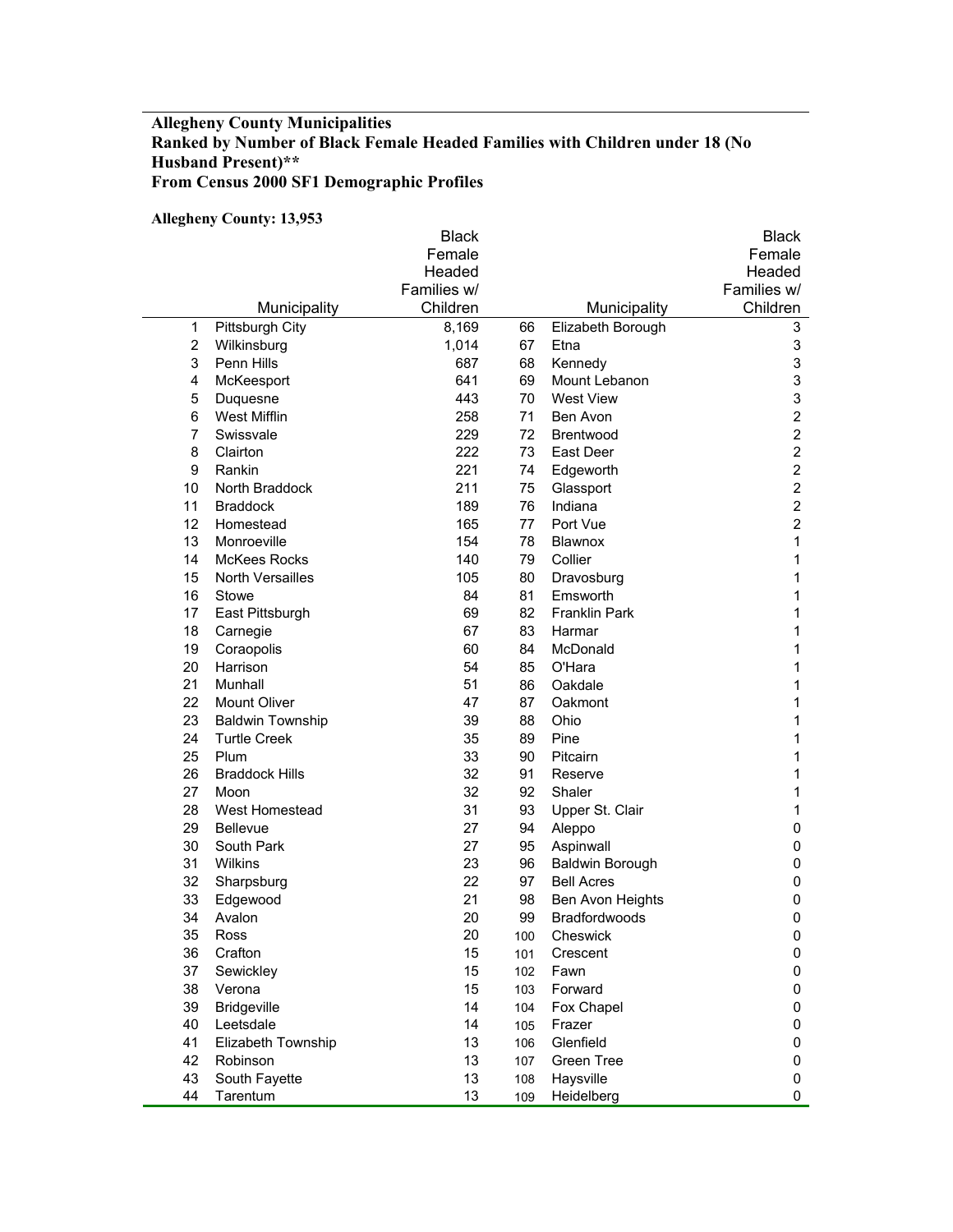| 45 | <b>Forest Hills</b>   | 12 | 110 | <b>Kilbuck</b>      | 0            |
|----|-----------------------|----|-----|---------------------|--------------|
| 46 | Scott                 | 12 | 111 | Leet                | 0            |
| 47 | <b>Bethel Park</b>    | 11 | 112 | Liberty             | $\mathbf{0}$ |
| 48 | North Fayette         | 10 | 113 | Lincoln             | 0            |
| 49 | Whitehall             | 10 | 114 | Marshall            | 0            |
| 50 | Castle Shannon        | 9  | 115 | Millvale            | 0            |
| 51 | <b>McCandless</b>     | 9  | 116 | <b>Neville</b>      | $\mathbf{0}$ |
| 52 | Wilmerding            | 7  | 117 | Osborne             | 0            |
| 53 | <b>Brackenridge</b>   | 6  | 118 | Pennsbury Village   | 0            |
| 54 | Dormont               | 6  | 119 | Richland            | 0            |
| 55 | Ingram                | 6  | 120 | Rosslyn Farms       | 0            |
| 56 | Findlay               | 5  | 121 | Sewickley Heights   | 0            |
| 57 | Jefferson             | 5  | 122 | Sewickley Hills     | $\mathbf{0}$ |
| 58 | Versailles            | 5  | 123 | South Versailles    | $\mathbf{0}$ |
| 59 | <b>White Oak</b>      | 5  | 124 | Springdale Borough  | 0            |
| 60 | Chalfant              | 4  | 125 | Springdale Township | 0            |
| 61 | Churchill             | 4  | 126 | Thornburg           | $\mathbf{0}$ |
| 62 | Hampton               | 4  | 127 | Trafford            | 0            |
| 63 | <b>Pleasant Hills</b> | 4  | 128 | Wall                | $\mathbf{0}$ |
| 64 | Whitaker              | 4  | 129 | West Deer           | 0            |
| 65 | East McKeesport       | 3  | 130 | West Elizabeth      | 0            |
|    |                       |    |     |                     |              |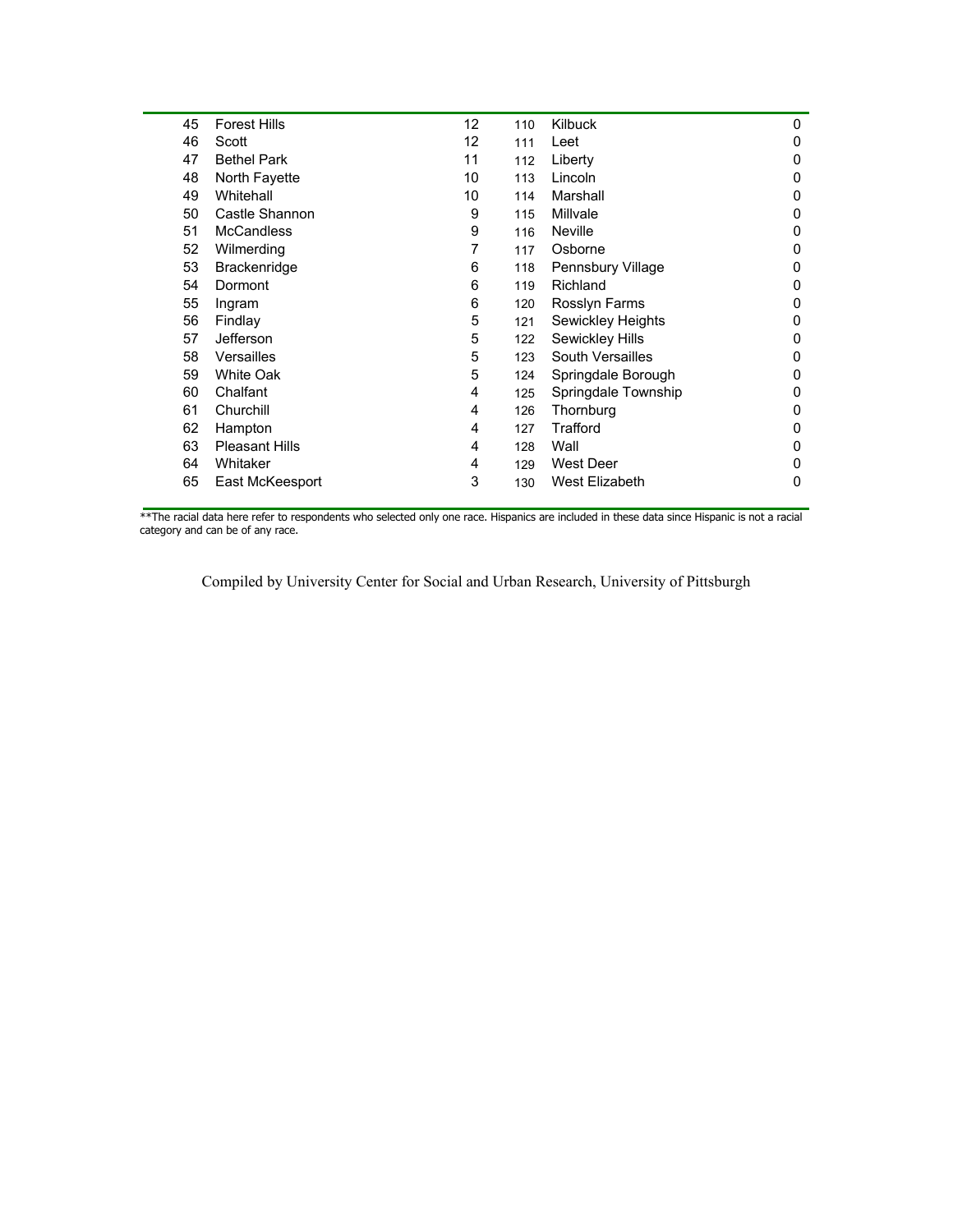## **Allegheny County Municipalities Ranked by Number of White Female Headed Families with Children under 18 (No Husband Present)\*\* From Census 2000 SF1 Demographic Profiles**

#### **Allegheny County: 19,706**

|                |                         | White       |     |                        | White       |
|----------------|-------------------------|-------------|-----|------------------------|-------------|
|                |                         | Female      |     |                        | Female      |
|                |                         | Headed      |     |                        | Headed      |
|                |                         | Families w/ |     |                        | Families w/ |
|                | Municipality            | Children    |     | Municipality           | Children    |
| 1              | Pittsburgh City         | 4,409       | 66  | Sewickley              | 82          |
| $\overline{2}$ | McKeesport              | 600         | 67  | Wilkins                | 80          |
| 3              | Penn Hills              | 555         | 68  | Kennedy                | 78          |
| 4              | Mount Lebanon           | 496         | 69  | Wilkinsburg            | 72          |
| 5              | Monroeville             | 407         | 70  | East Pittsburgh        | 68          |
| 6              | Plum                    | 404         | 71  | Wilmerding             | 67          |
| $\overline{7}$ | West Mifflin            | 403         | 72  | Forward                | 61          |
| 8              | <b>Bethel Park</b>      | 398         | 73  | Harmar                 | 61          |
| 9              | Ross                    | 396         | 74  | Liberty                | 59          |
| 10             | Shaler                  | 354         | 75  | Emsworth               | 58          |
| 11             | <b>Baldwin Township</b> | 348         | 76  | Reserve                | 58          |
| 12             | <b>McCandless</b>       | 324         | 77  | Aspinwall              | 56          |
| 13             | Munhall                 | 272         | 78  | East McKeesport        | 55          |
| 14             | Harrison                | 268         | 79  | Collier                | 51          |
| 15             | Scott                   | 268         | 80  | Homestead              | 50          |
| 16             | Moon                    | 261         | 81  | Marshall               | 49          |
| 17             | South Park              | 250         | 82  | Edgewood               | 46          |
| 18             | North Fayette           | 247         | 83  | Pine                   | 46          |
| 19             | Brentwood               | 245         | 84  | <b>Braddock Hills</b>  | 45          |
| 20             | North Versailles        | 233         | 85  | Crescent               | 44          |
| 21             | Hampton                 | 225         | 86  | Ben Avon               | 43          |
| 22             | <b>McKees Rocks</b>     | 214         | 87  | Dravosburg             | 42          |
| 23             | <b>Bellevue</b>         | 211         | 88  | Elizabeth Borough      | 41          |
| 24             | Elizabeth Township      | 210         | 89  | <b>Green Tree</b>      | 39          |
| 25             | Carnegie                | 206         | 90  | Blawnox                | 38          |
| 26             | Whitehall               | 198         | 91  | Fox Chapel             | 38          |
| 27             | Dormont                 | 196         | 92  | Whitaker               | 37          |
| 28             | Upper St. Clair         | 194         | 93  | Neville                | 35          |
| 29             | <b>Turtle Creek</b>     | 188         | 94  | Fawn                   | 34          |
| 30             | <b>West View</b>        | 178         | 95  | <b>Baldwin Borough</b> | 32          |
| 31             | Crafton                 | 172         | 96  | Edgeworth              | 32          |
| 32             | Stowe                   | 172         | 97  | Versailles             | 32          |
| 33             | Robinson                | 171         | 98  | Cheswick               | 30          |
| 34             | Millvale                | 170         | 99  | Ohio                   | 29          |
| 35             | Castle Shannon          | 167         | 100 | Springdale Borough     | 29          |
| 36             | Swissvale               | 162         | 101 | West Homestead         | 29          |
| 37             | West Deer               | 162         | 102 | Leetsdale              | 27          |
| 38             | Clairton                | 155         | 103 | <b>Braddock</b>        | 26          |
| 39             | South Fayette           | 155         | 104 | Heidelberg             | 25          |
| 40             | Glassport               | 145         | 105 | Leet                   | 25          |
| 41             | Tarentum                | 145         | 106 | East Deer              | 24          |
| 42             | Pitcairn                | 132         | 107 | Pennsbury Village      | 24          |
| 43             | Oakmont                 | 131         | 108 | West Elizabeth         | 23          |
| 44             | Richland                | 131         | 109 | Churchill              | 21          |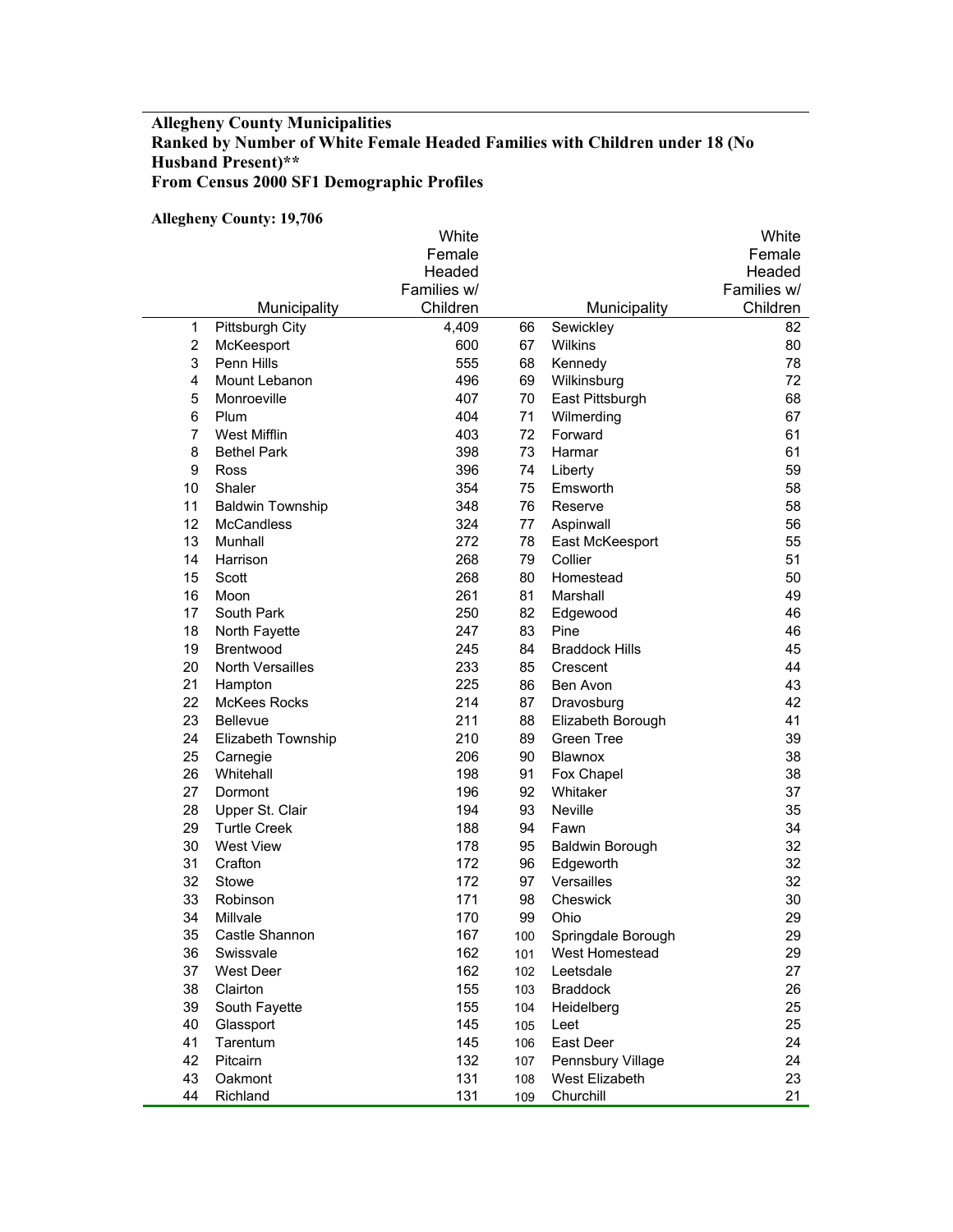| 45 | Sharpsburg            | 129 | 110 | Aleppo               | 19             |
|----|-----------------------|-----|-----|----------------------|----------------|
| 46 | <b>Mount Oliver</b>   | 126 | 111 | Wall                 | 19             |
| 47 | Jefferson             | 124 | 112 | Oakdale              | 18             |
| 48 | Duquesne              | 121 | 113 | Lincoln              | 17             |
| 49 | Avalon                | 120 | 114 | Chalfant             | 15             |
| 50 | Etna                  | 120 | 115 | Frazer               | 14             |
| 51 | Verona                | 116 | 116 | <b>Bell Acres</b>    | 13             |
| 52 | O'Hara                | 115 | 117 | Rankin               | 12             |
| 53 | Coraopolis            | 113 | 118 | McDonald             | 10             |
| 54 | <b>Franklin Park</b>  | 108 | 119 | <b>Bradfordwoods</b> | 8              |
| 55 | Indiana               | 108 | 120 | Osborne              | 8              |
| 56 | <b>Bridgeville</b>    | 106 | 121 | Sewickley Heights    | 8              |
| 57 | North Braddock        | 106 | 122 | South Versailles     | 8              |
| 58 | <b>White Oak</b>      | 103 | 123 | Glenfield            | 7              |
| 59 | Findlay               | 97  | 124 | Sewickley Hills      | 5              |
| 60 | Springdale Township   | 93  | 125 | Kilbuck              | 4              |
| 61 | <b>Forest Hills</b>   | 90  | 126 | Thornburg            | 4              |
| 62 | Port Vue              | 89  | 127 | Haysville            | 3              |
| 63 | Ingram                | 87  | 128 | Trafford             | 3              |
| 64 | <b>Pleasant Hills</b> | 84  | 129 | Ben Avon Heights     | 2              |
| 65 | Brackenridge          | 83  | 130 | Rosslyn Farms        | $\overline{2}$ |
|    |                       |     |     |                      |                |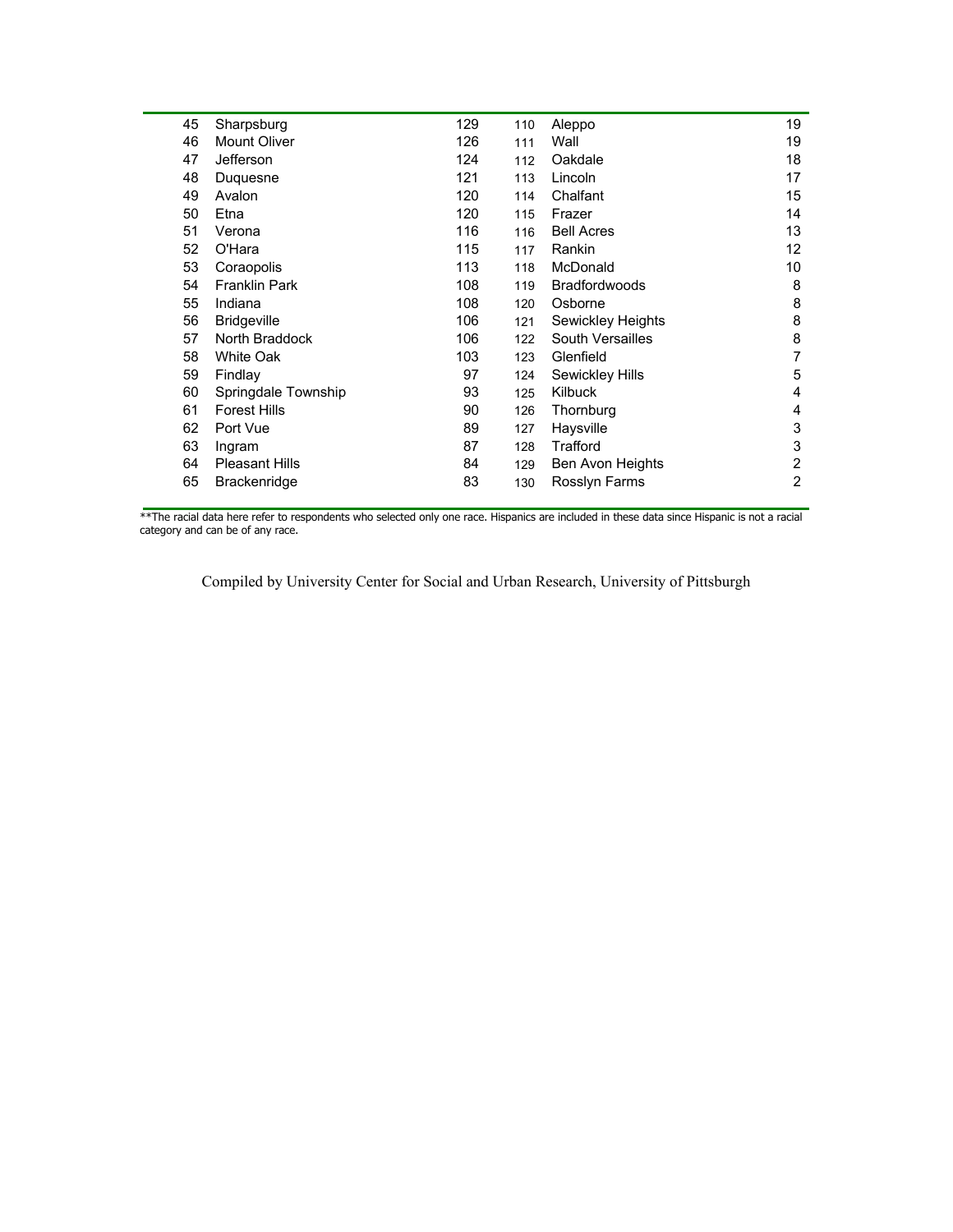## **Allegheny County Municipalities Ranked by Number of Female Householders, No Husband Present From Census 2000 SF1 Demographic Profiles**

#### **Allegheny County: 60,426**

|                |                         | <b>Total Female</b> |            |                        | <b>Total Female</b> |
|----------------|-------------------------|---------------------|------------|------------------------|---------------------|
|                | Municipality            | Householders        |            | Municipality           | Householders        |
| $\mathbf{1}$   | Pittsburgh City         | 24,025              | 66         | Brackenridge           | 159                 |
| $\overline{2}$ | McKeesport              | 2,442               | 67         | <b>Forest Hills</b>    | 159                 |
| 3              | Penn Hills              | 2,146               | 68         | Port Vue               | 156                 |
| 4              | Wilkinsburg             | 2,039               | 69         | <b>Pleasant Hills</b>  | 149                 |
| 5              | Duquesne                | 1,221               | 70         | Sewickley              | 149                 |
| 6              | <b>West Mifflin</b>     | 1,124               | 71         | Springdale Township    | 145                 |
| $\overline{7}$ | Monroeville             | 906                 | 72         | Ingram                 | 138                 |
| 8              | Mount Lebanon           | 777                 | 73         | <b>Braddock Hills</b>  | 133                 |
| 9              | Clairton                | 762                 | 74         | Forward                | 116                 |
| 10             | North Braddock          | 708                 | 75         | Kennedy                | 116                 |
| 11             | Plum                    | 700                 | 76         | West Homestead         | 115                 |
| 12             | <b>McKees Rocks</b>     | 694                 | 77         | Wilmerding             | 112                 |
| 13             | <b>Bethel Park</b>      | 671                 | 78         | Edgewood               | 104                 |
| 14             | Swissvale               | 670                 | 79         | Liberty                | 99                  |
| 15             | Ross                    | 622                 | 80         | Reserve                | 99                  |
| 16             | <b>Baldwin Township</b> | 608                 | 81         | Emsworth               | 94                  |
| 17             | Shaler                  | 572                 | 82         | Harmar                 | 93                  |
| 18             | North Versailles        | 563                 | 83         | East McKeesport        | 92                  |
| 19             | Harrison                | 556                 | 84         | Aspinwall              | 89                  |
| 20             | <b>McCandless</b>       | 542                 | 85         | Marshall               | 85                  |
| 21             | Munhall                 | 531                 | 86         | Pine                   | 85                  |
| 22             | <b>Braddock</b>         | 508                 | 87         | Collier                | 84                  |
| 23             | Rankin                  | 488                 | 88         | Elizabeth Borough      | 80                  |
| 24             | South Park              | 485                 | 89         | Ben Avon               | 76                  |
| 25             | Moon                    | 484                 | 90         | Fox Chapel             | 76                  |
| 26             | Stowe                   | 481                 | 91         | Leetsdale              | 74                  |
| 27             | Carnegie                | 462                 | 92         | Crescent               | 71                  |
| 28             | Scott                   | 433                 | 93         | Versailles             | 66                  |
| 29             | North Fayette           | 412                 | 94         | Edgeworth              | 61                  |
| 30             | Homestead               | 398                 | 95         | Whitaker               | 60                  |
| 31             | Brentwood               | 396                 | 96         | Blawnox                | 59                  |
| 32             | Hampton                 | 396                 | 97         | Green Tree             | 59                  |
| 33             | <b>Turtle Creek</b>     | 385                 | 98         | Dravosburg             | 58                  |
| 34             | <b>Bellevue</b>         | 373                 | 99         | <b>Baldwin Borough</b> | 55                  |
| 35             | Elizabeth Township      | 354                 | 100        | Neville                | 52                  |
| 36             | Upper St. Clair         | 336                 | 101        | Fawn                   | 48                  |
| 37             | Mount Oliver            | 328                 | 102        | Ohio                   | 48                  |
| 38             | Whitehall               | 324                 | 103        | Springdale Borough     | 43                  |
| 39             | Dormont                 | 311                 | 104        | Cheswick               | 40                  |
| 40             | Robinson                | 308                 | 105        | East Deer              | 39                  |
| 41             | West Deer               | 289                 | 106        | Heidelberg             | 39                  |
| 42             | Castle Shannon          | 286                 | 107        | West Elizabeth         | 38                  |
| 43             | Crafton                 | 286                 | 108        | Leet                   | 37                  |
| 44             | South Fayette           | 286                 | 109        | Churchill              | 36                  |
| 45             | Glassport               | 270                 | 110        | Chalfant               | 34                  |
| 46             | Millvale                | 270                 |            |                        | 32                  |
| 47             | Coraopolis              | 269                 | 111<br>112 | Aleppo<br>Wall         | 31                  |
| 48             | Tarentum                | 269                 |            | Lincoln                | 30                  |
| 49             | West View               |                     | 113        |                        | 29                  |
|                |                         | 260                 | 114        | Pennsbury Village      |                     |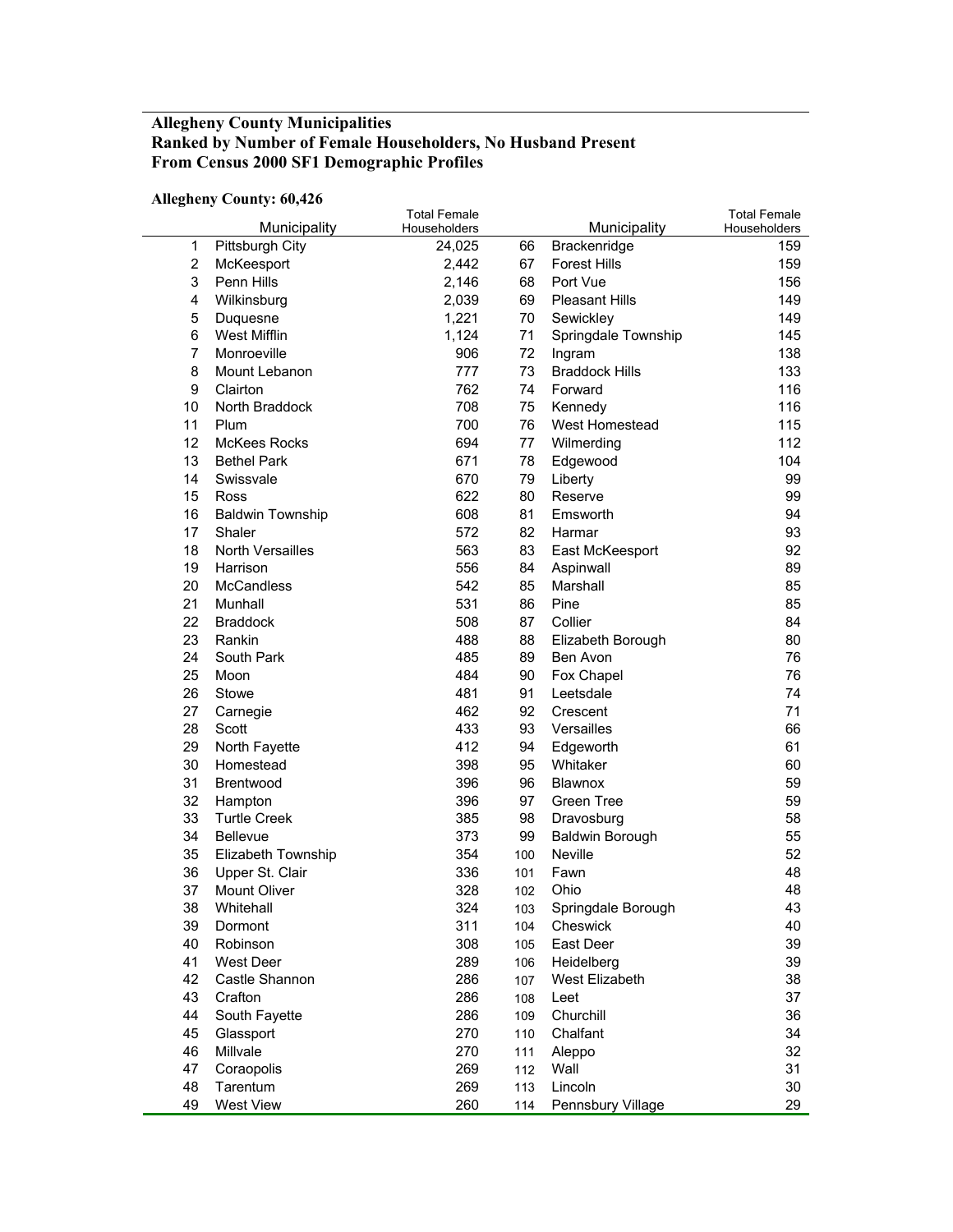| 50 | East Pittsburgh      | 257 | 115 | Oakdale              | 28 |
|----|----------------------|-----|-----|----------------------|----|
| 51 | Avalon               | 244 | 116 | <b>Bell Acres</b>    | 25 |
| 52 | Pitcairn             | 243 | 117 | Frazer               | 21 |
| 53 | Sharpsburg           | 241 | 118 | McDonald             | 21 |
| 54 | Jefferson            | 217 | 119 | Osborne              | 13 |
| 55 | Oakmont              | 212 | 120 | Sewickley Heights    | 13 |
| 56 | Richland             | 205 | 121 | <b>Bradfordwoods</b> | 11 |
| 57 | Verona               | 200 | 122 | Glenfield            | 11 |
| 58 | Etna                 | 198 | 123 | Sewickley Hills      | 11 |
| 59 | <b>Franklin Park</b> | 198 | 124 | South Versailles     | 11 |
| 60 | O'Hara               | 191 | 125 | Rosslyn Farms        | 8  |
| 61 | <b>Bridgeville</b>   | 182 | 126 | Kilbuck              | 7  |
| 62 | Indiana              | 181 | 127 | Trafford             | 6  |
| 63 | White Oak            | 168 | 128 | Thornburg            | 4  |
| 64 | Wilkins              | 163 | 129 | Ben Avon Heights     | 3  |
| 65 | Findlay              | 162 | 130 | Haysville            | 3  |
|    |                      |     |     |                      |    |

÷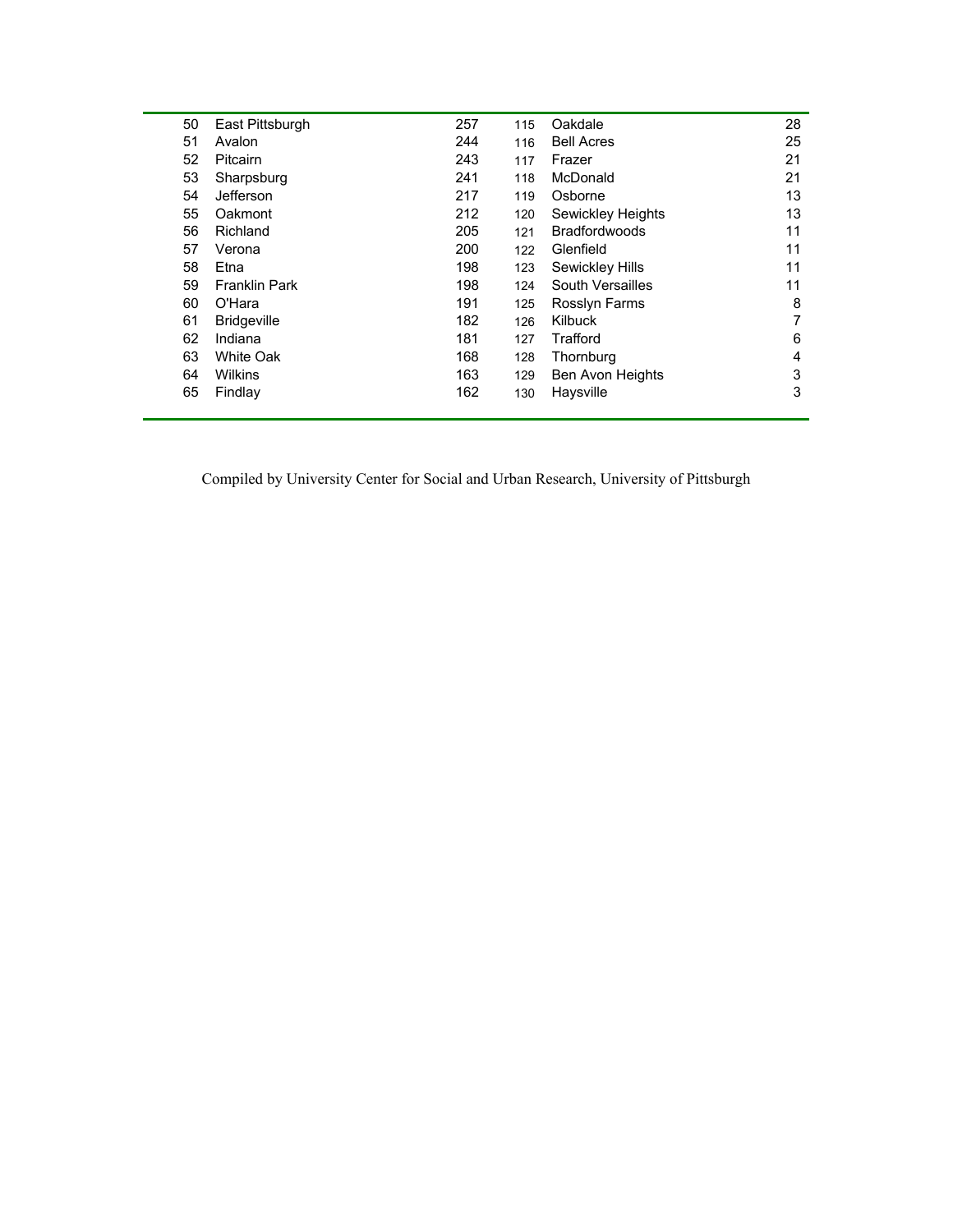## **Allegheny County Municipalities Ranked by Number of Black Female Householders, No Husband Present\*\* From Census 2000 SF1 Demographic Profiles**

#### **Allegheny County: 27,814**

|                |                         | <b>Black Female</b> |     |                        | <b>Black Female</b>       |
|----------------|-------------------------|---------------------|-----|------------------------|---------------------------|
|                | Municipality            | Householders        |     | Municipality           | Householders              |
| 1              | Pittsburgh City         | 16,413              | 66  | Aleppo                 | 5                         |
| $\overline{2}$ | Wilkinsburg             | 1,859               | 67  | <b>Brentwood</b>       | 5                         |
| 3              | McKeesport              | 1,381               | 68  | Churchill              | 5                         |
| 4              | Penn Hills              | 1,197               | 69  | East McKeesport        | 5                         |
| 5              | Duquesne                | 1,016               | 70  | Kennedy                | 5                         |
| 6              | West Mifflin            | 506                 | 71  | Mount Lebanon          | 5                         |
| $\overline{7}$ | North Braddock          | 493                 | 72  | Reserve                | 5                         |
| 8              | Clairton                | 476                 | 73  | Upper St. Clair        | 5                         |
| 9              | Rankin                  | 458                 | 74  | Ben Avon               | 4                         |
| 10             | <b>Braddock</b>         | 435                 | 75  | Edgeworth              | 4                         |
| 11             | Swissvale               | 395                 | 76  | Elizabeth Borough      | 4                         |
| 12             | <b>McKees Rocks</b>     | 321                 | 77  | Glassport              | $\overline{4}$            |
| 13             | Homestead               | 301                 | 78  | Indiana                | 4                         |
| 14             | Monroeville             | 250                 | 79  | Richland               | 4                         |
| 15             | Stowe                   | 186                 | 80  | Shaler                 | 4                         |
| 16             | North Versailles        | 172                 | 81  | East Deer              | 3                         |
| 17             | East Pittsburgh         | 146                 | 82  | <b>Franklin Park</b>   | $\ensuremath{\mathsf{3}}$ |
| 18             | Carnegie                | 130                 | 83  | <b>West Deer</b>       | $\ensuremath{\mathsf{3}}$ |
| 19             | Harrison                | 120                 | 84  | <b>West View</b>       | $\ensuremath{\mathsf{3}}$ |
| 20             | Munhall                 | 112                 | 85  | Blawnox                | $\overline{c}$            |
| 21             | Coraopolis              | 100                 | 86  | Collier                | $\overline{c}$            |
| 22             | Mount Oliver            | 92                  | 87  | McDonald               | $\overline{c}$            |
| 23             | <b>Baldwin Township</b> | 84                  | 88  | Millvale               | $\overline{c}$            |
| 24             | West Homestead          | 75                  | 89  | Oakmont                | $\overline{c}$            |
| 25             | <b>Turtle Creek</b>     | 73                  | 90  | Ohio                   | $\boldsymbol{2}$          |
| 26             | South Park              | 61                  | 91  | Dravosburg             | 1                         |
| 27             | <b>Braddock Hills</b>   | 60                  | 92  | Emsworth               | 1                         |
| 28             | Moon                    | 59                  | 93  | O'Hara                 | 1                         |
| 29             | Plum                    | 55                  | 94  | Oakdale                | 1                         |
| 30             | Bellevue                | 43                  | 95  | Pitcairn               | 1                         |
| 31             | Wilkins                 | 43                  | 96  | Aspinwall              | 0                         |
| 32             | Sharpsburg              | 36                  | 97  | <b>Baldwin Borough</b> | 0                         |
| 33             | Avalon                  | 35                  | 98  | <b>Bell Acres</b>      | 0                         |
| 34             | Edgewood                | 35                  | 99  | Ben Avon Heights       | 0                         |
| 35             | Robinson                | 32                  | 100 | Bradfordwoods          | 0                         |
| 36             | Ross                    | 28                  | 101 | Cheswick               | 0                         |
| 37             | Tarentum                | 28                  | 102 | Crescent               | 0                         |
| 38             | Crafton                 | 26                  | 103 | Fawn                   | 0                         |
| 39             | <b>Forest Hills</b>     | 25                  | 104 | Forward                | 0                         |
| 40             | Scott                   | 25                  | 105 | Fox Chapel             | 0                         |
| 41             | <b>Bethel Park</b>      | 24                  | 106 | Frazer                 | 0                         |
| 42             | Elizabeth Township      | 24                  | 107 | Glenfield              | 0                         |
| 43             | Sewickley               | 23                  | 108 | Green Tree             | 0                         |
| 44             | South Fayette           | 22                  | 109 | Harmar                 | 0                         |
| 45             | <b>Bridgeville</b>      | 21                  | 110 | Haysville              | 0                         |
| 46             | Verona                  | 20                  | 111 | Heidelberg             | 0                         |
| 47             | Castle Shannon          | 17                  | 112 | Kilbuck                | 0                         |
| 48             | Leetsdale               | 17                  | 113 | Leet                   | 0                         |
| 49             | Whitehall               | 15                  | 114 | Liberty                | 0                         |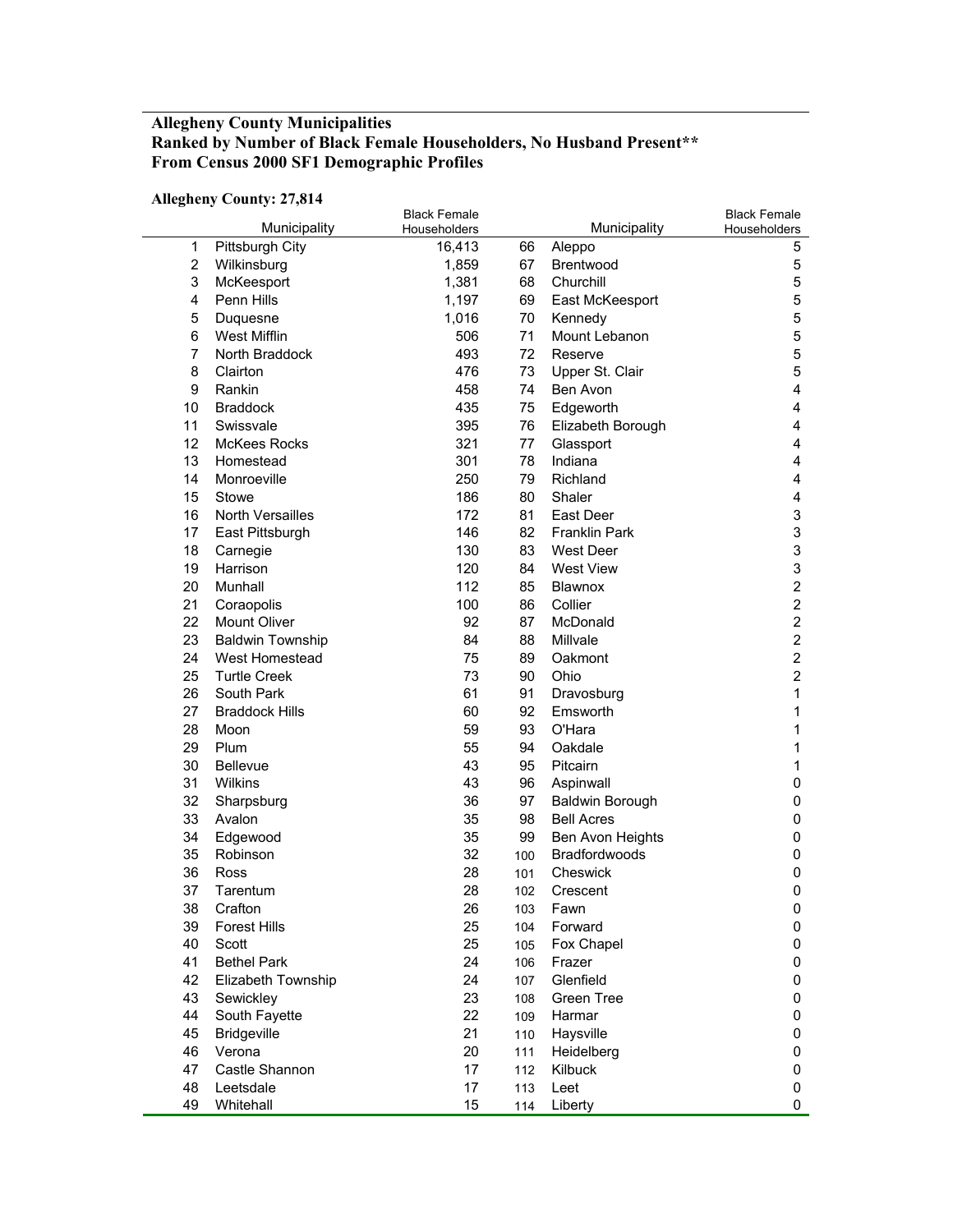| 50 | North Fayette         | 14 | 115 | Lincoln             | 0 |
|----|-----------------------|----|-----|---------------------|---|
| 51 | <b>McCandless</b>     | 12 | 116 | Marshall            | 0 |
| 52 | <b>White Oak</b>      | 12 | 117 | <b>Neville</b>      | 0 |
| 53 | <b>Brackenridge</b>   | 11 | 118 | Osborne             | 0 |
| 54 | Dormont               | 11 | 119 | Pennsbury Village   | 0 |
| 55 | Findlay               | 11 | 120 | Pine                | 0 |
| 56 | Wilmerding            | 11 | 121 | Rosslyn Farms       | 0 |
| 57 | Ingram                | 10 | 122 | Sewickley Heights   | 0 |
| 58 | Versailles            | 10 | 123 | Sewickley Hills     | 0 |
| 59 | Chalfant              | 8  | 124 | South Versailles    | 0 |
| 60 | Jefferson             | 8  | 125 | Springdale Borough  | 0 |
| 61 | Port Vue              | 8  | 126 | Springdale Township | 0 |
| 62 | <b>Pleasant Hills</b> | 7  | 127 | Thornburg           | 0 |
| 63 | Whitaker              | 7  | 128 | Trafford            | 0 |
| 64 | Etna                  | 6  | 129 | Wall                | 0 |
| 65 | Hampton               | 6  | 130 | West Elizabeth      | 0 |
|    |                       |    |     |                     |   |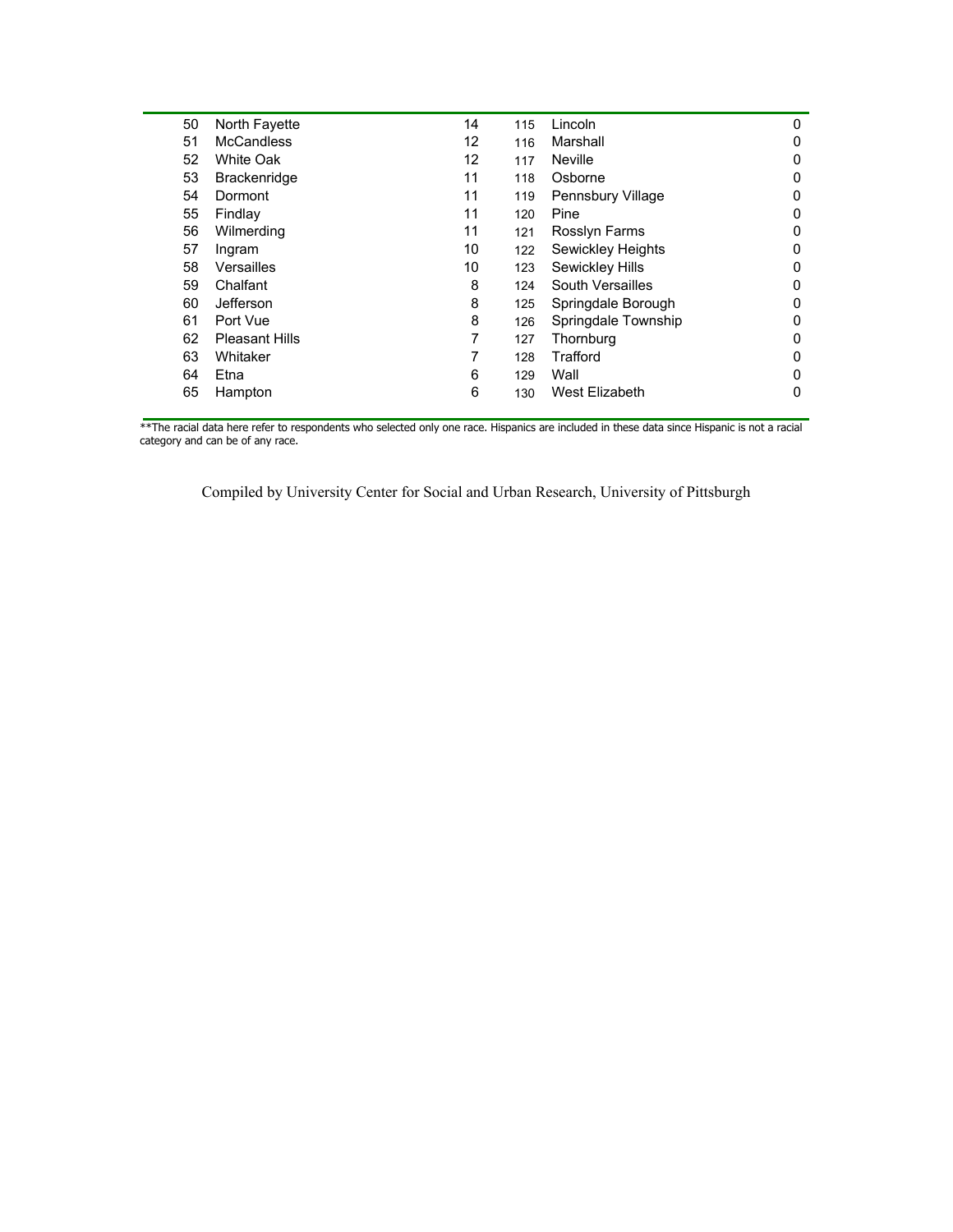# **Allegheny County Municipalities Ranked by Number of White Female Householders, No Husband Present\*\* From Census 2000 SF1 Demographic Profiles**

#### **Allegheny County: 29,234**

|                     |                         | <b>White Female</b> |     |                         | <b>White Female</b> |
|---------------------|-------------------------|---------------------|-----|-------------------------|---------------------|
|                     | Municipality            | Householders        |     | Municipality<br>Wilkins | Householders        |
| 1<br>$\overline{2}$ | Pittsburgh City         | 6,376               | 66  |                         | 116                 |
|                     | McKeesport              | 854                 | 67  | Duquesne                | 114                 |
| 3                   | Penn Hills              | 821                 | 68  | Forward                 | 114                 |
| 4                   | Mount Lebanon           | 734                 | 69  | Kennedy                 | 111                 |
| 5                   | Plum                    | 635                 | 70  | Liberty                 | 99                  |
| 6                   | <b>Bethel Park</b>      | 617                 | 71  | Reserve                 | 94                  |
| $\overline{7}$      | Ross                    | 572                 | 72  | Emsworth                | 90                  |
| 8                   | Monroeville             | 570                 | 73  | Harmar                  | 89                  |
| 9                   | <b>West Mifflin</b>     | 560                 | 74  | Wilmerding              | 88                  |
| 10                  | Shaler                  | 553                 | 75  | Aspinwall               | 87                  |
| 11                  | <b>McCandless</b>       | 511                 | 76  | East Pittsburgh         | 87                  |
| 12                  | <b>Baldwin Township</b> | 492                 | 77  | Marshall                | 85                  |
| 13                  | South Park              | 401                 | 78  | East McKeesport         | 81                  |
| 14                  | Moon                    | 393                 | 79  | Pine                    | 80                  |
| 15                  | Hampton                 | 384                 | 80  | Collier                 | 77                  |
| 16                  | North Fayette           | 383                 | 81  | Ben Avon                | 70                  |
| 17                  | Munhall                 | 382                 | 82  | Elizabeth Borough       | 70                  |
| 18                  | Harrison                | 381                 | 83  | Fox Chapel              | 69                  |
| 19                  | Scott                   | 381                 | 84  | Edgewood                | 65                  |
| 20                  | Brentwood               | 376                 | 85  | Crescent                | 64                  |
| 21                  | North Versailles        | 343                 | 86  | Homestead               | 62                  |
| 22                  | Elizabeth Township      | 323                 | 87  | <b>Braddock Hills</b>   | 59                  |
| 23                  | <b>McKees Rocks</b>     | 323                 | 88  | Green Tree              | 58                  |
| 24                  | <b>Bellevue</b>         | 308                 | 89  | Wilkinsburg             | 56                  |
| 25                  | Upper St. Clair         | 306                 | 90  | <b>Baldwin Borough</b>  | 54                  |
| 26                  | Whitehall               | 291                 | 91  | Dravosburg              | 54                  |
| 27                  | Dormont                 | 288                 | 92  | Edgeworth               | 54                  |
| 28                  | Carnegie                | 282                 | 93  | Blawnox                 | 53                  |
| 29                  | West Deer               | 280                 | 94  | Versailles              | 53                  |
| 30                  | <b>Turtle Creek</b>     | 279                 | 95  | Whitaker                | 51                  |
| 31                  | Robinson                | 267                 | 96  | Fawn                    | 48                  |
| 32                  | Stowe                   | 260                 | 97  | Ohio                    | 46                  |
| 33                  | Castle Shannon          | 258                 | 98  | Neville                 | 45                  |
| 34                  | Glassport               | 258                 | 99  | Leetsdale               | 42                  |
| 35                  | Millvale                | 256                 | 100 | Springdale Borough      | 41                  |
| 36                  | South Fayette           | 251                 | 101 | Cheswick                | 40                  |
| 37                  | <b>West View</b>        | 251                 | 102 | Heidelberg              | 38                  |
| 38                  | Crafton                 | 246                 |     | 103 West Elizabeth      | 38                  |
| 39                  | Pitcairn                | 236                 | 104 | Leet                    | 37                  |
| 40                  | Clairton                | 226                 | 105 | West Homestead          | 37                  |
| 41                  | Tarentum                | 226                 | 106 | <b>Braddock</b>         | 36                  |
| 42                  | Swissvale               | 217                 | 107 | East Deer               | 34                  |
| 43                  | Oakmont                 | 202                 | 108 | Lincoln                 | 30                  |
| 44                  | Mount Oliver            | 201                 |     | Wall                    | 29                  |
|                     |                         | 196                 | 109 | Churchill               |                     |
| 45<br>46            | Jefferson               |                     | 110 |                         | 26                  |
|                     | Richland                | 196                 | 111 | Pennsbury Village       | 26                  |
| 47                  | Sharpsburg              | 193                 | 112 | Aleppo                  | 25                  |
| 48                  | Avalon                  | 191                 | 113 | Oakdale                 | 25                  |
| 49                  | Franklin Park           | 191                 | 114 | <b>Bell Acres</b>       | 24                  |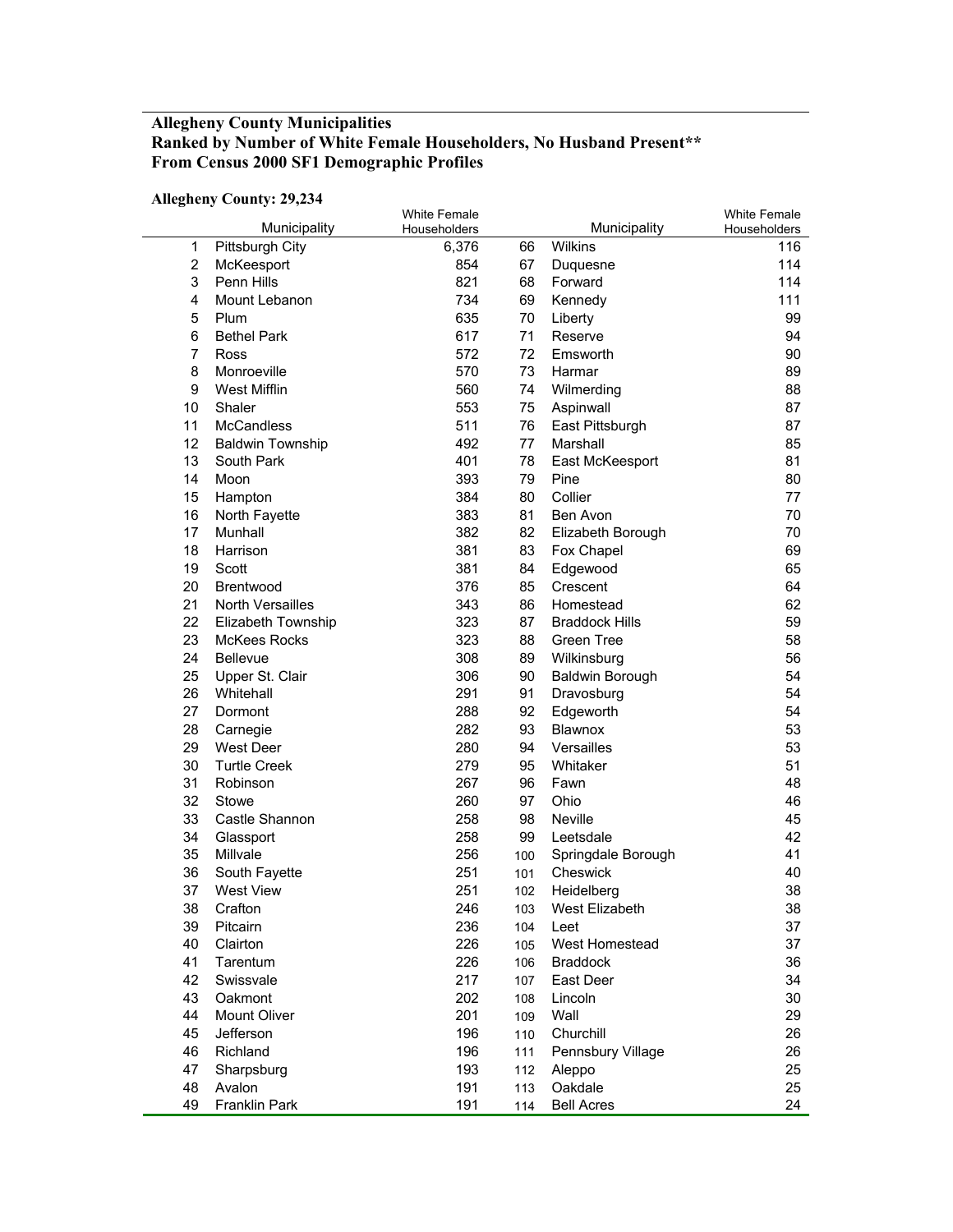| 50 | O'Hara                | 184 | 115 | Chalfant             | 22 |
|----|-----------------------|-----|-----|----------------------|----|
| 51 | Etna                  | 183 | 116 | Frazer               | 21 |
| 52 | Indiana               | 174 | 117 | McDonald             | 19 |
| 53 | Verona                | 172 | 118 | Sewickley Heights    | 13 |
| 54 | <b>Bridgeville</b>    | 155 | 119 | Osborne              | 12 |
| 55 | North Braddock        | 151 | 120 | <b>Bradfordwoods</b> | 11 |
| 56 | White Oak             | 151 | 121 | Glenfield            | 11 |
| 57 | Port Vue              | 147 | 122 | Rankin               | 11 |
| 58 | Coraopolis            | 143 | 123 | South Versailles     | 11 |
| 59 | Springdale Township   | 140 | 124 | Rosslyn Farms        | 8  |
| 60 | Findlay               | 139 | 125 | Sewickley Hills      | 8  |
| 61 | <b>Brackenridge</b>   | 137 | 126 | Kilbuck              | 6  |
| 62 | <b>Pleasant Hills</b> | 136 | 127 | Trafford             | 6  |
| 63 | Ingram                | 122 | 128 | Thornburg            | 4  |
| 64 | Sewickley             | 121 | 129 | Ben Avon Heights     | 3  |
| 65 | <b>Forest Hills</b>   | 118 | 130 | Haysville            | 3  |
|    |                       |     |     |                      |    |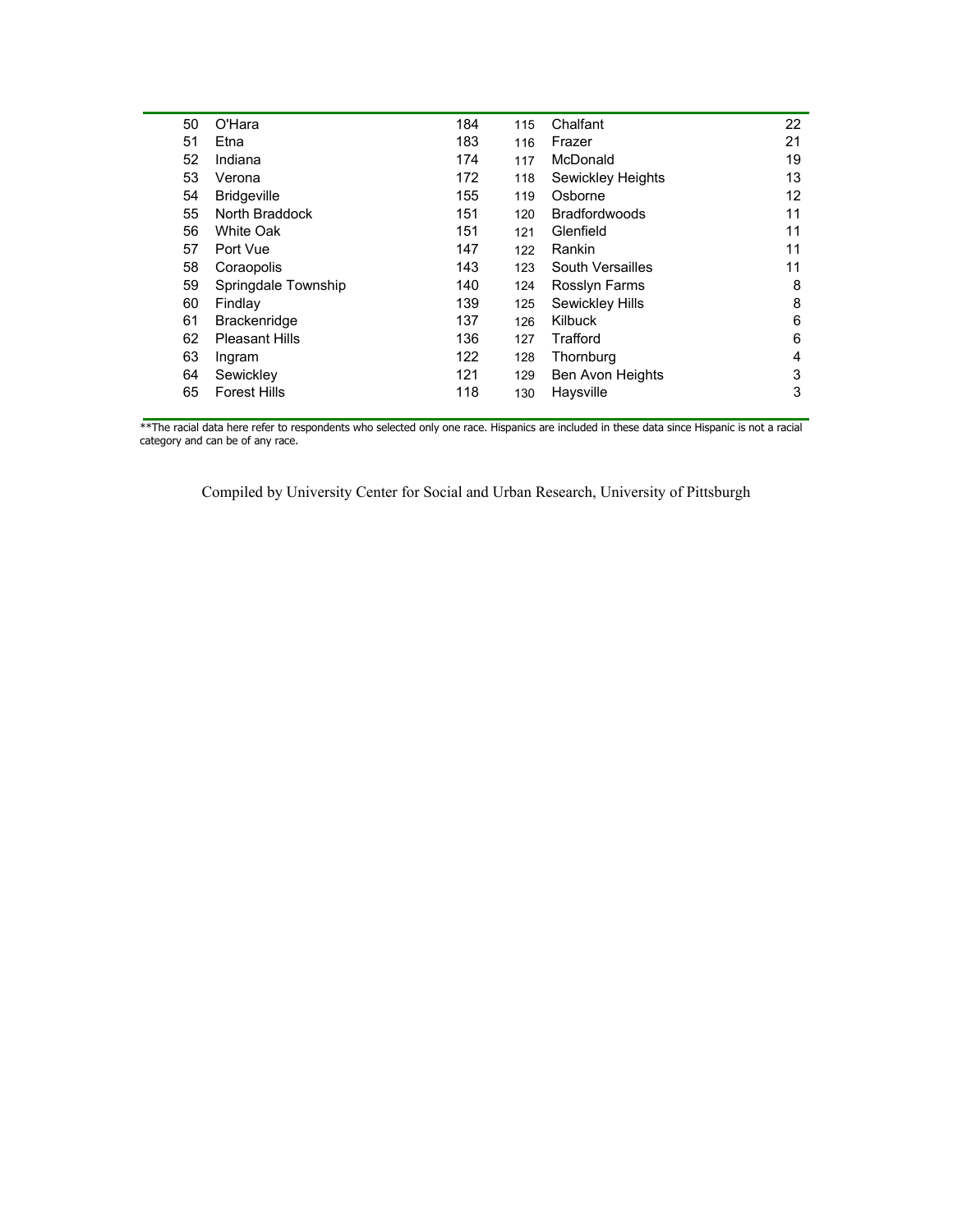# **Allegheny County Municipalities Ranked by Population in Group Quarters (Institutionalized and Non-institutionalized) From Census 2000 SF1 Demographic Profiles**

**Allegheny County: 40,617** 

|                |                         | Total      |     |                       | Total                   |
|----------------|-------------------------|------------|-----|-----------------------|-------------------------|
|                | Municipality            | Population |     | Municipality          | Population              |
| $\mathbf{1}$   | Pittsburgh City         | 22,814     | 66  | Leet                  | 30                      |
| $\overline{2}$ | Moon                    | 1,714      | 67  | Liberty               | 28                      |
| 3              | McKeesport              | 1,325      | 68  | Wilmerding            | 27                      |
| 4              | <b>McCandless</b>       | 1,246      | 69  | Collier               | 26                      |
| 5              | Ross                    | 1,089      | 70  | Dormont               | 24                      |
| 6              | South Fayette           | 1,018      | 71  | Swissvale             | 24                      |
| $\overline{7}$ | Monroeville             | 940        | 72  | Sewickley             | 23                      |
| 8              | Mount Lebanon           | 790        | 73  | Port Vue              | 22                      |
| 9              | Scott                   | 552        | 74  | Fox Chapel            | 21                      |
| 10             | Robinson                | 467        | 75  | North Braddock        | 17                      |
| 11             | Upper St. Clair         | 445        | 76  | Springdale Township   | 17                      |
| 12             | Penn Hills              | 444        | 77  | Elizabeth Borough     | 16                      |
| 13             | Oakmont                 | 413        | 78  | <b>Braddock Hills</b> | 15                      |
| 14             | Whitehall               | 405        | 79  | Verona                | 15                      |
| 15             | <b>Bethel Park</b>      | 382        | 80  | Marshall              | 14                      |
| 16             | Indiana                 | 379        | 81  | Crafton               | 12                      |
| 17             | Wilkinsburg             | 370        | 82  | East Pittsburgh       | 12                      |
| 18             | Richland                | 292        | 83  | Crescent              | 10                      |
| 19             | O'Hara                  | 272        | 84  | Fawn                  | 10                      |
| 20             | Hampton                 | 267        | 85  | Forward               | 9                       |
| 21             | Kennedy                 | 249        | 86  | Ben Avon              | 8                       |
| 22             | Plum                    | 233        | 87  | Cheswick              | 8                       |
| 23             | <b>Baldwin Township</b> | 226        | 88  | Rankin                | 8                       |
| 24             | <b>Turtle Creek</b>     | 215        | 89  | Findlay               | $\overline{7}$          |
| 25             | Munhall                 | 182        | 90  | <b>West View</b>      | $\overline{7}$          |
| 26             | Elizabeth Township      | 181        | 91  | Churchill             | 6                       |
| 27             | Jefferson               | 172        | 92  | Green Tree            | 6                       |
| 28             | Shaler                  | 170        | 93  | McDonald              | 4                       |
| 29             | Clairton                | 156        | 94  | Aspinwall             | $\boldsymbol{2}$        |
| 30             | White Oak               | 155        | 95  | <b>Forest Hills</b>   | $\overline{\mathbf{c}}$ |
| 31             | <b>West Mifflin</b>     | 138        | 96  | Osborne               | $\overline{c}$          |
| 32             | North Versailles        | 130        | 97  | Aleppo                | 1                       |
| 33             | Sewickley Heights       | 121        | 98  | <b>Bell Acres</b>     | $\pmb{0}$               |
| 34             | Brackenridge            | 112        | 99  | Ben Avon Heights      | $\pmb{0}$               |
| 35             | <b>Pleasant Hills</b>   | 105        | 100 | <b>Blawnox</b>        | $\pmb{0}$               |
| 36             | Pine                    | 103        | 101 | Bradfordwoods         | $\pmb{0}$               |
| 37             | <b>Bellevue</b>         | 102        | 102 | Chalfant              | $\mathbf 0$             |
| 38             | McKees Rocks            | 102        | 103 | Dravosburg            | 0                       |
| 39             | Ohio                    | 101        | 104 | East McKeesport       | 0                       |
| 40             | South Park              | 101        | 105 | Edgeworth             | 0                       |
| 41             | Emsworth                | 95         | 106 | Frazer                | 0                       |
| 42             | Homestead               | 93         | 107 | Glenfield             | 0                       |
| 43             | West Deer               | 90         | 108 | Haysville             | 0                       |
| 44             | Duquesne                | 85         | 109 | Heidelberg            | 0                       |
| 45             | Coraopolis              | 81         | 110 | Kilbuck               | 0                       |
| 46             | North Fayette           | 79         | 111 | Leetsdale             | 0                       |
| 47             | <b>Baldwin Borough</b>  | 68         | 112 | Lincoln               | 0                       |
| 48             | Harrison                | 67         | 113 | Mount Oliver          | 0                       |
|                |                         |            |     |                       |                         |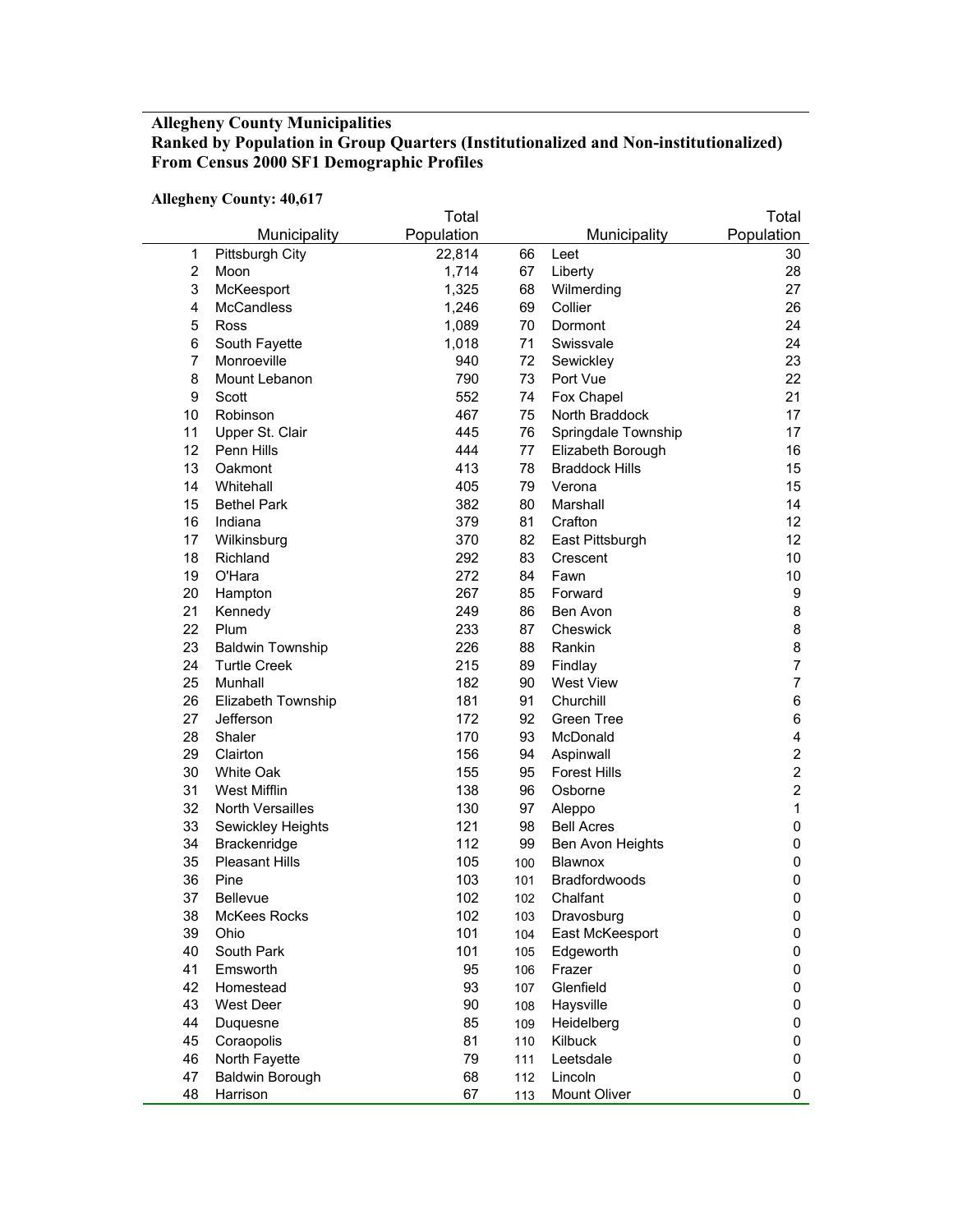| 49 | Ingram               | 64 | 114 | <b>Neville</b>     | 0 |
|----|----------------------|----|-----|--------------------|---|
| 50 | Castle Shannon       | 59 | 115 | Oakdale            | 0 |
| 51 | Avalon               | 58 | 116 | Pennsbury Village  | 0 |
| 52 | Harmar               | 55 | 117 | Pitcairn           | 0 |
| 53 | Stowe                | 55 | 118 | Reserve            | 0 |
| 54 | East Deer            | 53 | 119 | Rosslyn Farms      | 0 |
| 55 | Carnegie             | 52 | 120 | Sewickley Hills    | 0 |
| 56 | <b>Brentwood</b>     | 51 | 121 | South Versailles   | 0 |
| 57 | <b>Franklin Park</b> | 50 | 122 | Springdale Borough | 0 |
| 58 | Millvale             | 50 | 123 | Thornburg          | 0 |
| 59 | <b>Braddock</b>      | 48 | 124 | Trafford           | 0 |
| 60 | Sharpsburg           | 46 | 125 | Versailles         | 0 |
| 61 | <b>Bridgeville</b>   | 44 | 126 | Wall               | 0 |
| 62 | Tarentum             | 44 | 127 | West Elizabeth     | 0 |
| 63 | Edgewood             | 42 | 128 | West Homestead     | 0 |
| 64 | Etna                 | 42 | 129 | Whitaker           | 0 |
| 65 | Glassport            | 35 | 130 | <b>Wilkins</b>     | 0 |
|    |                      |    |     |                    |   |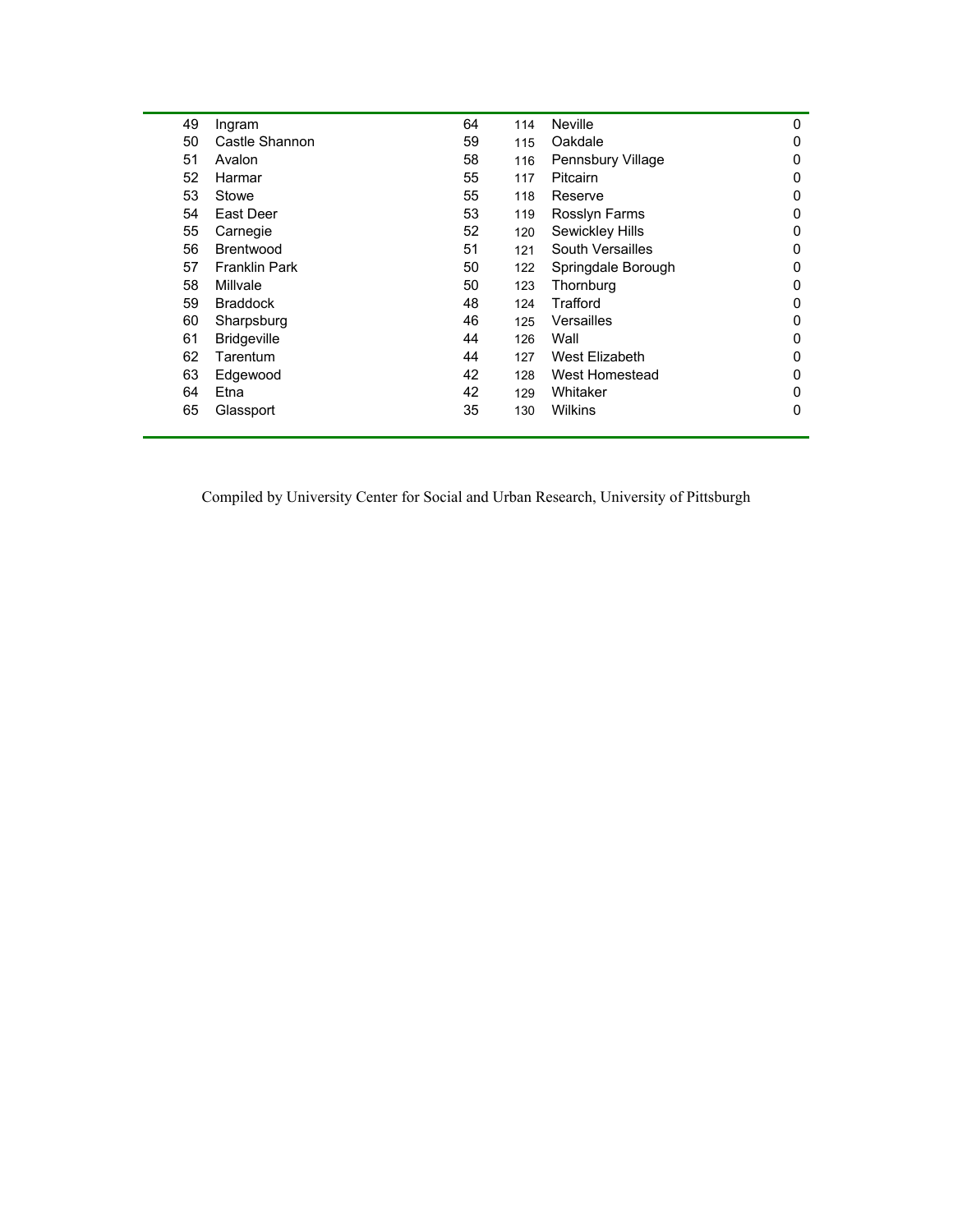## **Allegheny County Municipalities Ranked by % of Population in Group Quarters (Institutionalized and Noninstitutionalized) From Census 2000 SF1 Demographic Profiles**

**Allegheny County: 3.2%** 

|                  |                       | % of Total |     |                     | % of Total |
|------------------|-----------------------|------------|-----|---------------------|------------|
|                  | Municipality          | Population |     | Municipality        | Population |
| $\mathbf{1}$     | Sewickley Heights     | 12.3%      | 66  | East Pittsburgh     | 0.6%       |
| $\boldsymbol{2}$ | South Fayette         | 8.3%       | 67  | Harrison            | 0.6%       |
| 3                | Moon                  | 7.7%       | 68  | North Fayette       | 0.6%       |
| 4                | Pittsburgh City       | 6.8%       | 69  | Sewickley           | 0.6%       |
| 5                | Oakmont               | 6.0%       | 70  | Shaler              | 0.6%       |
| 6                | Indiana               | 5.6%       | 71  | <b>West Mifflin</b> | 0.6%       |
| 7                | McKeesport            | 5.5%       | 72  | <b>Brentwood</b>    | 0.5%       |
| 8                | <b>McCandless</b>     | 4.3%       | 73  | Collier             | 0.5%       |
| 9                | East Deer             | 3.9%       | 74  | Port Vue            | 0.5%       |
| 10               | Robinson              | 3.8%       | 75  | Verona              | 0.5%       |
| 11               | Emsworth              | 3.7%       | 76  | Ben Avon            | 0.4%       |
| 12               | <b>Turtle Creek</b>   | 3.5%       | 77  | Cheswick            | 0.4%       |
| 13               | Kennedy               | 3.3%       | 78  | Crescent            | 0.4%       |
| 14               | Ohio                  | 3.3%       | 79  | Fawn                | 0.4%       |
| 15               | Ross                  | 3.3%       | 80  | Fox Chapel          | 0.4%       |
| 16               | Brackenridge          | 3.2%       | 81  | Franklin Park       | 0.4%       |
| 17               | Monroeville           | 3.2%       | 82  | Osborne             | 0.4%       |
| 18               | Richland              | 3.2%       | 83  | Springdale Township | 0.4%       |
| 19               | Scott                 | 3.2%       | 84  | Dormont             | 0.3%       |
| 20               | O'Hara                | 3.1%       | 85  | North Braddock      | 0.3%       |
| 21               | Baldwin Borough       | 3.0%       | 86  | Rankin              | 0.3%       |
| 22               | Whitehall             | 2.8%       | 87  | Churchill           | 0.2%       |
| 23               | Homestead             | 2.6%       | 88  | Crafton             | 0.2%       |
| 24               | Mount Lebanon         | 2.4%       | 89  | Forward             | 0.2%       |
| 25               | Upper St. Clair       | 2.2%       | 90  | Marshall            | 0.2%       |
| 26               | Leet                  | 1.9%       | 91  | Swissvale           | 0.2%       |
| 27               | Wilkinsburg           | 1.9%       | 92  | Aleppo              | 0.1%       |
| 28               | Clairton              | 1.8%       | 93  | Aspinwall           | 0.1%       |
| 29               | Jefferson             | 1.8%       | 94  | Findlay             | 0.1%       |
| 30               | White Oak             | 1.8%       | 95  | <b>Green Tree</b>   | 0.1%       |
| 31               | Harmar                | 1.7%       | 96  | <b>West View</b>    | 0.1%       |
| 32               | Ingram                | 1.7%       | 97  | <b>Bell Acres</b>   | 0.0%       |
| 33               | <b>Braddock</b>       | 1.6%       | 98  | Ben Avon Heights    | 0.0%       |
| 34               | Hampton               | 1.5%       | 99  | Blawnox             | 0.0%       |
| 35               | <b>McKees Rocks</b>   | 1.5%       | 100 | Bradfordwoods       | 0.0%       |
| 36               | Munhall               | 1.5%       | 101 | Chalfant            | 0.0%       |
| 37               | Coraopolis            | 1.3%       | 102 | Dravosburg          | 0.0%       |
| 38               | Edgewood              | 1.3%       | 103 | East McKeesport     | 0.0%       |
| 39               | Elizabeth Township    | 1.3%       | 104 | Edgeworth           | 0.0%       |
| 40               | Pine                  | 1.3%       | 105 | Forest Hills        | 0.0%       |
| 41               | <b>Pleasant Hills</b> | 1.3%       | 106 | Frazer              | $0.0\%$    |
| 42               | Sharpsburg            | 1.3%       | 107 | Glenfield           | 0.0%       |
| 43               | Wilmerding            | 1.3%       | 108 | Haysville           | 0.0%       |
| 44               | Bellevue              | 1.2%       | 109 | Heidelberg          | 0.0%       |
| 45               | Duquesne              | 1.2%       | 110 | Kilbuck             | 0.0%       |
| 46               | Millvale              | 1.2%       | 111 | Leetsdale           | 0.0%       |
| 47               | North Versailles      | 1.2%       | 112 | Lincoln             | $0.0\%$    |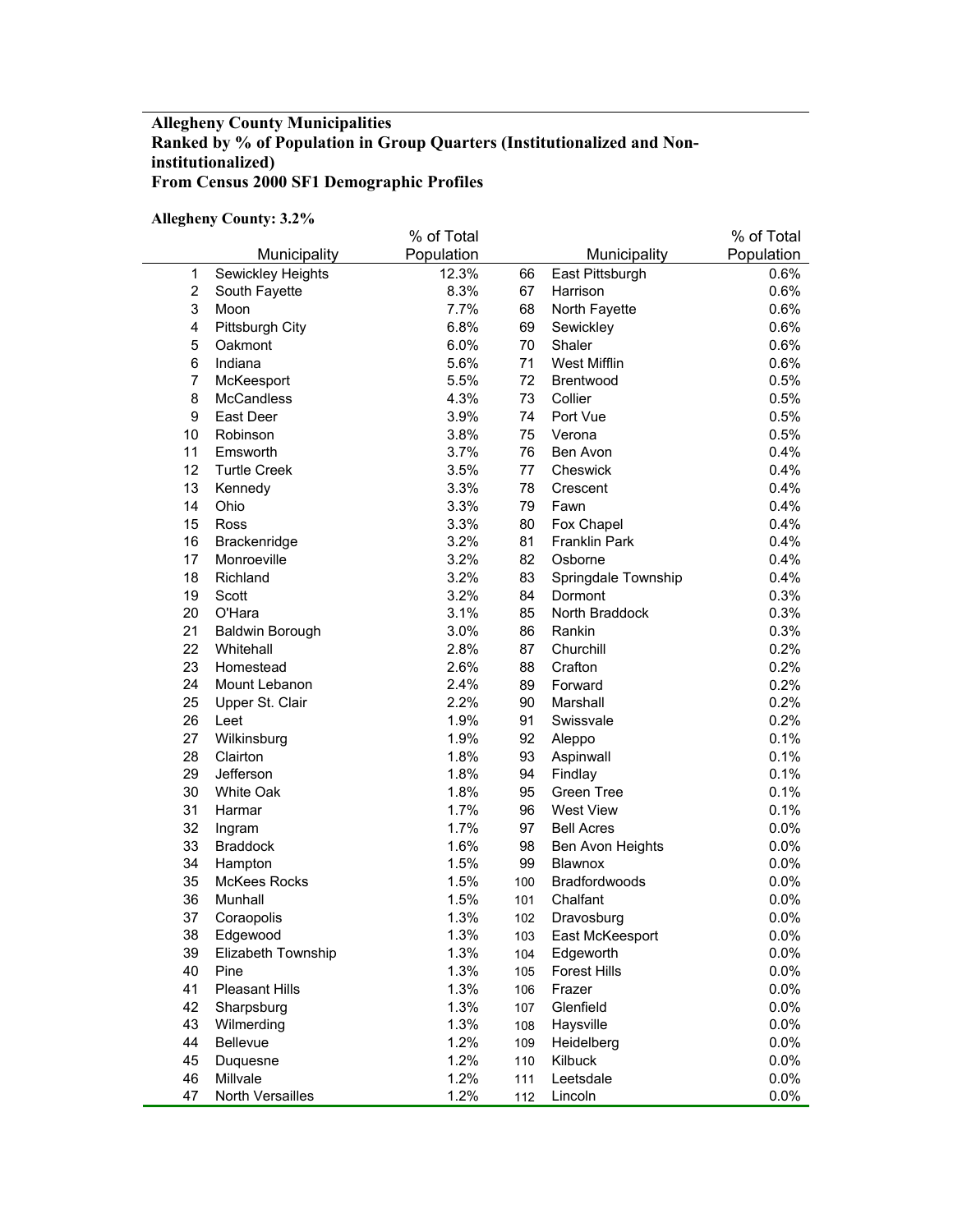| 48 | Avalon                  | 1.1%    | 113 | Mount Oliver       | $0.0\%$ |
|----|-------------------------|---------|-----|--------------------|---------|
| 49 | <b>Baldwin Township</b> | 1.1%    | 114 | <b>Neville</b>     | $0.0\%$ |
| 50 | <b>Bethel Park</b>      | 1.1%    | 115 | Oakdale            | $0.0\%$ |
| 51 | Etna                    | 1.1%    | 116 | Pennsbury Village  | $0.0\%$ |
| 52 | Elizabeth Borough       | 1.0%    | 117 | <b>Pitcairn</b>    | $0.0\%$ |
| 53 | Liberty                 | 1.0%    | 118 | Reserve            | 0.0%    |
| 54 | McDonald                | 1.0%    | 119 | Rosslyn Farms      | $0.0\%$ |
| 55 | Penn Hills              | 0.9%    | 120 | Sewickley Hills    | $0.0\%$ |
| 56 | Plum                    | 0.9%    | 121 | South Versailles   | 0.0%    |
| 57 | Tarentum                | 0.9%    | 122 | Springdale Borough | $0.0\%$ |
| 58 | <b>Braddock Hills</b>   | 0.8%    | 123 | Thornburg          | $0.0\%$ |
| 59 | <b>Bridgeville</b>      | 0.8%    | 124 | Trafford           | $0.0\%$ |
| 60 | Stowe                   | 0.8%    | 125 | Versailles         | $0.0\%$ |
| 61 | West Deer               | 0.8%    | 126 | Wall               | 0.0%    |
| 62 | Castle Shannon          | 0.7%    | 127 | West Elizabeth     | $0.0\%$ |
| 63 | Glassport               | 0.7%    | 128 | West Homestead     | $0.0\%$ |
| 64 | South Park              | 0.7%    | 129 | Whitaker           | 0.0%    |
| 65 | Carnegie                | $0.6\%$ | 130 | <b>Wilkins</b>     | $0.0\%$ |
|    |                         |         |     |                    |         |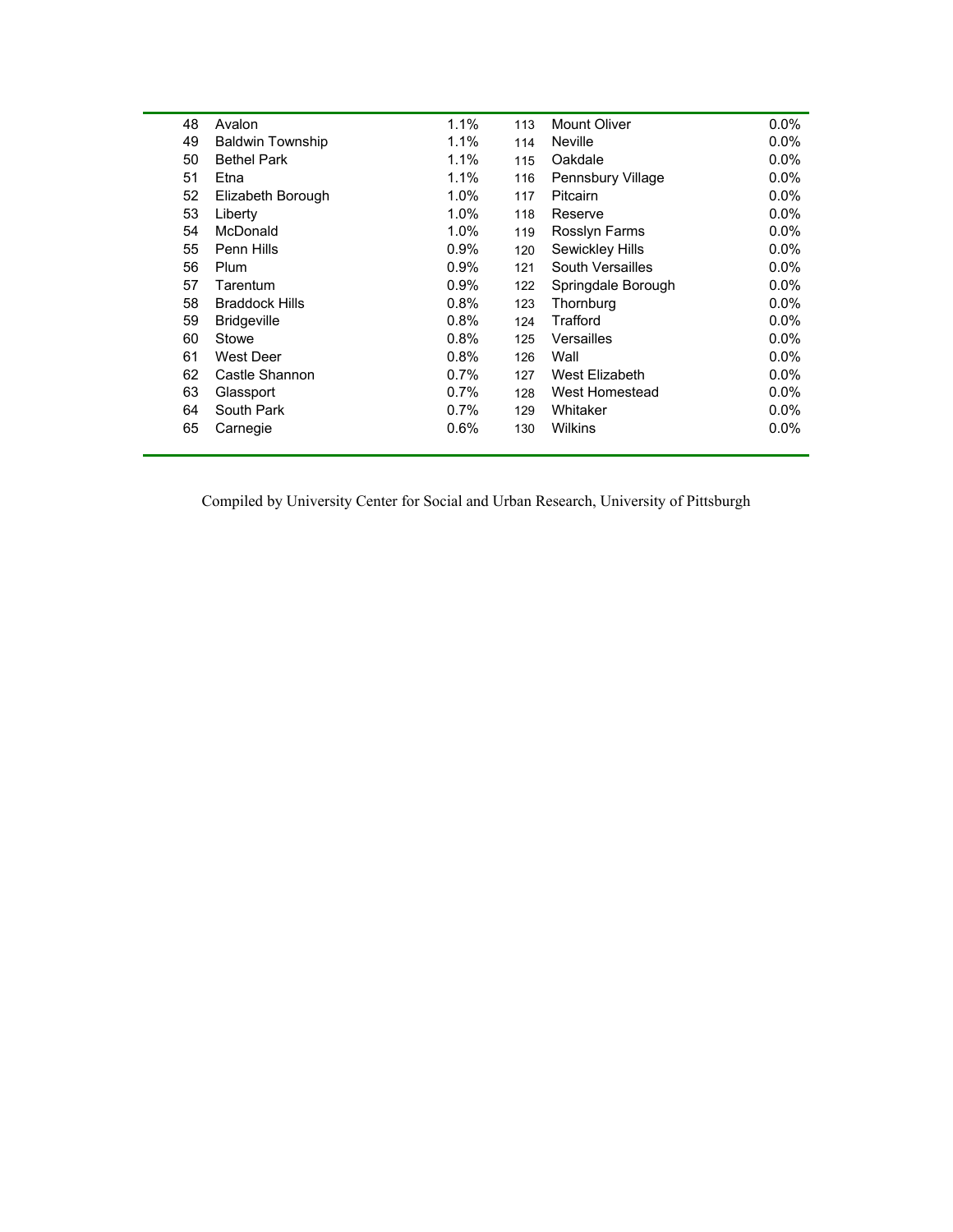## **Allegheny County Municipalities Ranked by Number of Housing Units (Occupied and Vacant) From Census 2000 SF1 Demographic Profiles**

#### **Allegheny County: 583,646**

|                |                         | Housing |     |                       | Housing |
|----------------|-------------------------|---------|-----|-----------------------|---------|
|                | Municipality            | Units   |     | Municipality          | Units   |
| 1              | Pittsburgh City         | 163,366 | 66  | Fox Chapel            | 1,942   |
| $\overline{2}$ | Penn Hills              | 20,355  | 67  | Port Vue              | 1,940   |
| 3              | Ross                    | 14,422  | 68  | Etna                  | 1,934   |
| 4              | Mount Lebanon           | 14,089  | 69  | Sharpsburg            | 1,911   |
| 5              | <b>Bethel Park</b>      | 13,871  | 70  | Pitcairn              | 1,901   |
| 6              | Monroeville             | 13,159  | 71  | Mount Oliver          | 1,864   |
| $\overline{7}$ | Shaler                  | 12,334  | 72  | Springdale Township   | 1,802   |
| 8              | <b>McCandless</b>       | 11,697  | 73  | Edgewood              | 1,730   |
| 9              | McKeesport              | 11,126  | 74  | Brackenridge          | 1,700   |
| 10             | Wilkinsburg             | 10,696  | 75  | Ingram                | 1,650   |
| 11             | Plum                    | 10,624  | 76  | Harmar                | 1,637   |
| 12             | West Mifflin            | 9,966   | 77  | <b>Braddock</b>       | 1,624   |
| 13             | Moon                    | 9,200   | 78  | Forward               | 1,616   |
| 14             | <b>Baldwin Township</b> | 8,883   | 79  | Reserve               | 1,605   |
| 15             | Scott                   | 8,163   | 80  | Aspinwall             | 1,584   |
| 16             | Upper St. Clair         | 7,091   | 81  | Churchill             | 1,567   |
| 17             | Hampton                 | 6,627   | 82  | Verona                | 1,480   |
| 18             | Whitehall               | 6,519   | 83  | Emsworth              | 1,228   |
| 19             | Munhall                 | 5,780   | 84  | Wilmerding            | 1,199   |
| 20             | Elizabeth Township      | 5,678   | 85  | Ohio                  | 1,177   |
| 21             | South Park              | 5,616   | 86  | Liberty               | 1,162   |
| 22             | North Fayette           | 5,293   | 87  | East McKeesport       | 1,154   |
| 23             | Harrison                | 5,246   | 88  | Rankin                | 1,126   |
| 24             | North Versailles        | 5,227   | 89  | East Pittsburgh       | 1,107   |
| 25             | Robinson                | 5,158   | 90  | West Homestead        | 1,106   |
| 26             | Swissvale               | 5,097   | 91  | <b>Braddock Hills</b> | 1,077   |
| 27             | South Fayette           | 4,924   | 92  | Fawn                  | 1,031   |
| 28             | Brentwood               | 4,895   | 93  | Dravosburg            | 1,021   |
| 29             | <b>Bellevue</b>         | 4,770   | 94  | Versailles            | 937     |
| 30             | <b>West Deer</b>        | 4,584   | 95  | Blawnox               | 931     |
| 31             | Clairton                | 4,350   | 96  | Crescent              | 920     |
| 32             | Dormont                 | 4,287   | 97  | Cheswick              | 887     |
| 33             | Carnegie                | 4,249   | 98  | Baldwin Borough       | 880     |
| 34             | Castle Shannon          | 4,037   | 99  | Springdale Borough    | 838     |
| 35             | <b>Franklin Park</b>    | 3,973   | 100 | Ben Avon              | 825     |
| 36             | Jefferson               | 3,954   | 101 | Elizabeth Borough     | 758     |
| 37             | White Oak               | 3,819   | 102 | East Deer             | 682     |
| 38             | Duquesne                | 3,768   | 103 | Neville               | 676     |
| 39             | <b>Pleasant Hills</b>   | 3,572   | 104 | Edgeworth             | 671     |
| 40             | Stowe                   | 3,556   | 105 | Leetsdale             | 653     |
| 41             | Richland                | 3,508   | 106 | Oakdale               | 640     |
| 42             | Wilkins                 | 3,432   | 107 | Whitaker              | 620     |
| 43             | <b>McKees Rocks</b>     | 3,402   | 108 | Heidelberg            | 606     |
| 44             | O'Hara                  | 3,381   | 109 | Leet                  | 599     |
| 45             | Crafton                 | 3,344   | 110 | Frazer                | 569     |
| 46             | <b>West View</b>        | 3,304   | 111 | <b>Bell Acres</b>     | 540     |
| 47             | Oakmont                 | 3,269   | 112 | Aleppo                | 509     |
| 48             | North Braddock          | 3,250   | 113 | Lincoln               | 506     |
|                |                         |         |     |                       |         |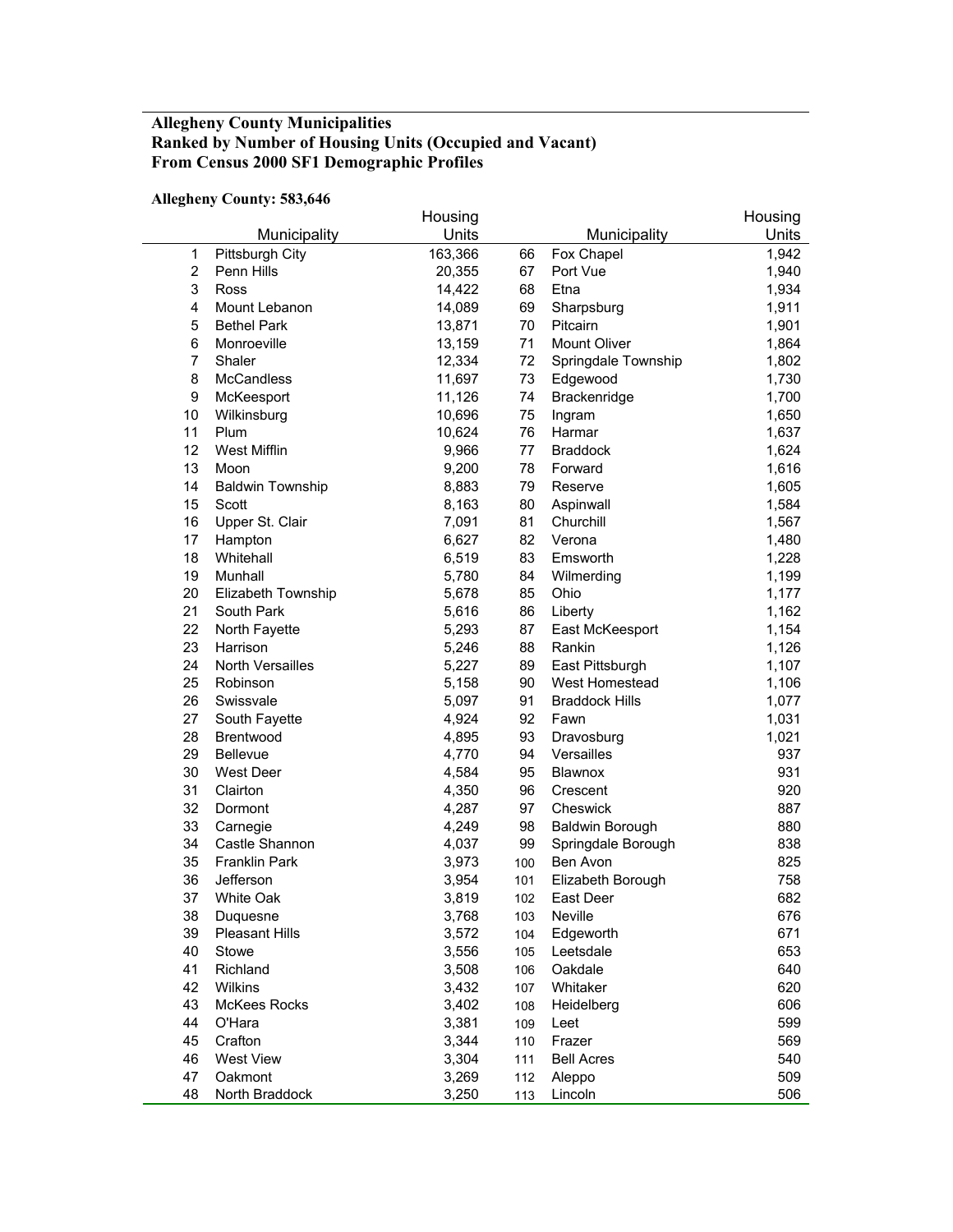| 49 | <b>Forest Hills</b> | 3,203 | 114 | Pennsbury Village    | 500 |
|----|---------------------|-------|-----|----------------------|-----|
| 50 | Coraopolis          | 3,119 | 115 | <b>Bradfordwoods</b> | 478 |
| 51 | Kennedy             | 2,980 | 116 | Chalfant             | 449 |
| 52 | <b>Turtle Creek</b> | 2,969 | 117 | Wall                 | 363 |
| 53 | Avalon              | 2,845 | 118 | Sewickley Heights    | 355 |
| 54 | <b>Bridgeville</b>  | 2,656 | 119 | <b>Kilbuck</b>       | 318 |
| 55 | Tarentum            | 2,556 | 120 | West Elizabeth       | 279 |
| 56 | Pine                | 2,500 | 121 | Sewickley Hills      | 231 |
| 57 | Indiana             | 2,457 | 122 | Osborne              | 222 |
| 58 | Glassport           | 2,405 | 123 | Rosslyn Farms        | 193 |
| 59 | Collier             | 2,358 | 124 | Thornburg            | 182 |
| 60 | Findlay             | 2,128 | 125 | McDonald             | 180 |
| 61 | Millvale            | 2,085 | 126 | South Versailles     | 162 |
| 62 | Homestead           | 2,071 | 127 | Ben Avon Heights     | 144 |
| 63 | Sewickley           | 2,037 | 128 | Glenfield            | 96  |
| 64 | Green Tree          | 2,026 | 129 | Haysville            | 38  |
| 65 | Marshall            | 2,018 | 130 | Trafford             | 10  |
|    |                     |       |     |                      |     |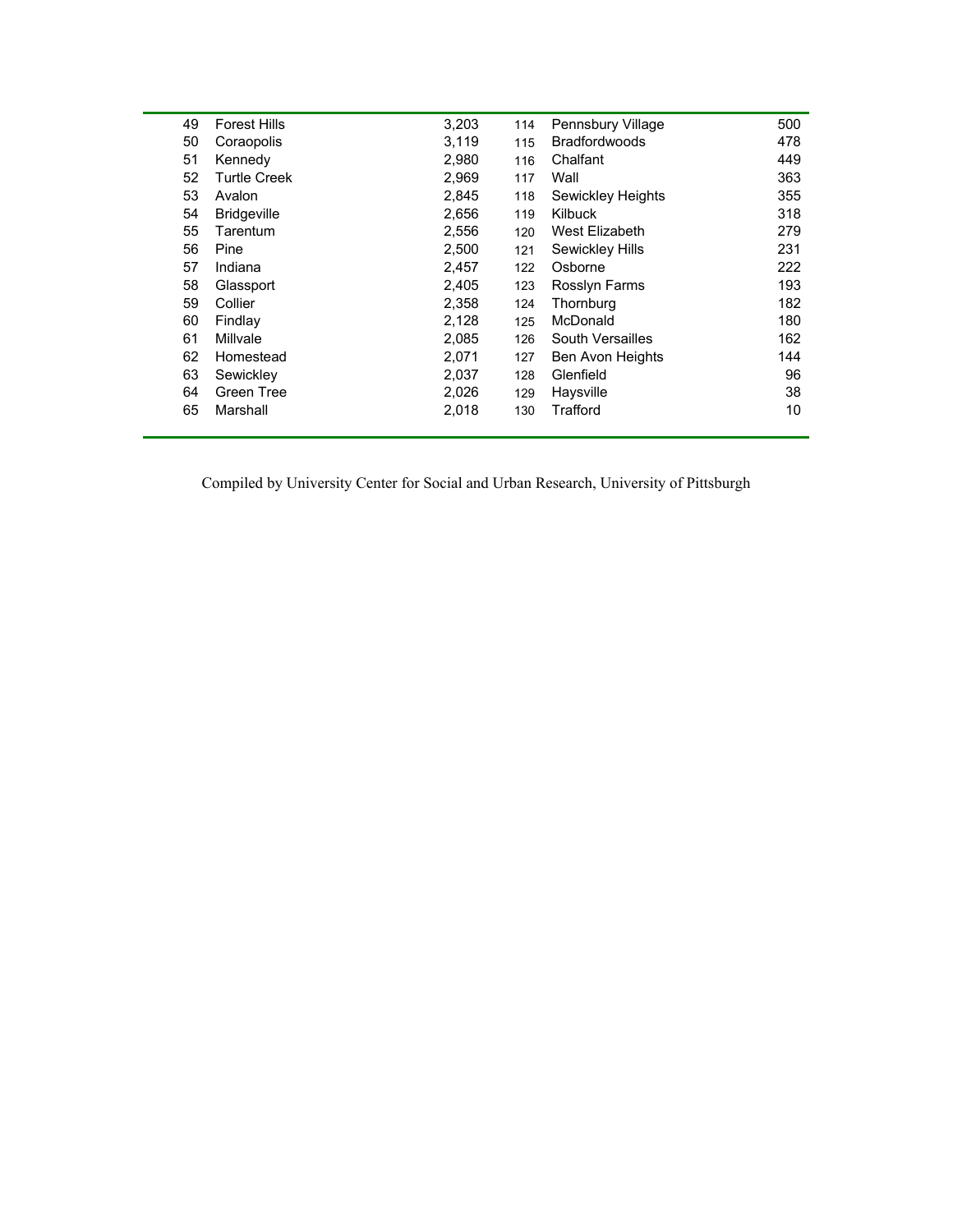## **Allegheny County Municipalities Ranked by Number of Owner Occupied Housing Units From Census 2000 SF1 Demographic Profiles**

#### **Allegheny County: 360,036**

|                |                         | Occupied |     |                        | Occupied |
|----------------|-------------------------|----------|-----|------------------------|----------|
|                | Municipality            | Units    |     | Municipality           | Units    |
| $\mathbf 1$    | Pittsburgh City         | 74,927   | 66  | Tarentum               | 1,229    |
| $\overline{2}$ | Penn Hills              | 15,540   | 67  | <b>Turtle Creek</b>    | 1,220    |
| 3              | <b>Bethel Park</b>      | 10,680   | 68  | Springdale Township    | 1,123    |
| 4              | Ross                    | 10,410   | 69  | Harmar                 | 1,116    |
| 5              | Mount Lebanon           | 10,255   | 70  | Sewickley              | 1,097    |
| $\,6$          | Shaler                  | 10,247   | 71  | Edgewood               | 1,073    |
| $\overline{7}$ | <b>McCandless</b>       | 8,722    | 72  | Brackenridge           | 1,040    |
| 8              | Monroeville             | 8,620    | 73  | Etna                   | 1,026    |
| 9              | Plum                    | 8,198    | 74  | Ingram                 | 1,025    |
| 10             | West Mifflin            | 7,477    | 75  | Liberty                | 965      |
| 11             | <b>Baldwin Township</b> | 6,761    | 76  | Mount Oliver           | 944      |
| 12             | Upper St. Clair         | 6,448    | 77  | Ohio                   | 944      |
| 13             | Moon                    | 6,260    | 78  | Millvale               | 904      |
| 14             | McKeesport              | 5,794    | 79  | Fawn                   | 845      |
| 15             | Hampton                 | 5,551    | 80  | Pitcairn               | 844      |
| 16             | Scott                   | 5,257    | 81  | <b>Baldwin Borough</b> | 821      |
| 17             | Elizabeth Township      | 4,618    | 82  | Aspinwall              | 770      |
| 18             | Whitehall               | 4,553    | 83  | Crescent               | 752      |
| 19             | South Park              | 4,188    | 84  | Sharpsburg             | 749      |
| 20             | <b>West Deer</b>        | 3,845    | 85  | West Homestead         | 743      |
| 21             | Robinson                | 3,801    | 86  | Cheswick               | 737      |
| 22             | Wilkinsburg             | 3,801    | 87  | Emsworth               | 724      |
| 23             | North Fayette           | 3,776    | 88  | East McKeesport        | 694      |
| 24             | Munhall                 | 3,719    | 89  | Verona                 | 694      |
| 25             | <b>Franklin Park</b>    | 3,699    | 90  | Springdale Borough     | 675      |
| 26             | South Fayette           | 3,622    | 91  | Homestead              | 671      |
| 27             | North Versailles        | 3,520    | 92  | Dravosburg             | 604      |
| 28             | Harrison                | 3,465    | 93  | <b>Braddock Hills</b>  | 585      |
| 29             | O'Hara                  | 2,996    | 94  | <b>Braddock</b>        | 583      |
| 30             | Jefferson               | 2,985    | 95  | Edgeworth              | 573      |
| 31             | Brentwood               | 2,949    | 96  | Ben Avon               | 563      |
| 32             | <b>White Oak</b>        | 2,812    | 97  | Oakdale                | 506      |
| 33             | Richland                | 2,805    | 98  | Leet                   | 495      |
| 34             | <b>Pleasant Hills</b>   | 2,706    | 99  | <b>Bell Acres</b>      | 486      |
| 35             | Kennedy                 | 2,645    | 100 | Frazer                 | 469      |
| 36             | Swissvale               | 2,520    | 101 | Wilmerding             | 460      |
| 37             | Castle Shannon          | 2,481    | 102 | Versailles             | 447      |
| 38             | Clairton                | 2,480    | 103 | Bradfordwoods          | 446      |
| 39             | <b>Forest Hills</b>     | 2,468    | 104 | East Deer              | 441      |
| 40             | Dormont                 | 2,367    | 105 | Lincoln                | 437      |
| 41             | Pine                    | 2,301    | 106 | Whitaker               | 429      |
| 42             | Wilkins                 | 2,231    | 107 | Elizabeth Borough      | 425      |
| 43             | <b>West View</b>        | 2,136    | 108 | Rankin                 | 425      |
| 44             | Carnegie                | 2,064    | 109 | Aleppo                 | 413      |
| 45             | Indiana                 | 2,064    | 110 | East Pittsburgh        | 402      |
| 46             | Collier                 | 2,015    | 111 | Blawnox                | 399      |
| 47             | Stowe                   | 1,993    | 112 | Heidelberg             | 386      |
| 48             | Oakmont                 | 1,832    | 113 | Pennsbury Village      | 383      |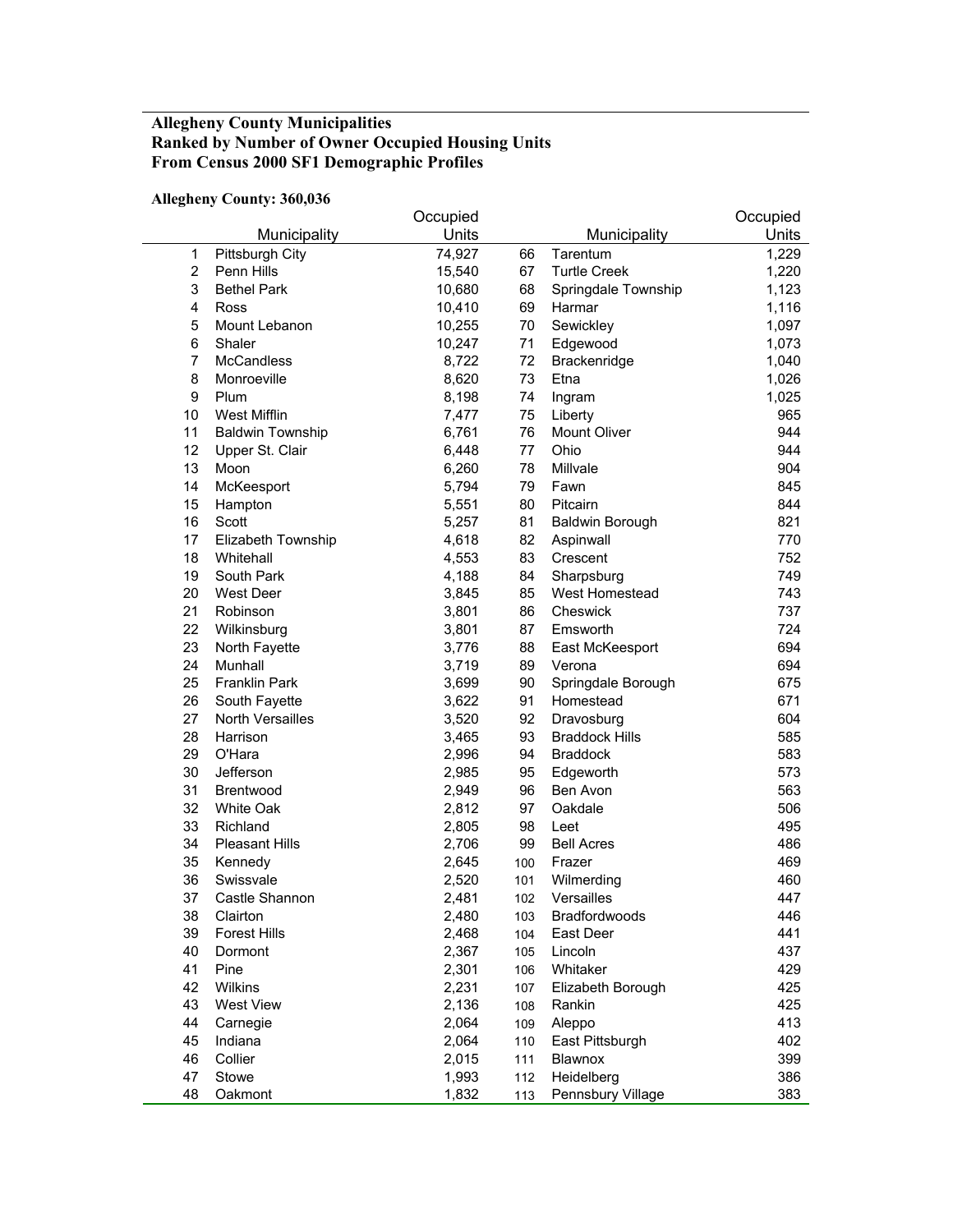| 49 | Marshall           | 1,826 | 114 | Leetsdale         | 358 |
|----|--------------------|-------|-----|-------------------|-----|
| 50 | Fox Chapel         | 1,793 | 115 | <b>Neville</b>    | 322 |
| 51 | <b>Green Tree</b>  | 1,752 | 116 | Chalfant          | 302 |
| 52 | <b>Bellevue</b>    | 1,708 | 117 | <b>Kilbuck</b>    | 288 |
| 53 | Duguesne           | 1,664 | 118 | Sewickley Heights | 277 |
| 54 | <b>Bridgeville</b> | 1,637 | 119 | Sewickley Hills   | 206 |
| 55 | Coraopolis         | 1,601 | 120 | Osborne           | 201 |
| 56 | Crafton            | 1,574 | 121 | Wall              | 192 |
| 57 | Findlay            | 1,567 | 122 | Rosslyn Farms     | 179 |
| 58 | North Braddock     | 1,543 | 123 | Thornburg         | 172 |
| 59 | Port Vue           | 1,507 | 124 | West Elizabeth    | 168 |
| 60 | Churchill          | 1,469 | 125 | South Versailles  | 139 |
| 61 | McKees Rocks       | 1,460 | 126 | Ben Avon Heights  | 134 |
| 62 | Glassport          | 1,450 | 127 | McDonald          | 128 |
| 63 | Reserve            | 1,315 | 128 | Glenfield         | 72  |
| 64 | Forward            | 1,309 | 129 | Haysville         | 29  |
| 65 | Avalon             | 1,298 | 130 | Trafford          | 10  |
|    |                    |       |     |                   |     |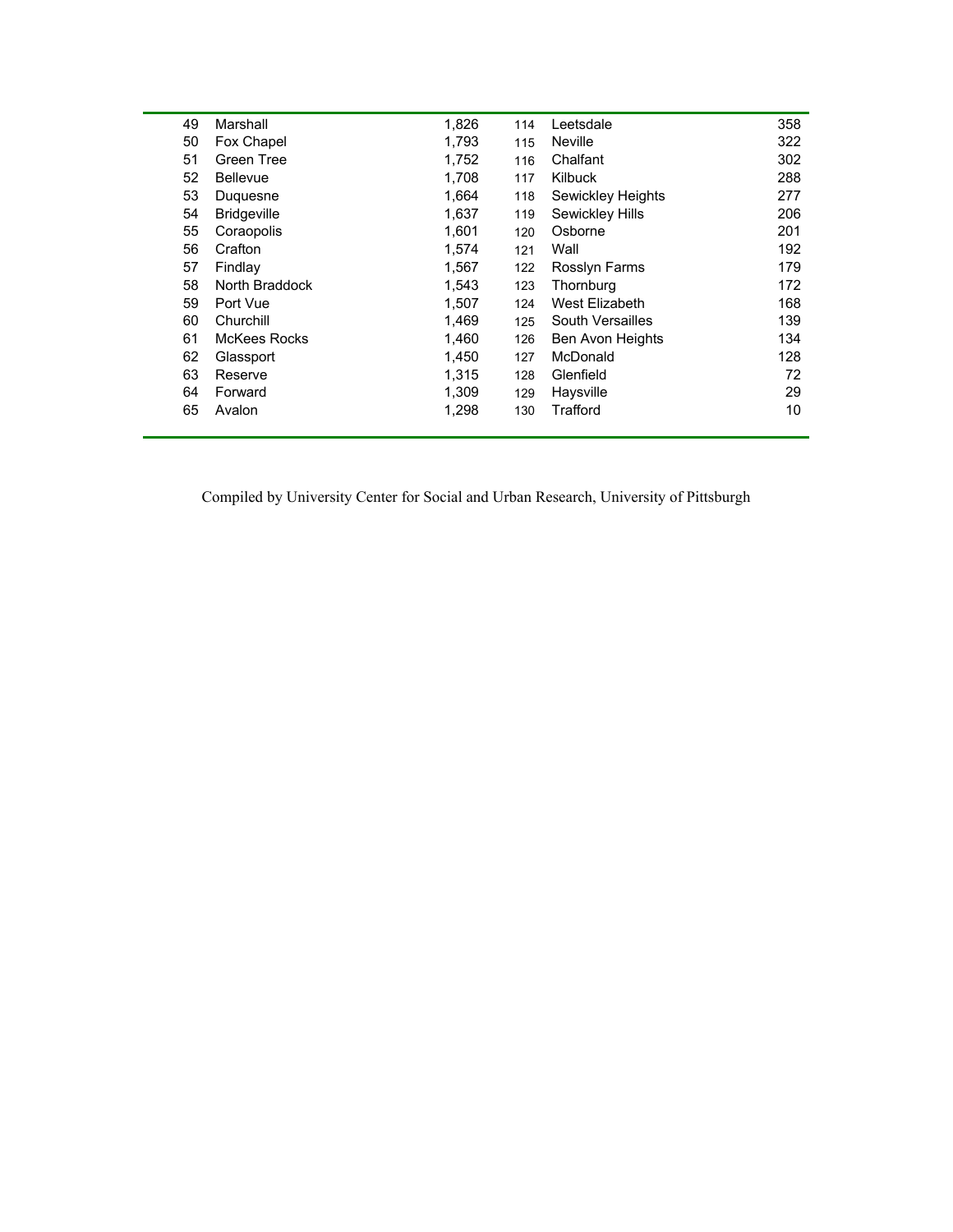## **Allegheny County Municipalities Ranked by % Owner Occupied Among Occupied Housing Units From Census 2000 SF1 Demographic Profiles**

#### **Allegheny County: 67%**

| Occupied                                                          | Occupied |
|-------------------------------------------------------------------|----------|
| Units<br>Municipality<br>Municipality                             | Units    |
| Trafford<br>100%<br>$\mathbf{1}$<br>66<br>Ross                    | 74.9%    |
| $\boldsymbol{2}$<br>97.2%<br>67<br>Chalfant<br>Thornburg          | 74.2%    |
| 3<br>Ben Avon Heights<br>97.1%<br>68<br>Moon                      | 74.1%    |
| 4<br>Rosslyn Farms<br>96.8%<br>69<br>Harmar                       | 73.3%    |
| 5<br>Churchill<br>96.7%<br>East Deer<br>70                        | 72.8%    |
| 6<br>Bradfordwoods<br>96.1%<br>71<br>Whitehall                    | 72.3%    |
| 7<br><b>Franklin Park</b><br>95.7%<br>72<br>Harrison              | 72.2%    |
| 8<br>95.6%<br>73<br>Fox Chapel<br>Ben Avon                        | 71.8%    |
| 9<br>95.4%<br><b>North Versailles</b><br>Pine<br>74               | 71.4%    |
| 10<br>94.5%<br>75<br><b>Baldwin Borough</b><br>Monroeville        | 69.7%    |
| 11<br>93.9%<br>76<br>Marshall<br>Munhall                          | 69.3%    |
| 12<br>93.5%<br><b>Bell Acres</b><br>77<br>Brackenridge            | 69.0%    |
| 13<br>93.1%<br>78<br>Osborne<br>Wilkins                           | 69.0%    |
| 14<br>Kilbuck<br>92.9%<br>79<br>West Elizabeth                    | 68.0%    |
| 15<br>92.6%<br>80<br>Upper St. Clair<br><b>West View</b>          | 67.8%    |
| 16<br>O'Hara<br>92.2%<br>81<br>Heidelberg                         | 67.6%    |
| 17<br>South Versailles<br>92.1%<br>82<br>Scott                    | 67.1%    |
| 18<br>Sewickley Hills<br>91.6%<br>83<br>Clairton                  | 66.8%    |
| 19<br>84<br>Kennedy<br>90.7%<br>Springdale Township               | 66.6%    |
| Collier<br>20<br>90.6%<br>85<br>Glassport                         | 66.3%    |
| 21<br>Lincoln<br>90.3%<br>86<br>Edgewood                          | 65.5%    |
| 22<br>89.0%<br>87<br>Edgeworth<br>Ingram                          | 65.5%    |
| 23<br>Frazer<br>89.0%<br>88<br>Stowe                              | 65.1%    |
| 24<br>Green Tree<br>88.8%<br>89<br><b>Bridgeville</b>             | 64.5%    |
| 25<br>88.8%<br>90<br>East McKeesport<br>Hampton                   | 64.4%    |
| 26<br>Forward<br>88.1%<br>91<br>Castle Shannon                    | 64.3%    |
| 27<br>Indiana<br>87.9%<br>92<br>Dravosburg                        | 63.7%    |
| 28<br>West Deer<br>87.8%<br>93<br><b>Brentwood</b>                | 63.3%    |
| 29<br>Leet<br>87.0%<br>Emsworth<br>94                             | 62.8%    |
| 30<br>Cheswick<br>86.4%<br>95<br>Elizabeth Borough                | 62.4%    |
| 31<br>Shaler<br>96<br>85.9%<br>Leetsdale                          | 62.2%    |
| 32<br>85.8%<br>Fawn<br>97<br>McKeesport                           | 60.0%    |
| 33<br>85.8%<br>98<br>Wall<br>Liberty                              | 59.3%    |
| 34<br>Aleppo<br>85.5%<br>99<br>Oakmont                            | 58.8%    |
| 35<br>Ohio<br>85.4%<br>100<br>Etna                                | 58.7%    |
| 36<br>85.0%<br>101<br>North Braddock<br>Reserve                   | 58.6%    |
| 84.9%<br>Sewickley<br>37<br>Crescent<br>102                       | 58.0%    |
| 38<br>84.7%<br>Springdale Borough<br>103<br>Dormont               | 57.9%    |
| 39<br>Elizabeth Township<br><b>Braddock Hills</b><br>84.5%<br>104 | 57.4%    |
| 40<br>Oakdale<br>83.8%<br>Tarentum<br>105                         | 56.6%    |
| 41<br>Richland<br>Mount Oliver<br>83.7%<br>106                    | 56.2%    |
| 42<br><b>Baldwin Township</b><br>Coraopolis<br>82.5%<br>107       | 55.6%    |
| 43<br>Port Vue<br>Swissvale<br>82.5%<br>108                       | 53.9%    |
| 44<br>82.4%<br>Versailles<br>Sewickley Heights<br>109             | 52.5%    |
| 45<br><b>Forest Hills</b><br>80.9%<br>110<br>Duquesne             | 52.3%    |
| 46<br>Haysville<br>Pittsburgh City<br>80.6%<br>111                | 52.1%    |
| 47<br>Glenfield<br>80.0%<br>Carnegie<br>112                       | 52.0%    |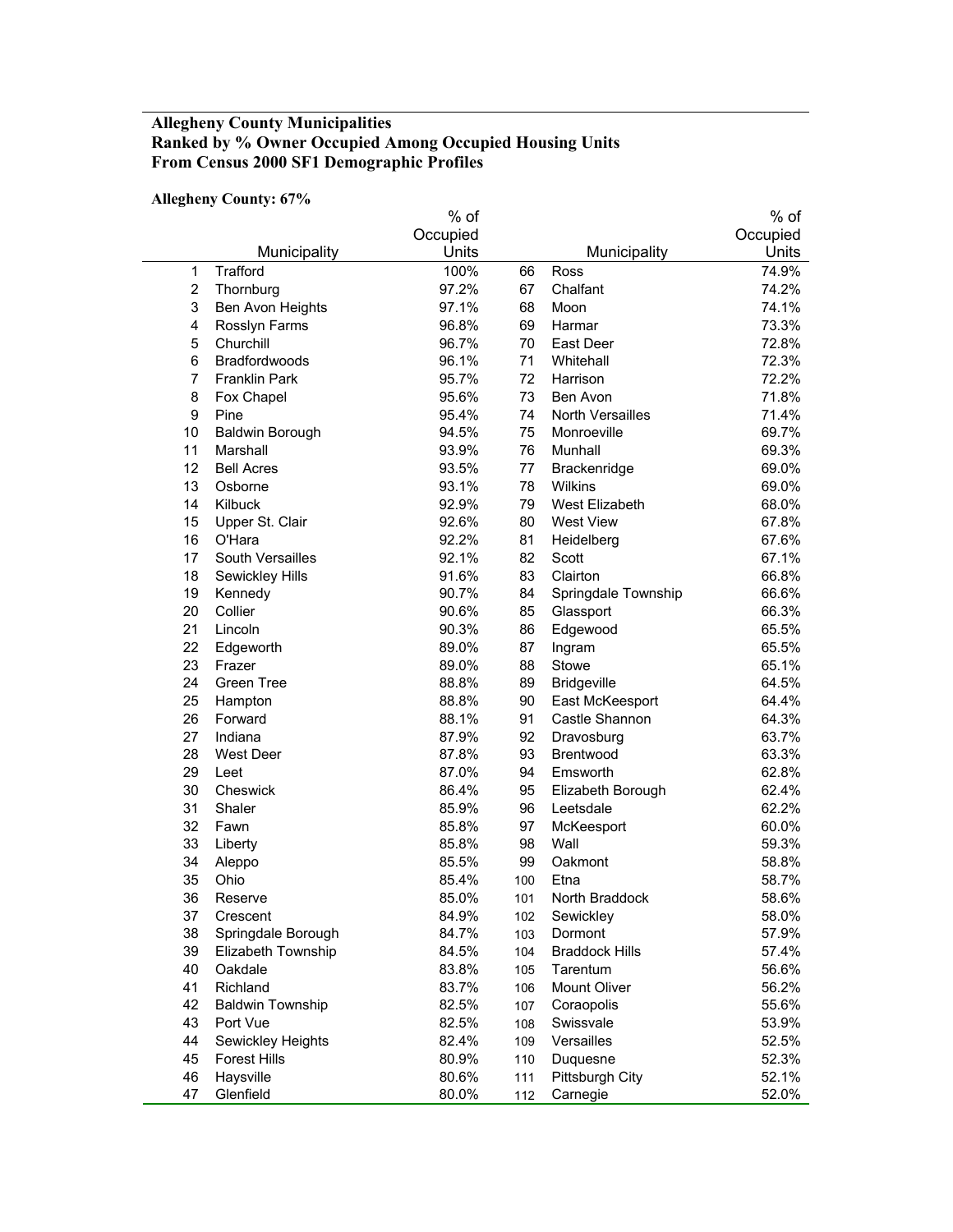| 48 | <b>Bethel Park</b>    | 79.9% | 113 | <b>Neville</b>      | 51.6% |
|----|-----------------------|-------|-----|---------------------|-------|
| 49 | Plum                  | 79.8% | 114 | Aspinwall           | 51.4% |
| 50 | Penn Hills            | 79.7% | 115 | Crafton             | 51.1% |
| 51 | <b>Pleasant Hills</b> | 79.1% | 116 | Pitcairn            | 50.4% |
| 52 | Jefferson             | 78.9% | 117 | Verona              | 50.4% |
| 53 | Robinson              | 78.7% | 118 | <b>McKees Rocks</b> | 50.3% |
| 54 | West Mifflin          | 78.6% | 119 | <b>Braddock</b>     | 50.2% |
| 55 | <b>McCandless</b>     | 78.2% | 120 | Avalon              | 49.4% |
| 56 | Pennsbury Village     | 78.0% | 121 | Millvale            | 49.2% |
| 57 | West Homestead        | 77.7% | 122 | <b>Blawnox</b>      | 46.5% |
| 58 | Findlay               | 77.3% | 123 | <b>Turtle Creek</b> | 44.9% |
| 59 | South Park            | 77.2% | 124 | Wilmerding          | 44.6% |
| 60 | South Fayette         | 77.0% | 125 | East Pittsburgh     | 42.9% |
| 61 | Whitaker              | 76.6% | 126 | Sharpsburg          | 42.8% |
| 62 | <b>White Oak</b>      | 76.5% | 127 | Rankin              | 42.4% |
| 63 | North Fayette         | 75.5% | 128 | Homestead           | 41.8% |
| 64 | Mount Lebanon         | 75.3% | 129 | Wilkinsburg         | 41.6% |
| 65 | McDonald              | 74.9% | 130 | <b>Bellevue</b>     | 38.9% |
|    |                       |       |     |                     |       |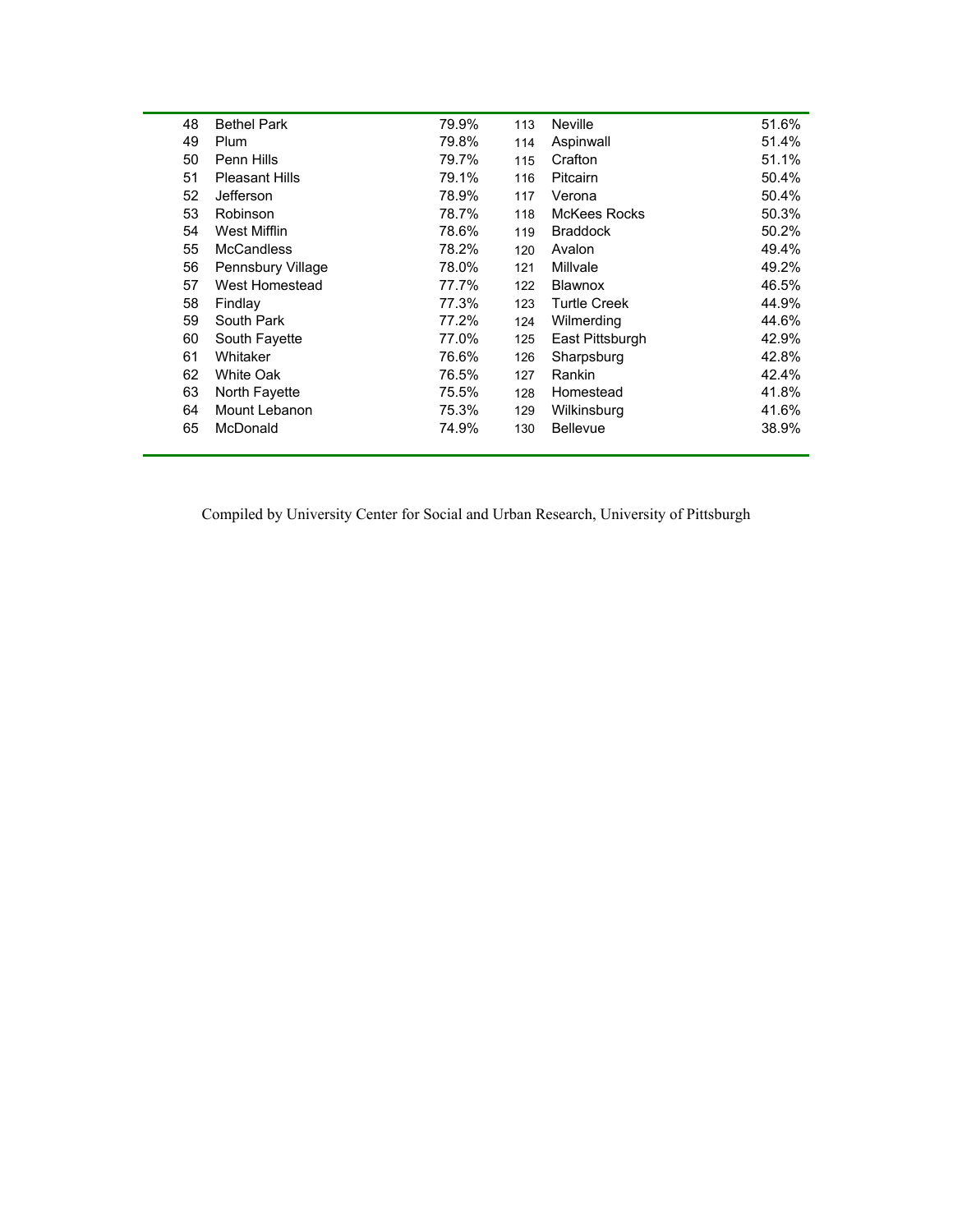## **Allegheny County Municipalities Ranked by Number of Renter Occupied Housing Units From Census 2000 SF1 Demographic Profiles**

| <b>Allegheny County: 177,114</b> |  |  |
|----------------------------------|--|--|
|----------------------------------|--|--|

|                |                         | Occupied |     |                       | Occupied |
|----------------|-------------------------|----------|-----|-----------------------|----------|
|                | Municipality            | Units    |     | Municipality          | Units    |
| $\mathbf 1$    | Pittsburgh City         | 68,812   | 66  | Ingram                | 540      |
| $\overline{2}$ | Wilkinsburg             | 5,337    | 67  | East Pittsburgh       | 534      |
| 3              | Penn Hills              | 3,950    | 68  | West Deer             | 533      |
| 4              | McKeesport              | 3,863    | 69  | Upper St. Clair       | 518      |
| 5              | Monroeville             | 3,756    | 70  | Brackenridge          | 467      |
| 6              | Ross                    | 3,482    | 71  | Findlay               | 461      |
| 7              | Mount Lebanon           | 3,355    | 72  | Blawnox               | 459      |
| 8              | <b>Bethel Park</b>      | 2,682    | 73  | <b>Braddock Hills</b> | 435      |
| 9              | Bellevue                | 2,681    | 74  | Emsworth              | 429      |
| 10             | Scott                   | 2,578    | 75  | Harmar                | 406      |
| 11             | <b>McCandless</b>       | 2,437    | 76  | Versailles            | 405      |
| 12             | Moon                    | 2,185    | 77  | East McKeesport       | 384      |
| 13             | Swissvale               | 2,159    | 78  | Dravosburg            | 344      |
| 14             | Plum                    | 2,072    | 79  | Port Vue              | 319      |
| 15             | West Mifflin            | 2,032    | 80  | Neville               | 302      |
| 16             | Carnegie                | 1,903    | 81  | Indiana               | 283      |
| 17             | Whitehall               | 1,741    | 82  | Kennedy               | 272      |
| 18             | Dormont                 | 1,722    | 83  | Elizabeth Borough     | 256      |
| 19             | <b>Brentwood</b>        | 1,709    | 84  | O'Hara                | 252      |
| 20             | Shaler                  | 1,685    | 85  | Reserve               | 232      |
| 21             | Munhall                 | 1,645    | 86  | <b>Green Tree</b>     | 222      |
| 22             | Duquesne                | 1,515    | 87  | Ben Avon              | 221      |
| 23             | Crafton                 | 1,505    | 88  | Leetsdale             | 218      |
| 24             | <b>Turtle Creek</b>     | 1,497    | 89  | West Homestead        | 213      |
| 25             | <b>McKees Rocks</b>     | 1,445    | 90  | Collier               | 209      |
| 26             | <b>Baldwin Township</b> | 1,432    | 91  | Heidelberg            | 185      |
| 27             | <b>North Versailles</b> | 1,413    | 92  | Forward               | 176      |
| 28             | Castle Shannon          | 1,378    | 93  | <b>Franklin Park</b>  | 167      |
| 29             | Avalon                  | 1,331    | 94  | East Deer             | 165      |
| 30             | Harrison                | 1,331    | 95  | Ohio                  | 162      |
| 31             | Oakmont                 | 1,286    | 96  | Liberty               | 160      |
| 32             | Coraopolis              | 1,279    | 97  | Fawn                  | 140      |
| 33             | South Park              | 1,234    | 98  | Crescent              | 134      |
| 34             | Clairton                | 1,230    | 99  | Wall                  | 132      |
| 35             | North Fayette           | 1,228    | 100 | Whitaker              | 131      |
| 36             | North Braddock          | 1,088    | 101 | Springdale Borough    | 122      |
| 37             | South Fayette           | 1,082    | 102 | Marshall              | 118      |
| 38             | Stowe                   | 1,068    | 103 | Cheswick              | 116      |
| 39             | Robinson                | 1,027    | 104 | Pine                  | 110      |
| 40             | <b>West View</b>        | 1,013    | 105 | Pennsbury Village     | 108      |
| 41             | Wilkins                 | 1,004    | 106 | Chalfant              | 105      |
| 42             | Sharpsburg              | 999      | 107 | Oakdale               | 98       |
| 43             | Tarentum                | 941      | 108 | Fox Chapel            | 82       |
| 44             | Homestead               | 936      | 109 | West Elizabeth        | 79       |
| 45             | Millvale                | 935      | 110 | Leet                  | 74       |
| 46             | <b>Bridgeville</b>      | 902      | 111 | Edgeworth             | 71       |
| 47             | White Oak               | 864      | 112 | Aleppo                | 70       |
| 48             | Elizabeth Township      | 849      | 113 | Sewickley Heights     | 59       |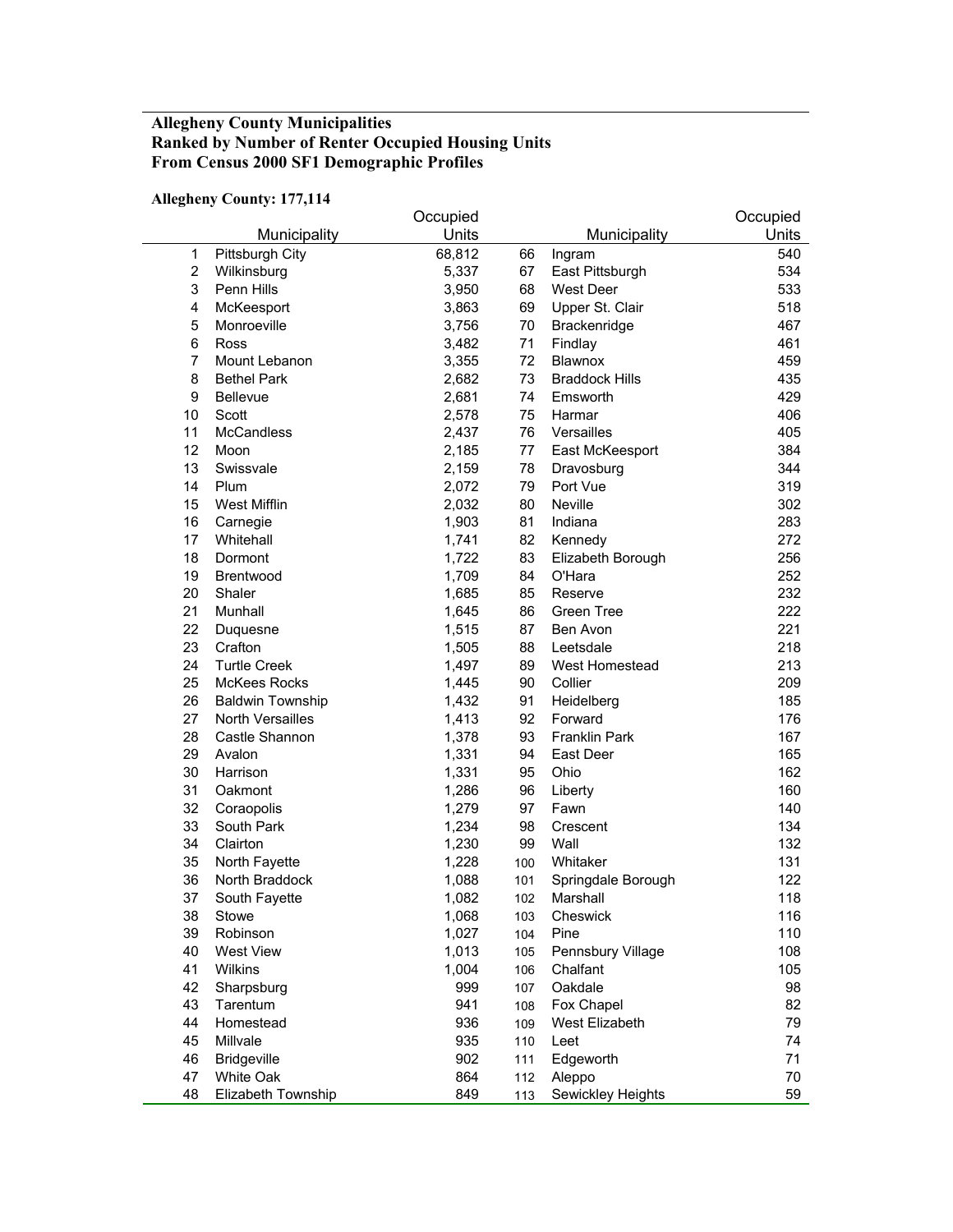| 49 | <b>Pitcairn</b>       | 831 | 114 | Frazer                 | 58 |
|----|-----------------------|-----|-----|------------------------|----|
| 50 | Jefferson             | 796 | 115 | Churchill              | 50 |
| 51 | Sewickley             | 794 | 116 | <b>Baldwin Borough</b> | 48 |
| 52 | Glassport             | 737 | 117 | Lincoln                | 47 |
| 53 | <b>Mount Oliver</b>   | 737 | 118 | McDonald               | 43 |
| 54 | Aspinwall             | 729 | 119 | <b>Bell Acres</b>      | 34 |
| 55 | Etna                  | 723 | 120 | <b>Kilbuck</b>         | 22 |
| 56 | <b>Pleasant Hills</b> | 716 | 121 | Sewickley Hills        | 19 |
| 57 | Hampton               | 702 | 122 | <b>Bradfordwoods</b>   | 18 |
| 58 | Verona                | 682 | 123 | Glenfield              | 18 |
| 59 | <b>Forest Hills</b>   | 582 | 124 | Osborne                | 15 |
| 60 | <b>Braddock</b>       | 578 | 125 | South Versailles       | 12 |
| 61 | Rankin                | 577 | 126 | Haysville              | 7  |
| 62 | Wilmerding            | 572 | 127 | Rosslyn Farms          | 6  |
| 63 | Edgewood              | 566 | 128 | Thornburg              | 5  |
| 64 | Springdale Township   | 562 | 129 | Ben Avon Heights       | 4  |
| 65 | Richland              | 548 | 130 | Trafford               | 0  |
|    |                       |     |     |                        |    |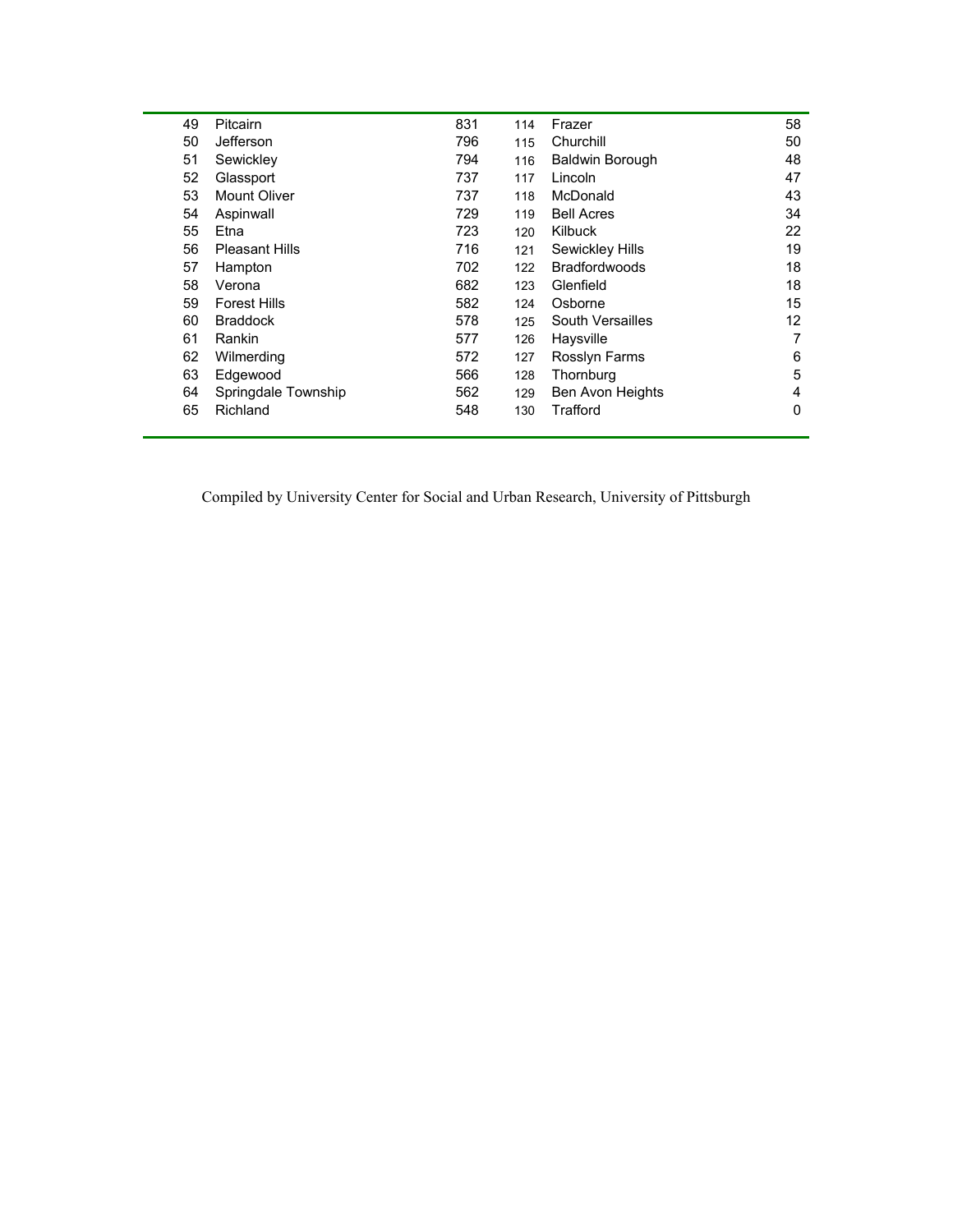## **Allegheny County Municipalities Ranked by % Renter Occupied Among Occupied Housing Units From Census 2000 SF1 Demographic Profiles**

#### **Allegheny County: 33%**

|                | лисдисну социгу. Ээ д |          |     |                         |          |
|----------------|-----------------------|----------|-----|-------------------------|----------|
|                |                       | % of     |     |                         | $%$ of   |
|                |                       | Occupied |     |                         | Occupied |
|                | Municipality          | Units    |     | Municipality            | Units    |
| 1              | <b>Bellevue</b>       | 61.1%    | 66  | Ross                    | 25.1%    |
| $\overline{c}$ | Wilkinsburg           | 58.4%    | 67  | Mount Lebanon           | 24.7%    |
| 3              | Homestead             | 58.2%    | 68  | North Fayette           | 24.5%    |
| 4              | Rankin                | 57.6%    | 69  | White Oak               | 23.5%    |
| 5              | Sharpsburg            | 57.2%    | 70  | Whitaker                | 23.4%    |
| 6              | East Pittsburgh       | 57.1%    | 71  | South Fayette           | 23.0%    |
| $\overline{7}$ | Wilmerding            | 55.4%    | 72  | South Park              | 22.8%    |
| 8              | <b>Turtle Creek</b>   | 55.1%    | 73  | Findlay                 | 22.7%    |
| 9              | Blawnox               | 53.5%    | 74  | West Homestead          | 22.3%    |
| 10             | Millvale              | 50.8%    | 75  | Pennsbury Village       | 22.0%    |
| 11             | Avalon                | 50.6%    | 76  | <b>McCandless</b>       | 21.8%    |
| 12             | <b>Braddock</b>       | 49.8%    | 77  | West Mifflin            | 21.4%    |
| 13             | <b>McKees Rocks</b>   | 49.7%    | 78  | Robinson                | 21.3%    |
| 14             | Pitcairn              | 49.6%    | 79  | Jefferson               | 21.1%    |
| 15             | Verona                | 49.6%    | 80  | <b>Pleasant Hills</b>   | 20.9%    |
| 16             | Crafton               | 48.9%    | 81  | Penn Hills              | 20.3%    |
| 17             | Aspinwall             | 48.6%    | 82  | Plum                    | 20.2%    |
| 18             | Neville               | 48.4%    | 83  | <b>Bethel Park</b>      | 20.1%    |
| 19             | Carnegie              | 48.0%    | 84  | Glenfield               | 20.0%    |
| 20             | Pittsburgh City       | 47.9%    | 85  | Haysville               | 19.4%    |
| 21             | Duquesne              | 47.7%    | 86  | <b>Forest Hills</b>     | 19.1%    |
| 22             | Versailles            | 47.5%    | 87  | Sewickley Heights       | 17.6%    |
| 23             | Swissvale             | 46.1%    | 88  | <b>Baldwin Township</b> | 17.5%    |
| 24             | Coraopolis            | 44.4%    | 89  | Port Vue                | 17.5%    |
| 25             | <b>Mount Oliver</b>   | 43.8%    | 90  | Richland                | 16.3%    |
| 26             | Tarentum              | 43.4%    | 91  | Oakdale                 | 16.2%    |
| 27             | <b>Braddock Hills</b> | 42.6%    | 92  | Elizabeth Township      | 15.5%    |
| 28             | Dormont               | 42.1%    | 93  | Springdale Borough      | 15.3%    |
| 29             | Sewickley             | 42.0%    | 94  | Crescent                | 15.1%    |
| 30             | North Braddock        | 41.4%    | 95  | Reserve                 | 15.0%    |
| 31             | Etna                  | 41.3%    | 96  | Ohio                    | 14.6%    |
| 32             | Oakmont               | 41.2%    | 97  | Aleppo                  | 14.5%    |
| 33             | Wall                  | 40.7%    | 98  | Fawn                    | 14.2%    |
| 34             | McKeesport            | 40.0%    | 99  | Liberty                 | 14.2%    |
| 35             | Leetsdale             | 37.8%    | 100 | Shaler                  | 14.1%    |
| 36             | Elizabeth Borough     | 37.6%    | 101 | Cheswick                | 13.6%    |
| 37             | Emsworth              | 37.2%    | 102 | Leet                    | 13.0%    |
| 38             | Brentwood             | 36.7%    | 103 | West Deer               | 12.2%    |
| 39             | Dravosburg            | 36.3%    | 104 | Indiana                 | 12.1%    |
| 40             | Castle Shannon        | 35.7%    | 105 | Forward                 | 11.9%    |
| 41             | East McKeesport       | 35.6%    | 106 | Green Tree              | 11.2%    |
| 42             | <b>Bridgeville</b>    | 35.5%    | 107 | Hampton                 | 11.2%    |
| 43             | Stowe                 | 34.9%    | 108 | Edgeworth               | 11.0%    |
| 44             | Edgewood              | 34.5%    | 109 | Frazer                  | 11.0%    |
| 45             | Ingram                | 34.5%    | 110 | Lincoln                 | 9.7%     |
| 46             | Glassport             | 33.7%    | 111 | Collier                 | 9.4%     |
| 47             | Springdale Township   | 33.4%    | 112 | Kennedy                 | 9.3%     |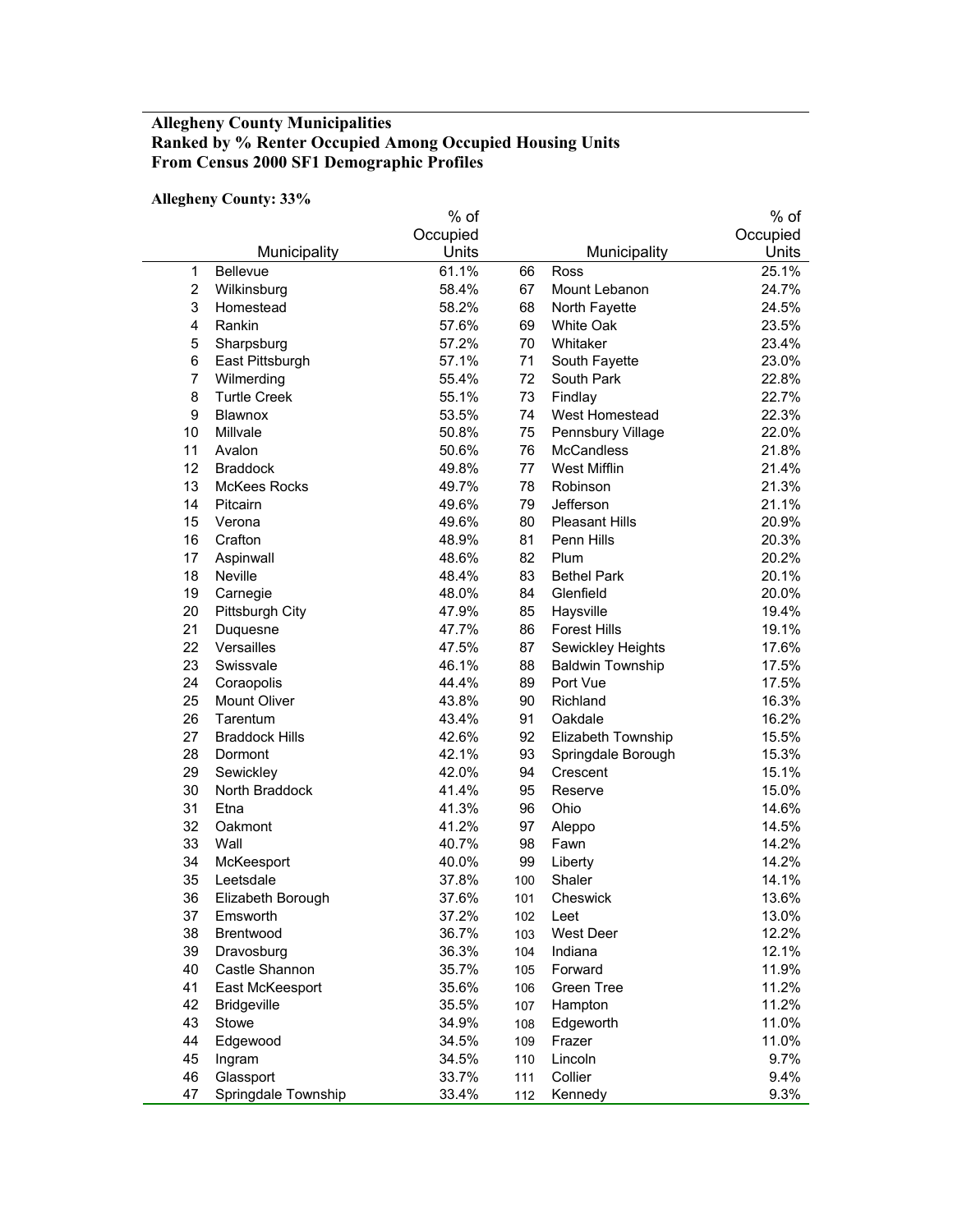| 48 | Clairton                | 33.2% | 113 | Sewickley Hills        | $8.4\%$ |
|----|-------------------------|-------|-----|------------------------|---------|
| 49 | Scott                   | 32.9% | 114 | South Versailles       | 7.9%    |
| 50 | Heidelberg              | 32.4% | 115 | O'Hara                 | 7.8%    |
| 51 | <b>West View</b>        | 32.2% | 116 | Upper St. Clair        | 7.4%    |
| 52 | West Elizabeth          | 32.0% | 117 | <b>Kilbuck</b>         | 7.1%    |
| 53 | <b>Brackenridge</b>     | 31.0% | 118 | Osborne                | 6.9%    |
| 54 | Wilkins                 | 31.0% | 119 | <b>Bell Acres</b>      | 6.5%    |
| 55 | Munhall                 | 30.7% | 120 | Marshall               | 6.1%    |
| 56 | Monroeville             | 30.3% | 121 | <b>Baldwin Borough</b> | 5.5%    |
| 57 | <b>North Versailles</b> | 28.6% | 122 | Pine                   | 4.6%    |
| 58 | Ben Avon                | 28.2% | 123 | Fox Chapel             | 4.4%    |
| 59 | Harrison                | 27.8% | 124 | <b>Franklin Park</b>   | 4.3%    |
| 60 | Whitehall               | 27.7% | 125 | <b>Bradfordwoods</b>   | 3.9%    |
| 61 | East Deer               | 27.2% | 126 | Churchill              | 3.3%    |
| 62 | Harmar                  | 26.7% | 127 | Rosslyn Farms          | 3.2%    |
| 63 | Moon                    | 25.9% | 128 | Ben Avon Heights       | 2.9%    |
| 64 | Chalfant                | 25.8% | 129 | Thornburg              | 2.8%    |
| 65 | McDonald                | 25.1% | 130 | Trafford               | $0.0\%$ |
|    |                         |       |     |                        |         |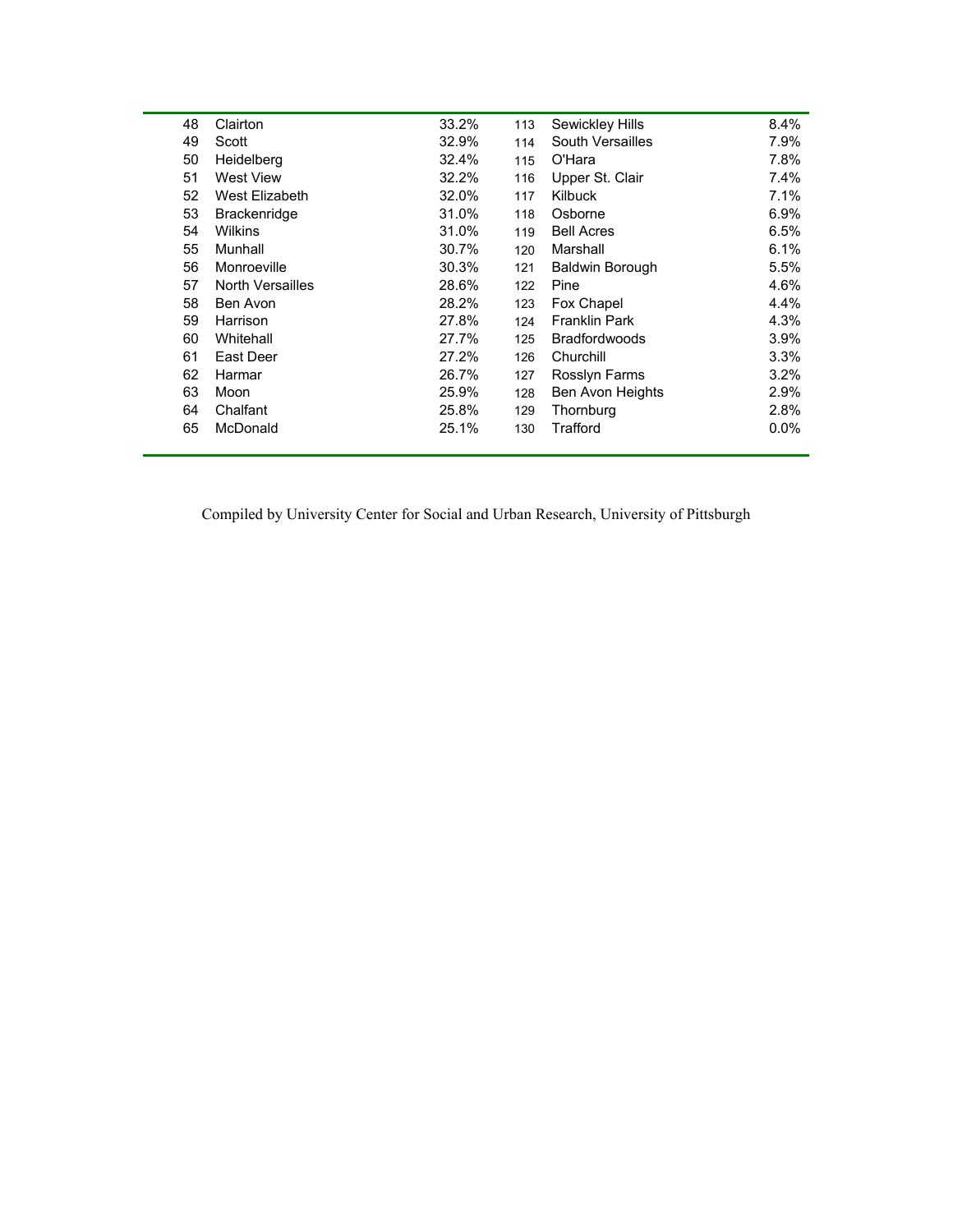## **Allegheny County Municipalities Ranked by Number of Vacant Housing Units From Census 2000 SF1 Demographic Profiles**

#### **Allegheny County: 46,496**

|                |                         | Vacant |            |                       | Vacant |
|----------------|-------------------------|--------|------------|-----------------------|--------|
|                | Municipality            | Units  |            | Municipality          | Units  |
| 1              | Pittsburgh City         | 19,627 | 66         | Forward               | 131    |
| $\overline{2}$ | Wilkinsburg             | 1,558  | 67         | Upper St. Clair       | 125    |
| 3              | McKeesport              | 1,469  | 68         | Rankin                | 124    |
| 4              | Penn Hills              | 865    | 69         | <b>Bridgeville</b>    | 117    |
| 5              | Monroeville             | 783    | 70         | Springdale Township   | 117    |
| 6              | Moon                    | 755    | 71         | Harmar                | 115    |
| $\overline{7}$ | <b>Baldwin Township</b> | 690    | 72         | Port Vue              | 114    |
| 8              | Clairton                | 640    | 73         | Indiana               | 110    |
| 9              | North Braddock          | 619    | 74         | <b>Franklin Park</b>  | 107    |
| 10             | Duquesne                | 589    | 75         | Verona                | 104    |
| 11             | <b>McCandless</b>       | 538    | 76         | Findlay               | 100    |
| 12             | <b>Ross</b>             | 530    | 77         | Edgewood              | 91     |
| 13             | <b>Bethel Park</b>      | 509    | 78         | Pine                  | 89     |
| 14             | <b>McKees Rocks</b>     | 497    | 79         | Aspinwall             | 85     |
| 15             | Stowe                   | 495    | 80         | Ingram                | 85     |
| 16             | Mount Lebanon           | 479    | 81         | Versailles            | 85     |
| 17             | Homestead               | 464    | 82         | Elizabeth Borough     | 77     |
| 18             | <b>Braddock</b>         | 463    | 83         | Leetsdale             | 77     |
| 19             | <b>West Mifflin</b>     | 457    | 84         | East Deer             | 76     |
| 20             | Harrison                | 450    | 85         | East McKeesport       | 76     |
| 21             | Swissvale               | 418    | 86         | Emsworth              | 75     |
| 22             | Munhall                 | 416    | 87         | Marshall              | 74     |
| 23             | Shaler                  | 402    | 88         | Blawnox               | 73     |
| 24             | Tarentum                | 386    | 89         | Dravosburg            | 73     |
| 25             | Bellevue                | 381    | 90         | Ohio                  | 71     |
| 26             | Hampton                 | 374    | 91         | Fox Chapel            | 67     |
| 27             | Plum                    | 354    | 92         | Kennedy               | 63     |
| 28             | Robinson                | 330    | 93         | Whitaker              | 60     |
| 29             | Scott                   | 328    | 94         | Reserve               | 58     |
| 30             | North Versailles        | 294    | 95         | <b>Braddock Hills</b> | 57     |
| 31             | North Fayette           | 289    | 96         | Green Tree            | 52     |
| 32             | Carnegie                | 282    | 97         | <b>Neville</b>        | 52     |
| 33             | Crafton                 | 265    | 98         | Churchill             | 48     |
| 34             | <b>Turtle Creek</b>     | 252    | 99         | Fawn                  | 46     |
| 35             | Millvale                | 246    | 100        | Chalfant              | 42     |
| 36             | Coraopolis              | 239    | 101        | Frazer                | 42     |
| 37             | <b>Brentwood</b>        | 237    | 102        | Ben Avon              | 41     |
| 38             | Pitcairn                | 226    | 103        | Springdale Borough    | 41     |
| 39             | Whitehall               | 225    | 104        | Wall                  | 39     |
| 40             | South Fayette           | 220    | 105        | Liberty               | 37     |
| 41             | Glassport               | 218    | 106        | Oakdale               | 36     |
| 42             | Avalon                  | 216    | 107        | Heidelberg            | 35     |
| 43             | Elizabeth Township      | 211    | 108        | Cheswick              | 34     |
| 44             | West Deer               | 206    |            | Crescent              | 34     |
| 45             | Dormont                 | 198    | 109<br>110 | West Elizabeth        | 32     |
| 46             | Wilkins                 | 197    | 111        | Leet                  | 30     |
| 47             | South Park              | 194    | 112        | Edgeworth             | 27     |
| 48             | Brackenridge            | 193    | 113        | Aleppo                | 26     |
|                |                         |        |            |                       |        |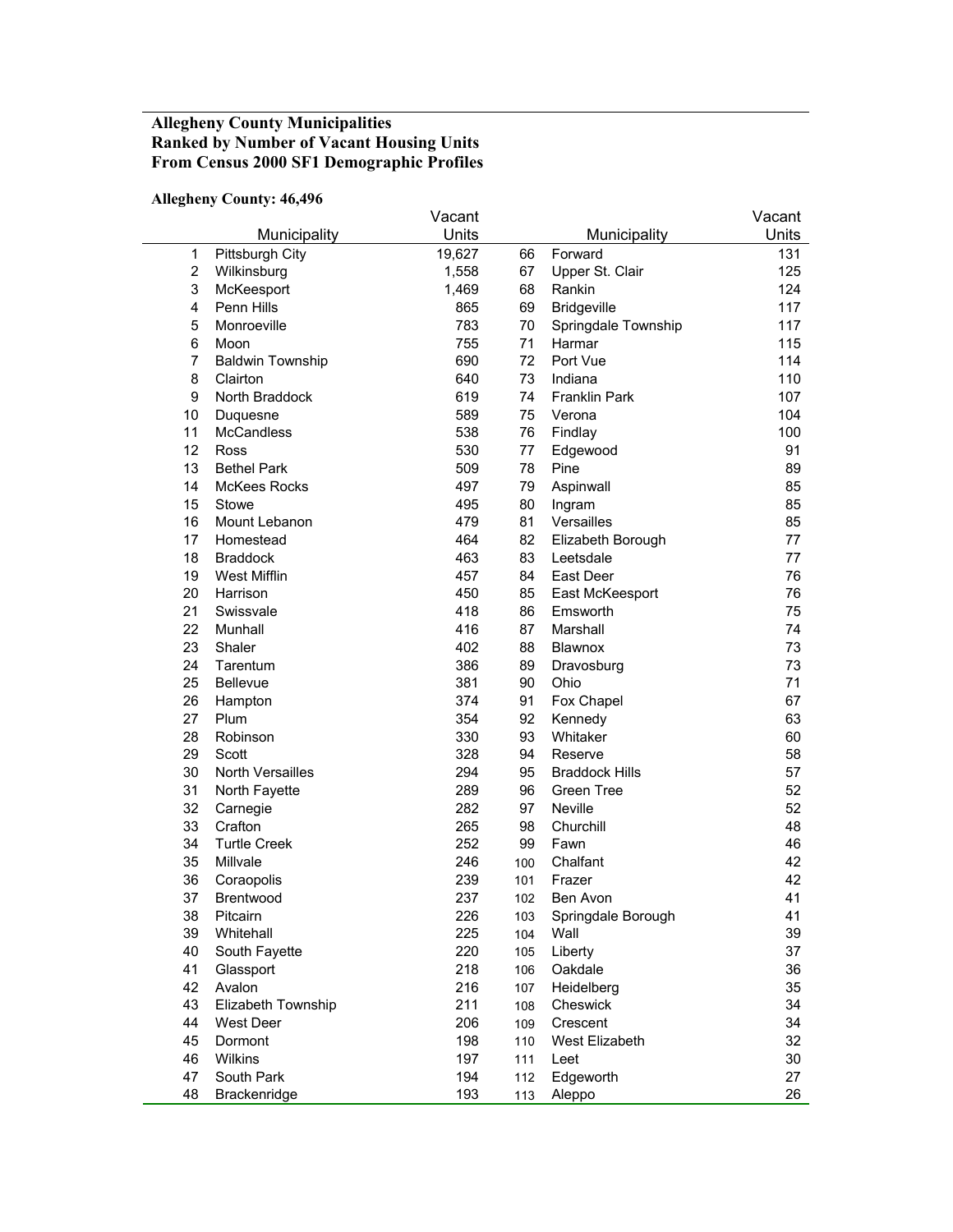| 49 | Etna                  | 185 | 114 | Lincoln                 | 22 |
|----|-----------------------|-----|-----|-------------------------|----|
| 50 | Mount Oliver          | 183 | 115 | <b>Bell Acres</b>       | 20 |
| 51 | Castle Shannon        | 178 | 116 | Sewickley Heights       | 19 |
| 52 | Jefferson             | 173 | 117 | <b>Bradfordwoods</b>    | 14 |
| 53 | East Pittsburgh       | 171 | 118 | <b>Baldwin Borough</b>  | 11 |
| 54 | Wilmerding            | 167 | 119 | South Versailles        | 11 |
| 55 | Sharpsburg            | 163 | 120 | McDonald                | 9  |
| 56 | Richland              | 155 | 121 | Pennsbury Village       | 9  |
| 57 | West View             | 155 | 122 | <b>Kilbuck</b>          | 8  |
| 58 | <b>Forest Hills</b>   | 153 | 123 | Rosslyn Farms           | 8  |
| 59 | Oakmont               | 151 | 124 | <b>Ben Avon Heights</b> | 6  |
| 60 | <b>Pleasant Hills</b> | 150 | 125 | Glenfield               | 6  |
| 61 | West Homestead        | 150 | 126 | Osborne                 | 6  |
| 62 | Sewickley             | 146 | 127 | Sewickley Hills         | 6  |
| 63 | White Oak             | 143 | 128 | Thornburg               | 5  |
| 64 | Collier               | 134 | 129 | Haysville               | 2  |
| 65 | O'Hara                | 133 | 130 | Trafford                | 0  |
|    |                       |     |     |                         |    |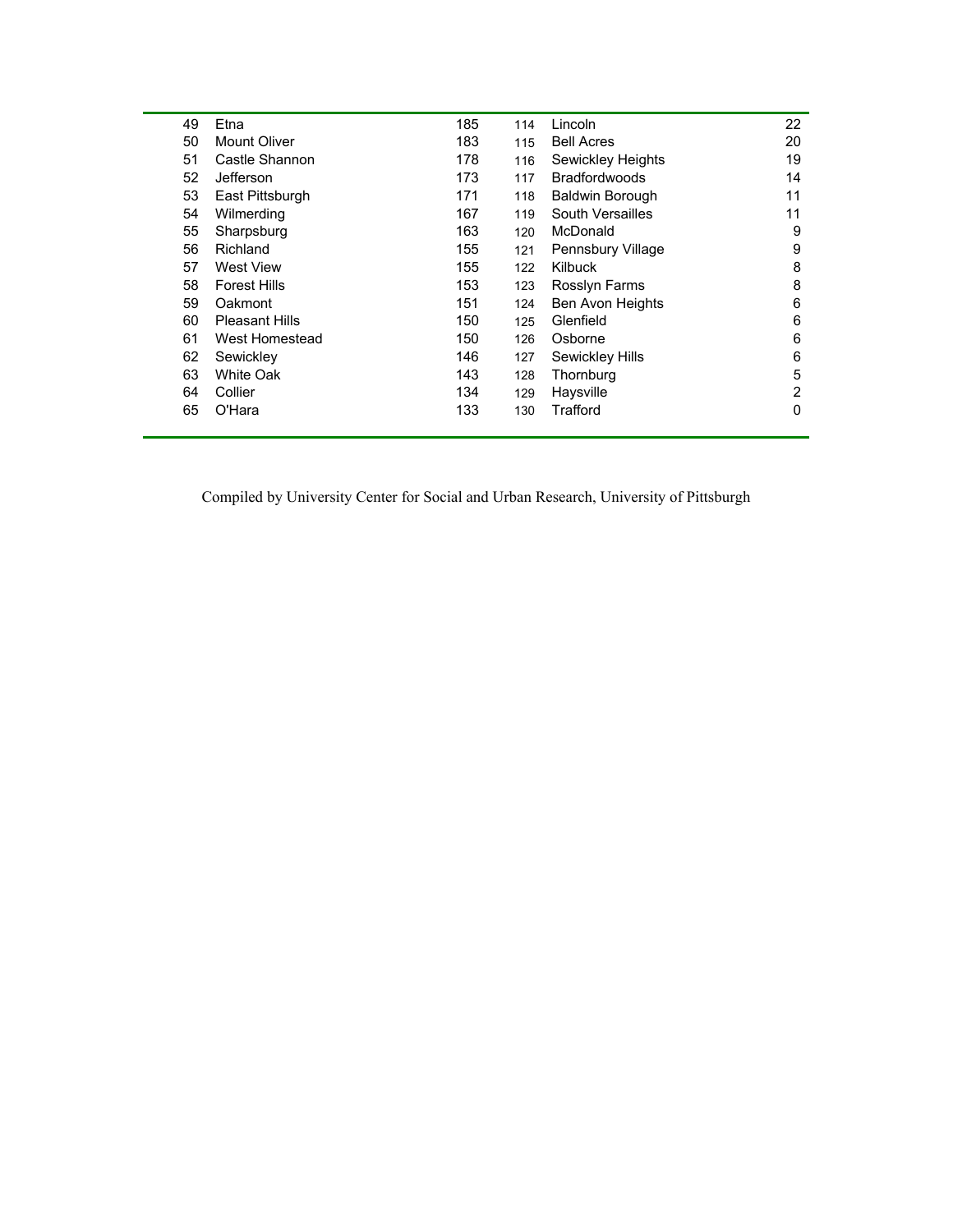## **Allegheny County Municipalities Ranked by % Vacant Housing Units out of Total Housing Units From Census 2000 SF1 Demographic Profiles**

#### **Allegheny County: 8%**

|                |                         | % of Total |     |                       | % of Total |
|----------------|-------------------------|------------|-----|-----------------------|------------|
|                | Municipality            | Units      |     | Municipality          | Units      |
| 1              | <b>Braddock</b>         | 28.5%      | 66  | Aspinwall             | 5.4%       |
| $\overline{2}$ | Homestead               | 22.4%      | 67  | Sewickley Heights     | 5.4%       |
| 3              | North Braddock          | 19.0%      | 68  | <b>Braddock Hills</b> | 5.3%       |
| 4              | Duquesne                | 15.6%      | 69  | Edgewood              | 5.3%       |
| 5              | East Pittsburgh         | 15.4%      | 70  | Haysville             | 5.3%       |
| 6              | Tarentum                | 15.1%      | 71  | Ingram                | 5.2%       |
| $\overline{7}$ | Clairton                | 14.7%      | 72  | Aleppo                | 5.1%       |
| 8              | <b>McKees Rocks</b>     | 14.6%      | 73  | Ben Avon              | 5.0%       |
| 9              | Wilkinsburg             | 14.6%      | 74  | Leet                  | 5.0%       |
| 10             | Stowe                   | 13.9%      | 75  | McDonald              | 5.0%       |
| 11             | Wilmerding              | 13.9%      | 76  | Springdale Borough    | 4.9%       |
| 12             | West Homestead          | 13.6%      | 77  | Brentwood             | 4.8%       |
| 13             | McKeesport              | 13.2%      | 78  | <b>Forest Hills</b>   | 4.8%       |
| 14             | <b>Pittsburgh City</b>  | 12.0%      | 79  | Findlay               | 4.7%       |
| 15             | Pitcairn                | 11.9%      | 80  | <b>West View</b>      | 4.7%       |
| 16             | Leetsdale               | 11.8%      | 81  | Dormont               | 4.6%       |
| 17             | Millvale                | 11.8%      | 82  | McCandless            | 4.6%       |
| 18             | West Elizabeth          | 11.5%      | 83  | Oakmont               | 4.6%       |
| 19             | Brackenridge            | 11.4%      | 84  | <b>West Mifflin</b>   | 4.6%       |
| 20             | East Deer               | 11.1%      | 85  | Fawn                  | 4.5%       |
| 21             | Rankin                  | 11.0%      | 86  | Indiana               | 4.5%       |
| 22             | Wall                    | 10.7%      | 87  | South Fayette         | 4.5%       |
| 23             | Elizabeth Borough       | 10.2%      | 88  | <b>West Deer</b>      | 4.5%       |
| 24             | <b>Mount Oliver</b>     | 9.8%       | 89  | <b>Bridgeville</b>    | 4.4%       |
| 25             | Whitaker                | 9.7%       | 90  | Castle Shannon        | 4.4%       |
| 26             | Etna                    | 9.6%       | 91  | Jefferson             | 4.4%       |
| 27             | Chalfant                | 9.4%       | 92  | Richland              | 4.4%       |
| 28             | Glassport               | 9.1%       | 93  | Lincoln               | 4.3%       |
| 29             | Versailles              | 9.1%       | 94  | Ben Avon Heights      | 4.2%       |
| 30             | Harrison                | 8.6%       | 95  | Penn Hills            | 4.2%       |
| 31             | Sharpsburg              | 8.5%       | 96  | <b>Pleasant Hills</b> | 4.2%       |
| 32             | <b>Turtle Creek</b>     | 8.5%       | 97  | Rosslyn Farms         | 4.1%       |
| 33             | Moon                    | 8.2%       | 98  | Edgeworth             | 4.0%       |
| 34             | Swissvale               | 8.2%       | 99  | Scott                 | 4.0%       |
| 35             | Forward                 | 8.1%       | 100 | O'Hara                | 3.9%       |
| 36             | Bellevue                | 8.0%       | 101 | Cheswick              | 3.8%       |
| 37             | Crafton                 | 7.9%       | 102 | <b>Bell Acres</b>     | 3.7%       |
| 38             | <b>Baldwin Township</b> | 7.8%       | 103 | <b>Bethel Park</b>    | 3.7%       |
| 39             | Blawnox                 | 7.8%       | 104 | Crescent              | 3.7%       |
| 40             | Coraopolis              | 7.7%       | 105 | Elizabeth Township    | 3.7%       |
| 41             | Neville                 | 7.7%       | 106 | Marshall              | 3.7%       |
| 42             | Avalon                  | 7.6%       | 107 | Ross                  | 3.7%       |
| 43             | Frazer                  | 7.4%       | 108 | White Oak             | 3.7%       |
| 44             | Munhall                 | 7.2%       | 109 | Pine                  | 3.6%       |
| 45             | Sewickley               | 7.2%       | 110 | Reserve               | 3.6%       |
| 46             | Dravosburg              | 7.1%       | 111 | Fox Chapel            | 3.5%       |
| 47             | Harmar                  | 7.0%       | 112 | South Park            | 3.5%       |
| 48             | Verona                  | 7.0%       | 113 | Whitehall             | 3.5%       |